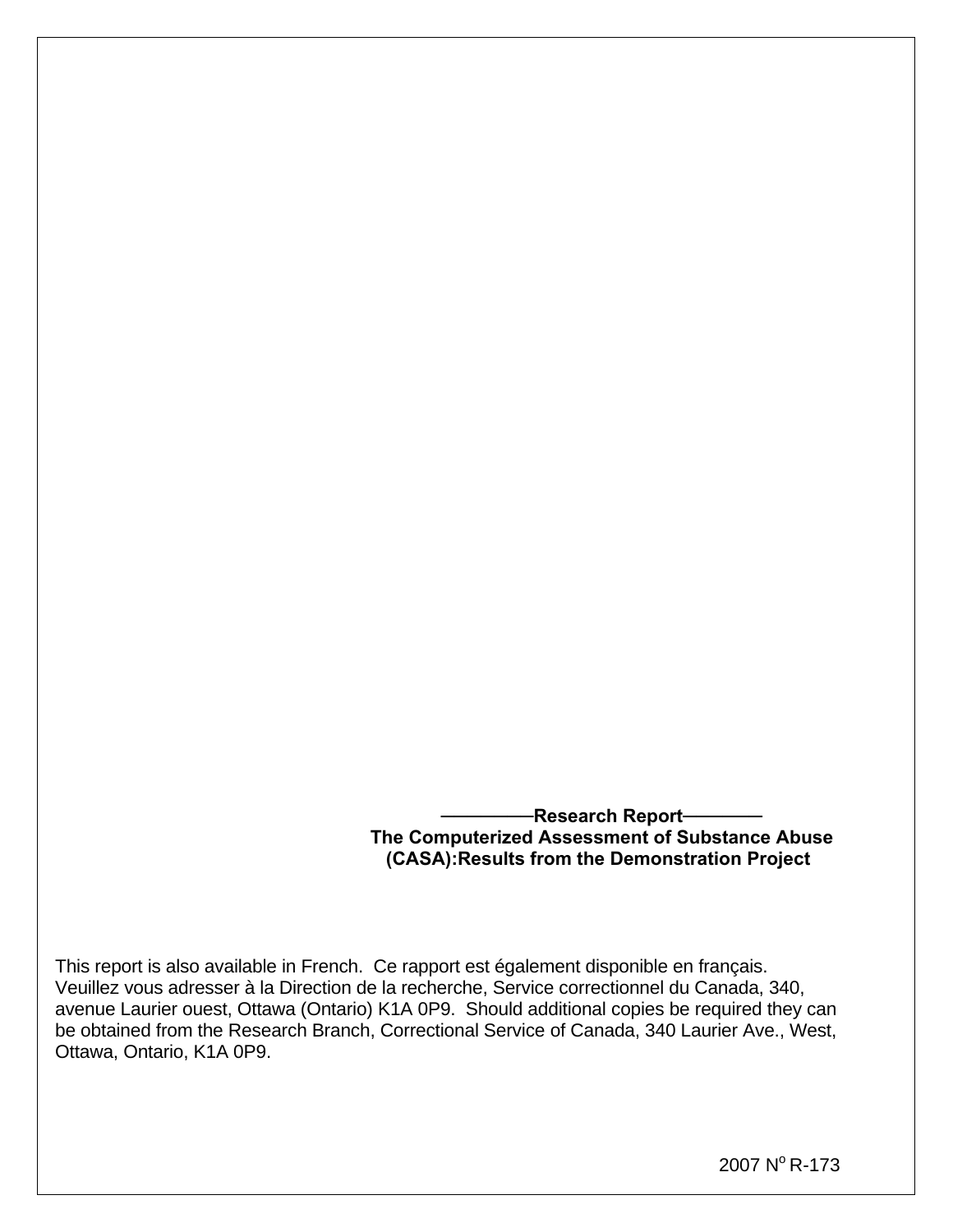## **The Computerized Assessment of Substance Abuse (CASA):**

# **Results from the Demonstration Project**

Dan Kunic

Brian A. Grant

Addictions Research Centre

Research Branch

Correctional Service of Canada

December 2006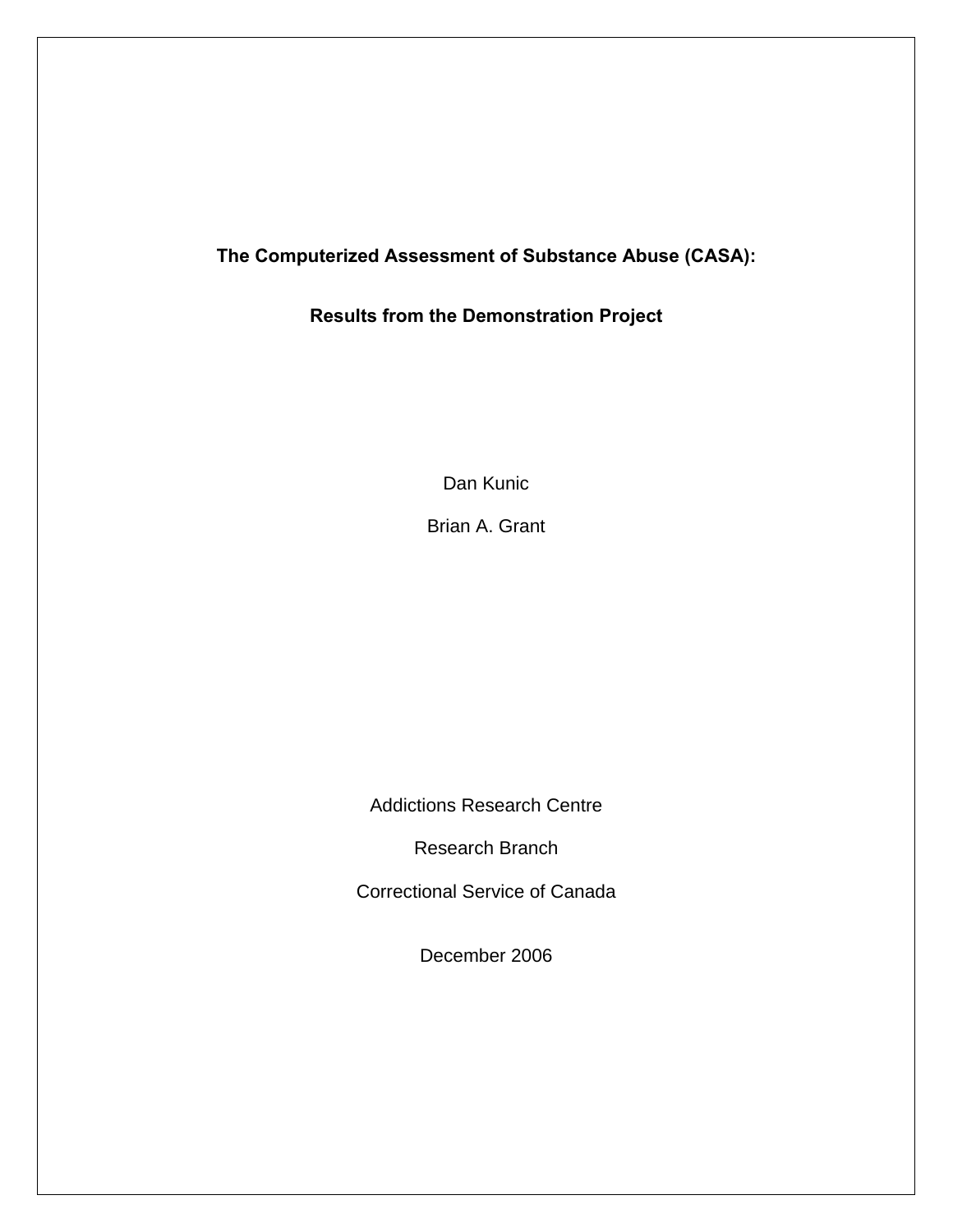## **Acknowledgements**

<span id="page-2-0"></span>The authors would like to thank Justin Gileno, Statistical Information Officer, for building the Computerized Assessment of Substance Abuse (CASA) prototype, developing the production version and refining the functionality of the software based on invaluable feedback from the demonstration sites and from other researchers at the Addictions Research Centre. Dave Lenihan, Project Officer, was instrumental in developing and refining the software's networking capabilities. Without full support from programs staff within operations, this demonstration project would not have been possible. Constructive feedback from Michael Wilson, Ron Leblanc and Rose Reid at Springhill Institution and Janice Empey and Carol Hughes at the Millhaven Assessment Unit resulted in substantive revisions to the assessment and enhancements to the software. We would also like to express our thanks to the programs staff from the Quebec Region. Roland Deshaies, Carole Taillon and Brigitte Dionne kindly assisted with the review and refinement of the French translation of the CASA. Finally, the authors wish to acknowledge the initial work of John Eno (Pacific Region), Carmen Long (Prairies Region), Sylvie Blanchet (Atlantic Region) and Chantal Langevin (National Headquarters). This team significantly contributed to the development of the assessment during the initial stages of the project.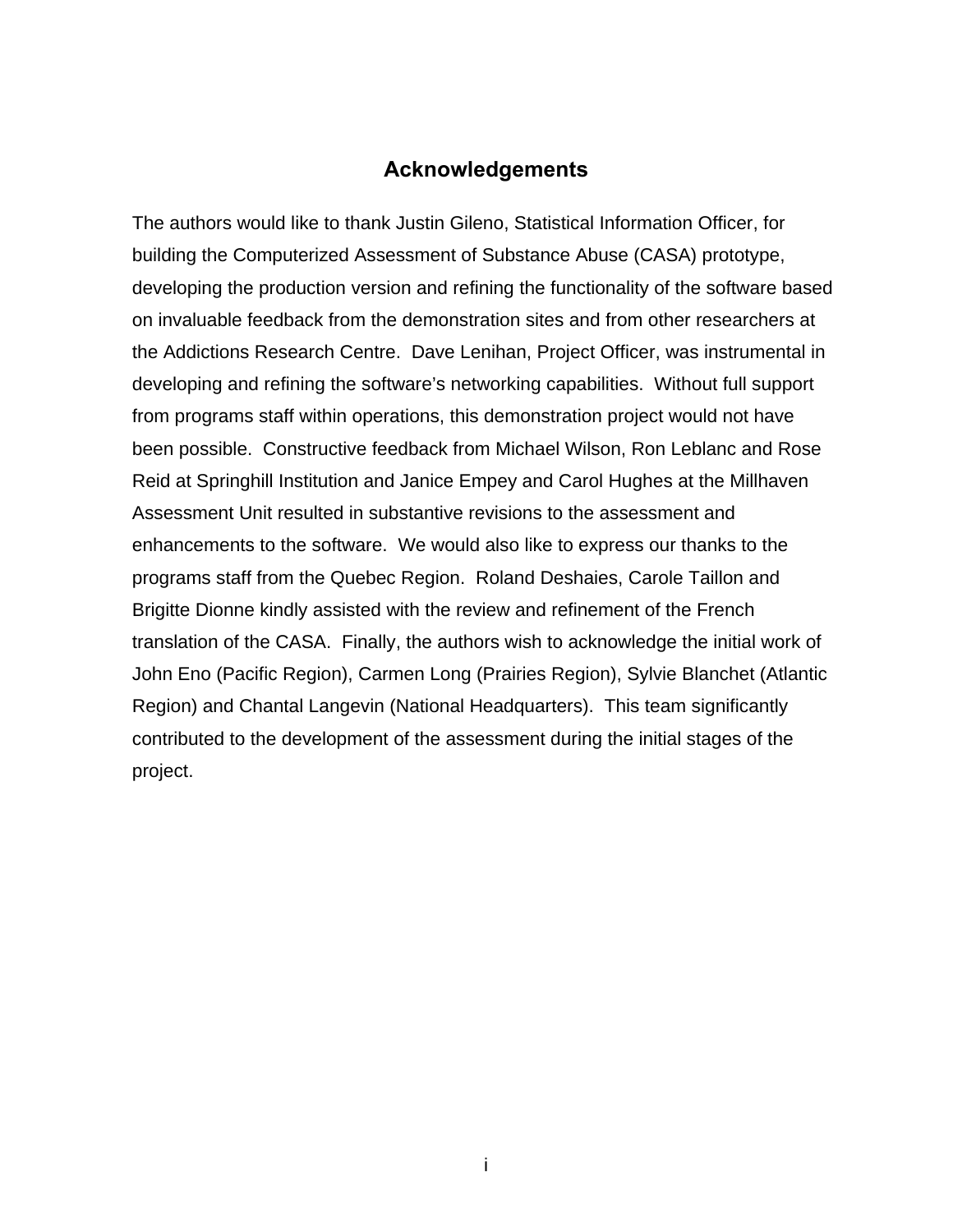# **Executive Summary**

<span id="page-3-0"></span>Ensuring offenders receive the most effective treatment for their substance abuse problems is a major challenge for the Correctional Service Canada (CSC). To address this challenge, CSC includes standardized assessments in its service delivery process to ensure efficiency, consistency and a common language among service providers and clients. In addition, information from well-informed assessment is valuable for policy development and program refinement. This approach is consistent with recommendations from best practices literature.

In 1999, after consultations with operational staff and an international accreditation panel of experts, the Reintegration Programs Branch of CSC commenced development of a new assessment system to replace the cumbersome, lengthy and outdated Computerized Lifestyle Assessment Instrument (CLAI). The new instrument, called the Computerized Assessment of Substance Abuse (CASA), was developed, field tested and refined by the Addictions Research Centre. The 288-item, bilingual, audio-enhanced CASA was implemented in 2002 as a demonstration project at two regional intake units: Springhill and Millhaven Institutions.

The CASA was completed by 907 male offenders, admitted to federal custody between May 2002 and January 2004. The CASA assesses substance abuse in seven domains: 1) alcohol and 2) drug abuse severity, 3) patterns of use, 4) link to criminal behaviour, 5) parental substance abuse, 6) previous program participation; and 7) treatment readiness.

Substance abuse severity is assessed using standardized instruments, which include the Alcohol Dependence Scale (ADS), the Drug Abuse Screening Test (DAST), the Problems Related to Drinking Scale (PRD), the Severity of Dependence Scale (SDS) and the Michigan Alcoholism Screening Test (MAST). The ADS, DAST and PRD are currently used to determine what level of treatment intensity the offender should be assigned to. The SDS and MAST are being used for experimental purposes to

ii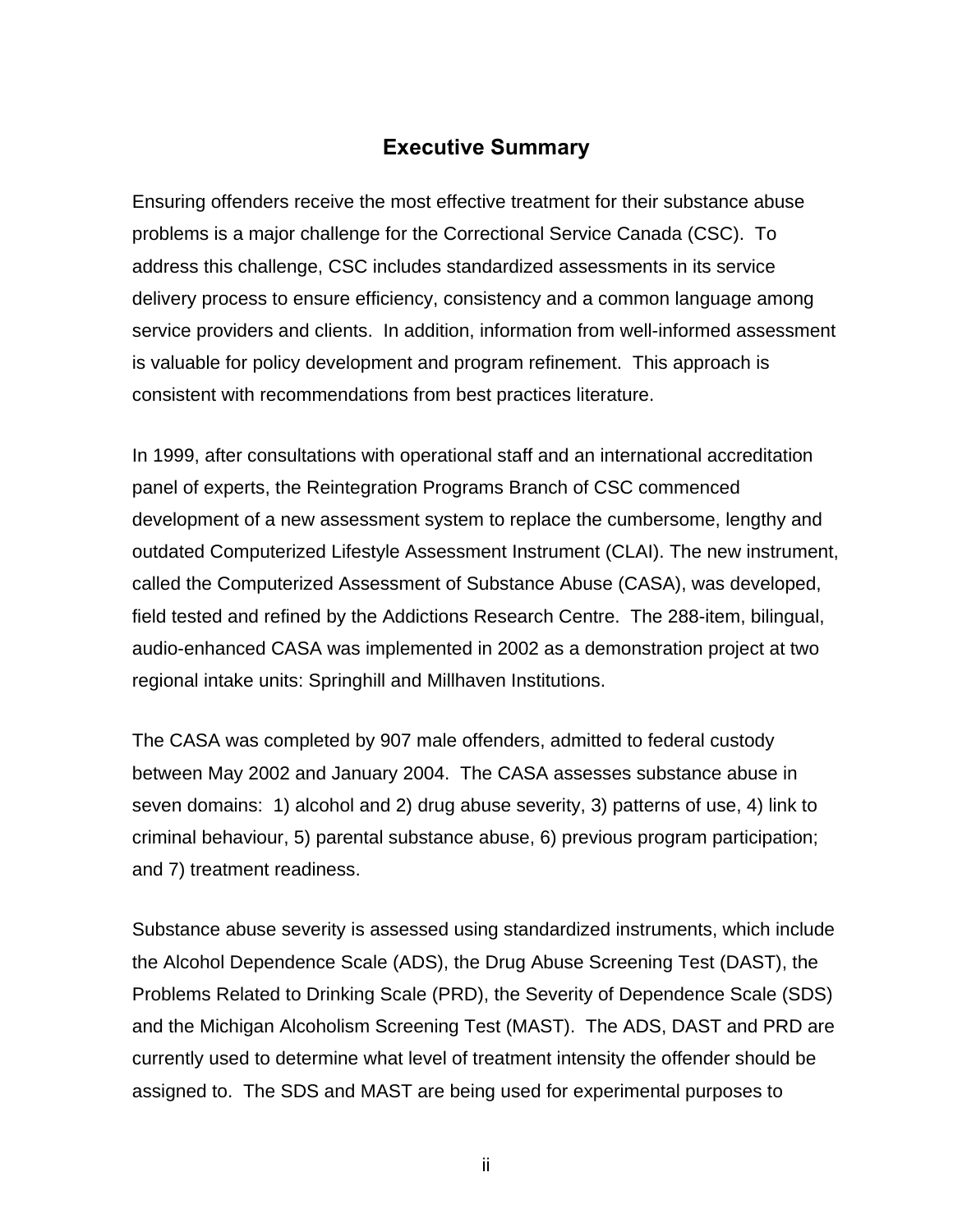determine if they can improve on the quality of assessment. The Paulhus Deception Scales (PDS) is also incorporated into the CASA to measure the reliability of responding.

From the standardized assessment instruments used in the CASA it was determined that, of the offenders who completed the CASA, 31% had no substance abuse problems, 32% had a low level problem, 15% had a moderate problem, 16% had a substantial problem and 5% of this sample was assessed as having a severe substance abuse problem. The drugs used most often by the offenders during the 12-months before their arrest for the current offences included cannabinoids (52%), cocaine (26%), and opioids (13%). All other drugs accounted for less than 10% of the sample.

The results suggest that CASA accurately differentiates cases for referral to substance abuse programs. Offenders with increasing overall substance abuse severity levels as assessed by the CASA had more criminogenic need indicators identified in the Offender Intake Assessment (OIA), had more involved criminal histories as evidenced by higher static factor (risk) scores and were rated more likely to re-offend by the SIR-R Scale (Statistical Information on Recidivism Scale – Revised – an actuarial measure of risk to re-offend).

With respect to current offending, higher severity levels on the ADS and DAST were strongly associated with substance use and impairment at the time of offence, and an increased likelihood of offence-related cognitive impairment than offenders with lower severity levels. Exacerbated offence-related aggression was closely associated with alcohol impairment, but not drug impairment. It is not surprising then that violent offences were more closely linked to alcohol impairment than drug impairment. Property offences, on the other hand, were more closely associated with drug impairment.

Results from this research indicate that, while the majority of offenders responded reliably to the assessment questions, approximately 36% may have underestimated

iii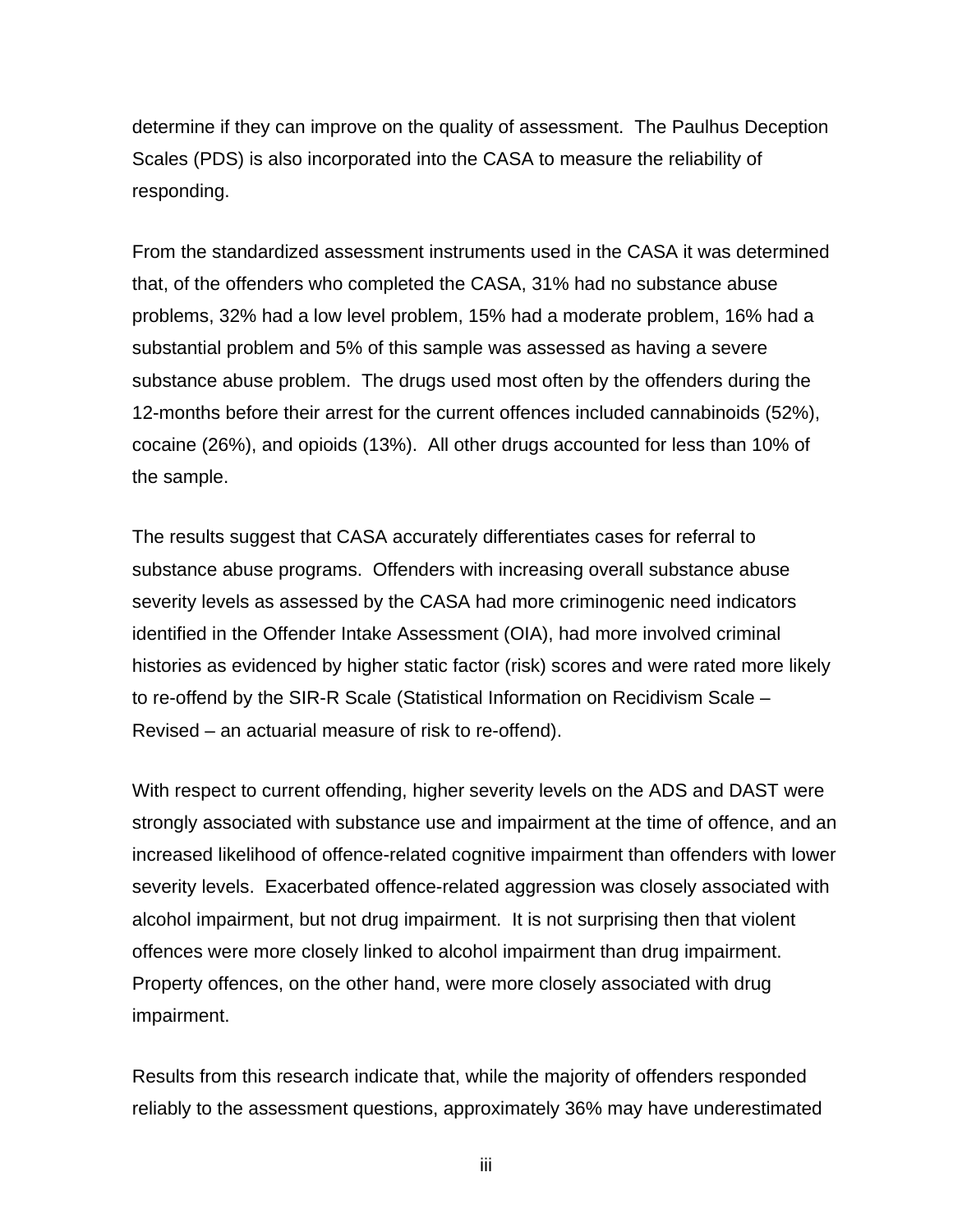their drug and alcohol problems as was evidenced by lower ratings on overall substance abuse severity for the offenders who produced PDS profiles suggesting a pattern of unreliable responding. Including a measure of response bias can serve to alert operational staff to this potential so that guided adjustments can be made to the results when necessary. When questionable results are indicated, it is recommended that staff rely on multi-method assessment approaches (e.g., reviewing collateral sources of information) to ensure assessment accuracy.

Lastly, offenders were generally positive in their evaluation of the CASA. They found the software simple to use and the content easy to understand. Of the 20% that listened to the computer read the questions and response choices, the majority better understood the content because of the audio delivery.

Additional research is needed to examine the utility of using the results from the PDS to make adjustments to the CASA results when there is evidence of unreliable responding, and to assess the impact of fully integrating the results from the Severity of Dependence Scale (SDS) and the Michigan Alcoholism Screening Test (MAST) in the program referral matrix. Other analyses involving the linking of substance abuse assessment results with other indicators, such as in-custody substance use and program engagement, will build on current knowledge concerning the determinants of post-release outcome. Lastly, future research on a national scale will be required to realize the potential benefits of fully integrating the CASA in the Service's correctional planning and treatment activities.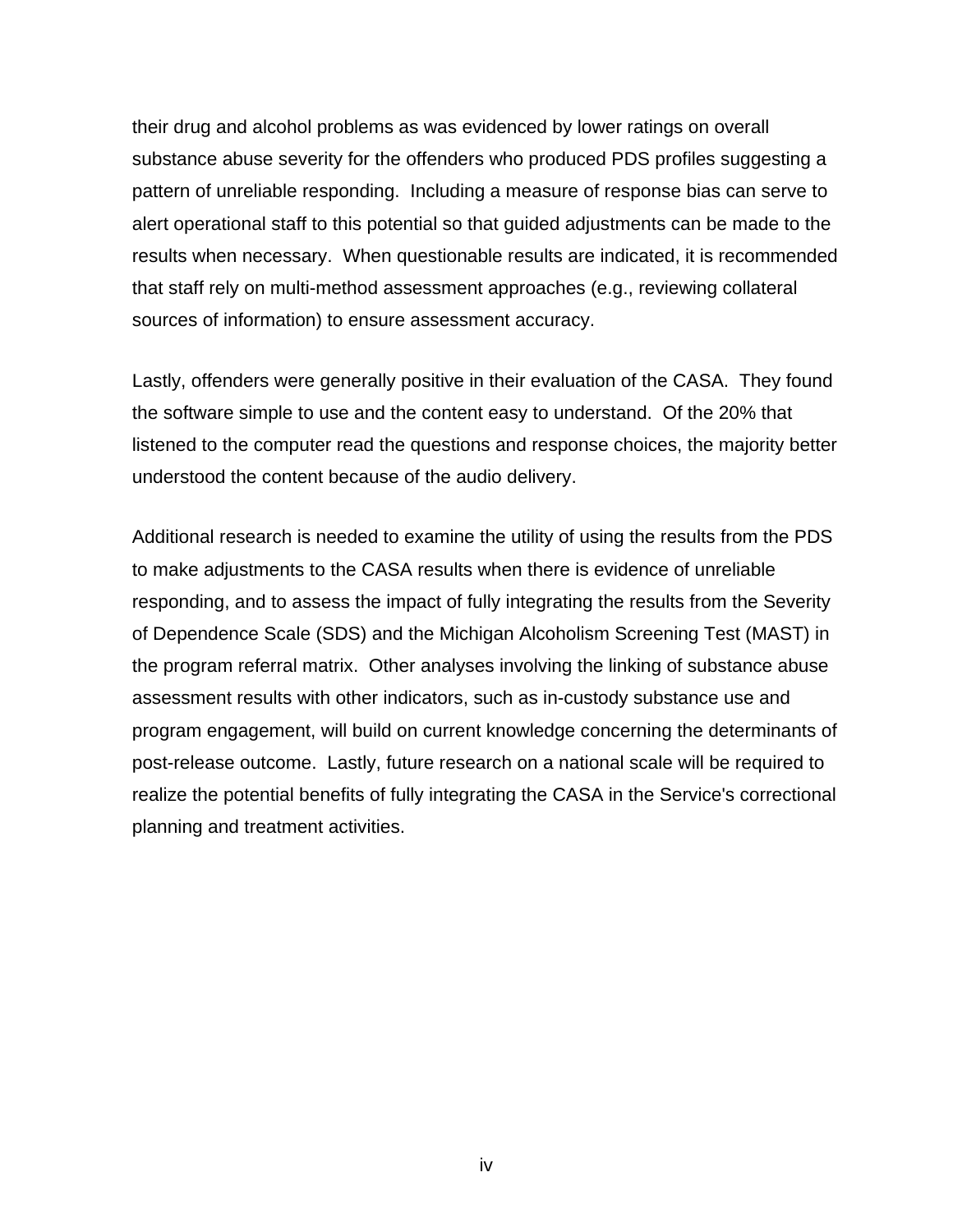# **Table of Contents**

| LIST OF TABLES ………………………………………………………………………………………… VII                       |  |
|-----------------------------------------------------------------------------|--|
|                                                                             |  |
|                                                                             |  |
|                                                                             |  |
|                                                                             |  |
|                                                                             |  |
|                                                                             |  |
|                                                                             |  |
|                                                                             |  |
|                                                                             |  |
|                                                                             |  |
|                                                                             |  |
|                                                                             |  |
|                                                                             |  |
|                                                                             |  |
|                                                                             |  |
|                                                                             |  |
|                                                                             |  |
|                                                                             |  |
|                                                                             |  |
|                                                                             |  |
|                                                                             |  |
| Total Identified OIA Static Factor Indicators by Substance Abuse Severity31 |  |
| Overall Static Factor Rating by Overall Substance Abuse Severity Level31    |  |
|                                                                             |  |
|                                                                             |  |
|                                                                             |  |
|                                                                             |  |
|                                                                             |  |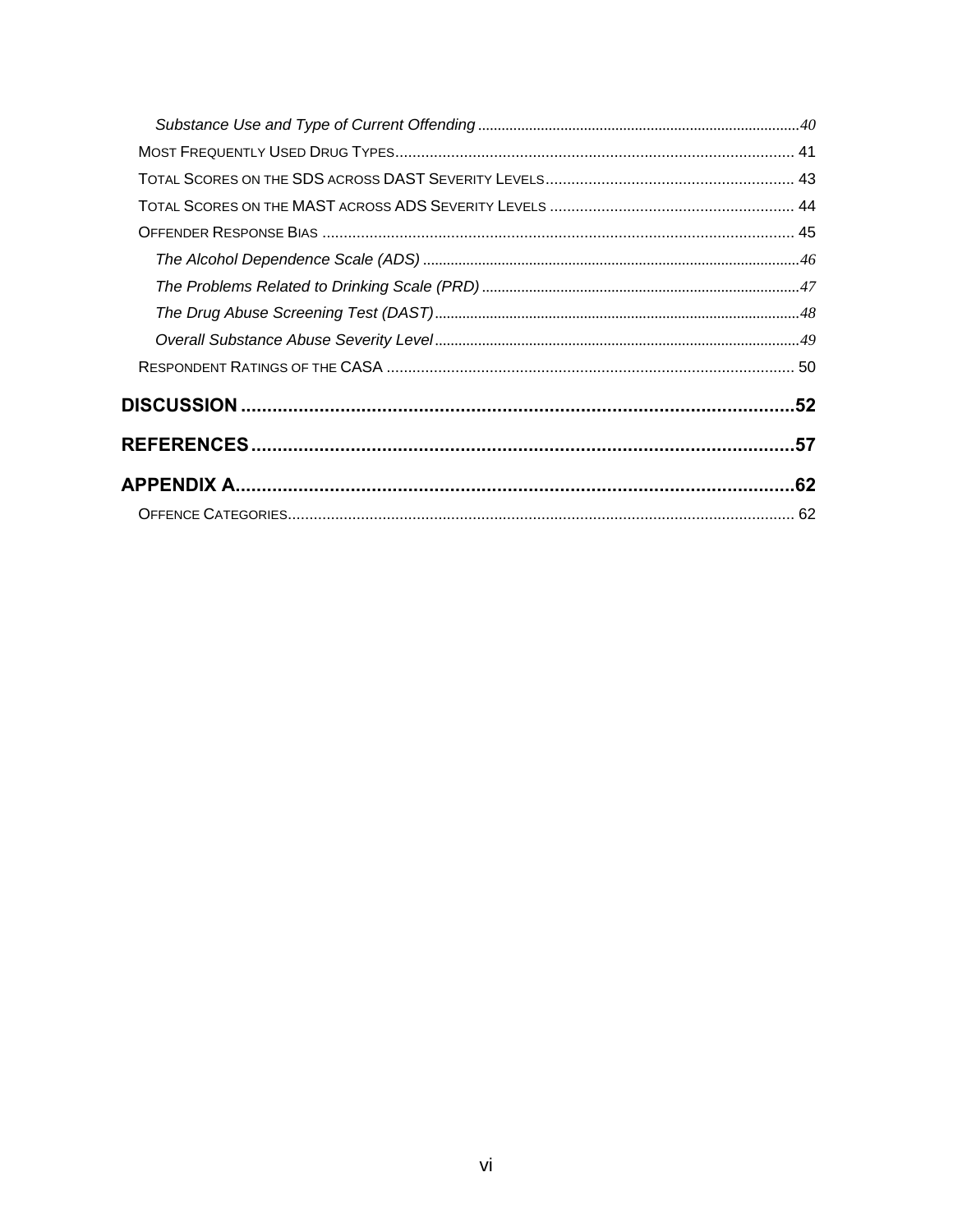# **List of Tables**

<span id="page-8-0"></span>

| Table 3: Distribution of Results for the ADS, DAST and Overall Severity Levels 28  |
|------------------------------------------------------------------------------------|
| Table 4: Substance Abuse Severity Level by Total Number of Need Indicators29       |
|                                                                                    |
| Table 6: Substance Abuse Severity by SIR-R1 Risk Grouping33                        |
| Table 7: Cognitive-Behavioural Interference while Under the Influence of Alcohol36 |
| Table 8: Cognitive-Behavioural Interference while Under the Influence of Drugs39   |
| Table 9: Offences Committed while Under the Influence of Alcohol, Drugs or a       |
| Table 10: Most Frequently Used Drug across DAST Severity Levels42                  |
|                                                                                    |
|                                                                                    |
|                                                                                    |
|                                                                                    |
|                                                                                    |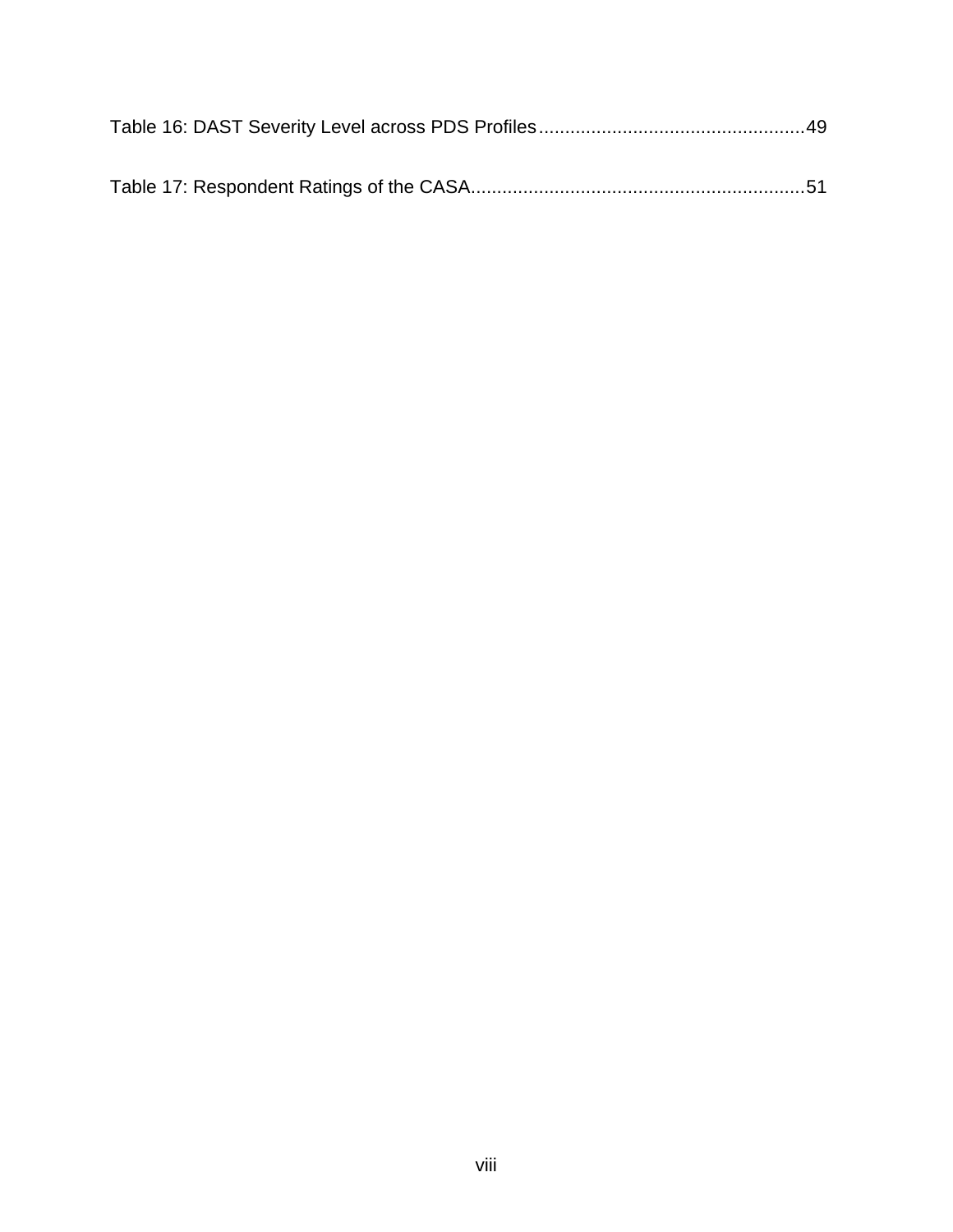# **List of Figures**

<span id="page-10-0"></span>

| Figure 2: Distribution of Overall Dynamic Factor Rating by Substance Abuse Severity     |
|-----------------------------------------------------------------------------------------|
| Figure 3: Distribution of Overall Static Factor Rating across Substance Abuse           |
| Figure 4: Percentage of Offenders Identifying Alcohol as a Contributing Factor in their |
| Figure 5: Percentage of Offenders Identifying Drug Use as a Contributing Factor in      |
| Figure 6: Reliable vs. Unreliable Responders across Overall Substance Abuse             |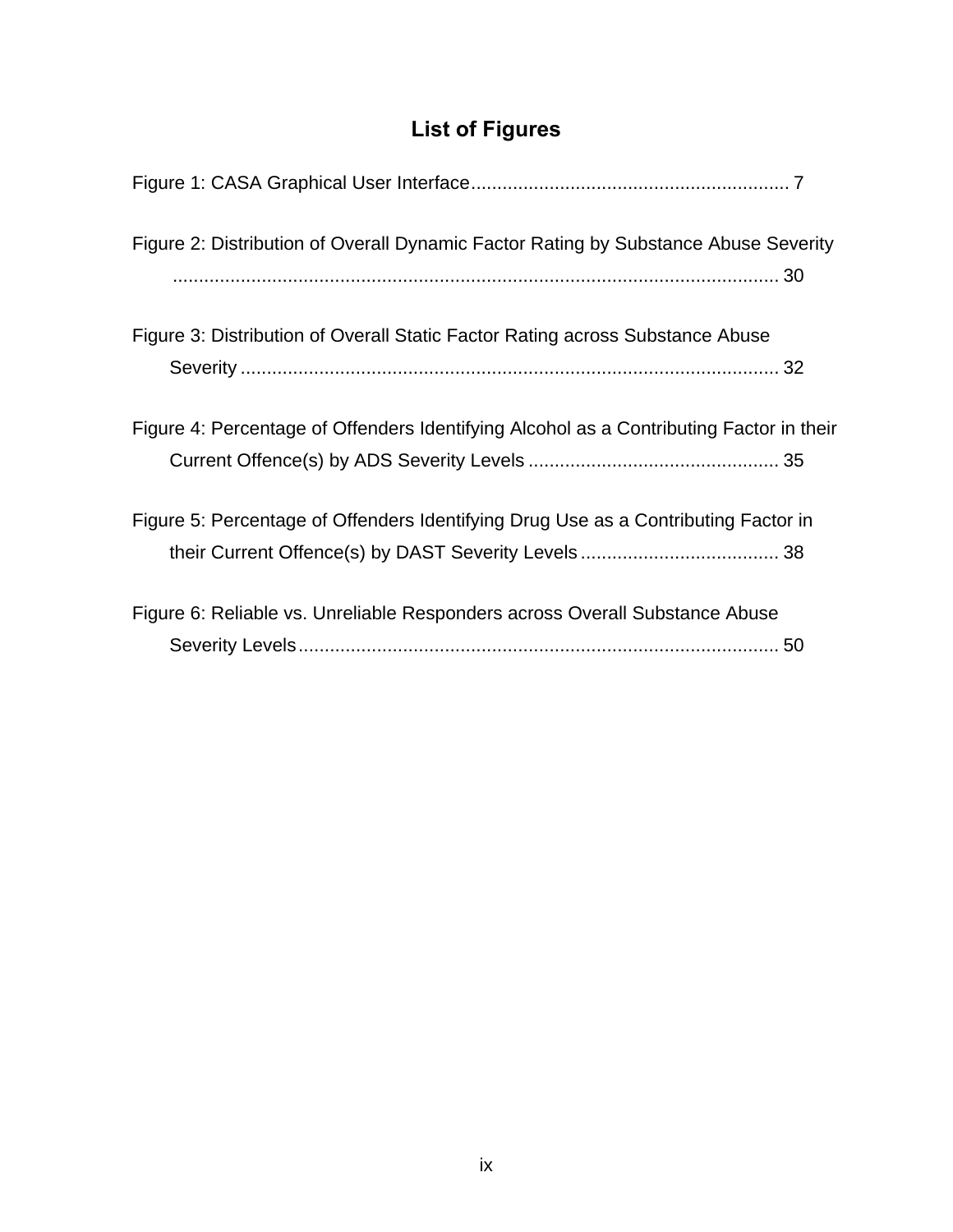# **Introduction**

#### <span id="page-11-0"></span>**Assessment**

Assessment has long been considered an important activity in the day-to-day management of offenders (Bonta, 2000). Over the last 20 years, it has evolved from a clinically-based, subjective process to one that involves a rigorous, evidence-based approach, designed to systematically identify factors which contribute to criminal behaviour (Andrews & Bonta, 1998). Once identified, these criminogenic needs can be addressed through relevant correctional programming.

Early assessment approaches emphasized a reliance on professional judgment, which was guided by informal, non-observable criteria. The decisions that were borne out of these first generation approaches were subjective and intuitive in nature, driven by feelings about a particular case rather than by empirically validated assessment methods. Second generation approaches relied on results from actuarial assessments that specifically targeted an offender's historical or static factors (i.e., criminal history). While an improvement over clinical judgment, these assessments failed to include other known correlates of criminal behaviour that are dynamic or changeable in nature (e.g., antisocial peer group, substance abuse, community functioning) (Andrews & Bonta, 1998).

With the introduction of third generation approaches, criminal justice systems began to recognize the utility of incorporating comprehensive, multi-dimensional, standardized assessments into their program delivery and decision making processes. These third generation assessments specifically examine the static (historical) and dynamic (need) factors associated with criminal behaviour for the purposes of matching an offender's static and dynamic needs to appropriate levels of programming. This systematic identification of criminogenic need is consistent with the principles of effective correctional treatment, which argue that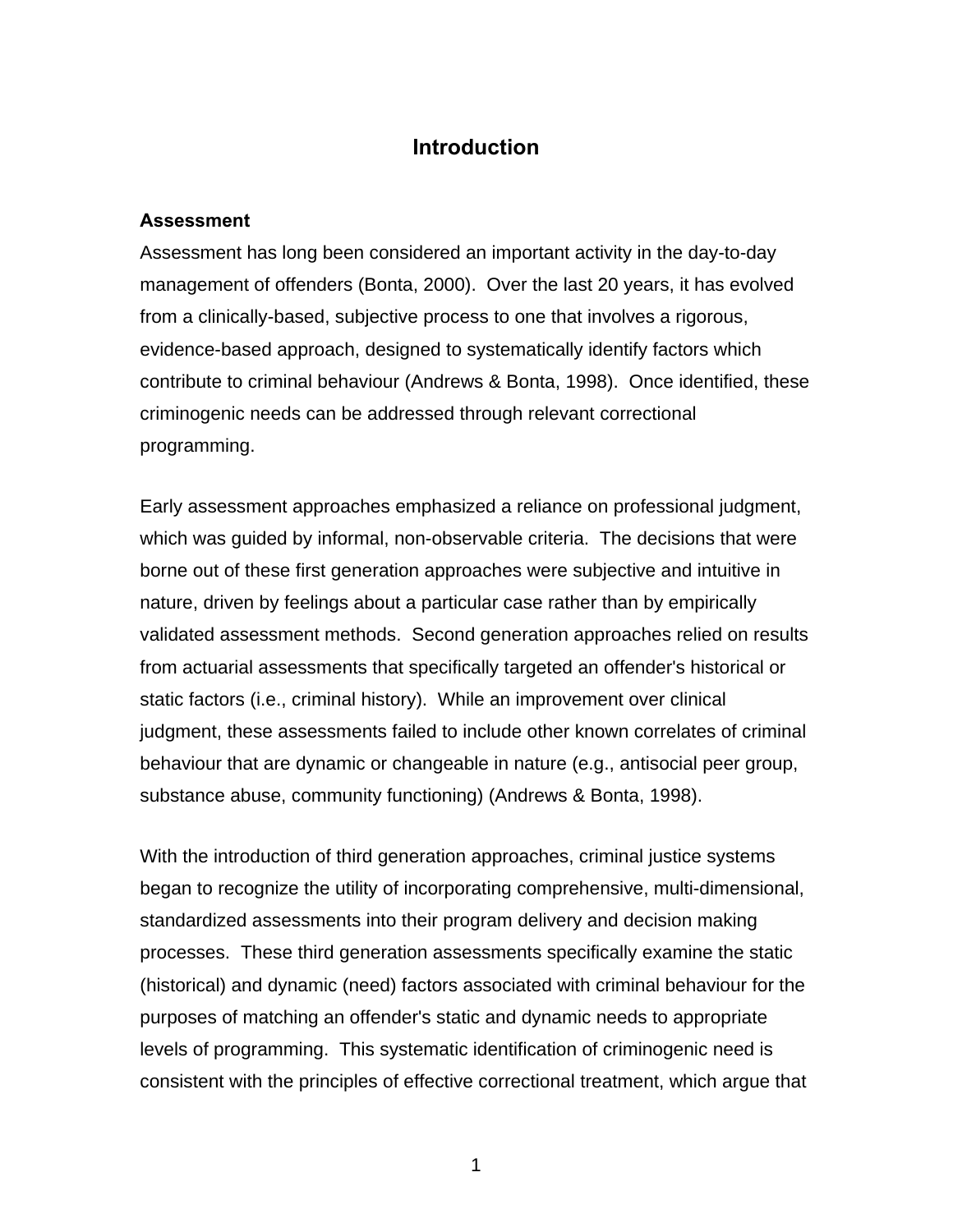<span id="page-12-0"></span>offenders who present with higher needs that are associated with criminal behaviour should be matched to more intensive and extensive services so that the probability of re-offence is diminished; low needs offenders require minimal to no treatment (Andrews & Bonta, 1998).

The emergence of best practices literature concerning the treatment of alcohol and illicit drug users has further strengthened the argument for standardized assessment (Cross & Sibley-Bowers, 2001; McMurran, 2001; Miller & Rollnick, 1991). There is now general agreement in the field of addictions that a standardized assessment approach builds efficiency in the system, since only information that is required for programming decisions is gathered for each client. Standardized assessment approaches also ensure consistency or a common language among decision makers and stakeholders across the service delivery continuum. Clients and clinicians alike consider formal, empirically-based tools credible for program planning purposes. The sharing of assessment results also provides useful feedback to the client and enhances treatment-seeking behaviour by building motivation and a commitment to change in the client. Lastly, from a policy perspective, a database of standardized assessment results provides a means of informing best practices policy because this information can be readily transformed into knowledge about the population's characteristics, such as trends, profiles and outcomes.

#### **Computerized Assessment**

Recent advancements in computer technology, such as audio enhancement, have created additional opportunities for innovations in standardized assessment. The introduction of automated assessments has capitalized on the efficiencies and dynamic capabilities of the computer (Turner, Ku, Rogers, Lindberg, Pleck & Sonenstein, 1998). Computerized assessments are event driven and rely on an automated, computer-controlled flow of questions to deliver complex questionnaires within a simplified process. Respondents choose an answer on the computer screen (the event), which in turn automates a complex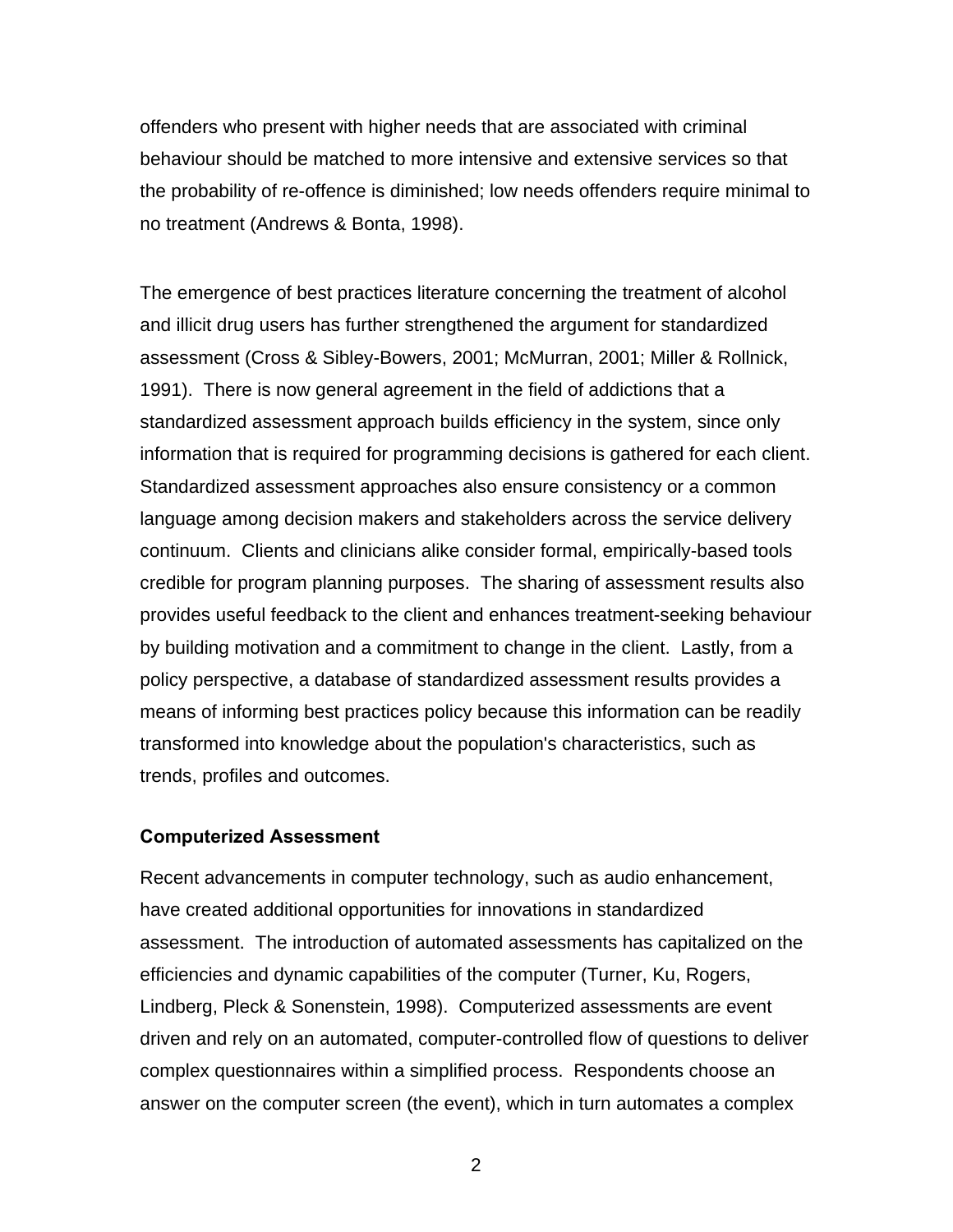<span id="page-13-0"></span>(hidden) branching procedure that is responsible for sequencing subsequent relevant questions. Respondents only see or hear the relevant questions; all other questions are obscured from view. This is a marked improvement over pencil-and-paper questionnaires, which rely on conditional statements, additional instructions and branching statements that are often onerous, even for the literate respondent.

Moreover, research in this area has suggested that efficient, computerized assessment models have the added benefit of increasing the candidness of selfreported responses given by the subject because of a number of unique properties (Del Boca & Noll, 2000; Feigelson & Dwight, 2000). First, assessment items are answered with little or no assistance from the administrator, which greatly reduces the potential for interviewer influence. Second, as the respondent progresses through the assessment, questions and related response choices appear only as needed. In this way, responses are obscured from view and from the scrutiny of others during the assessment. Third, computer scoring and analysis algorithms create an impartial, non-judgmental evaluative process, which may in turn boost the candidness of self-report information. Lastly, computerized testing situations create an impersonal situation, free of social cues, where individuals can respond more candidly.

#### **Development of the CASA**

In 1990, the Correctional Service of Canada (CSC), in response to growing concern over the degree of alcohol and drug abuse among newly admitted offenders, established a policy framework that would facilitate the development of a new process to address the needs of this population (Robinson, Porporino & Millson, 1991). This framework included the development and implementation of a standardized intake assessment process for screening offenders for appropriate substance abuse programs. As a result, the self-administered Computerized Lifestyle Screening Instrument (CLSI) was introduced at two regional reception centres to test its ability to facilitate evidence-based program referrals. After several enhancements to the CLSI, the production version, called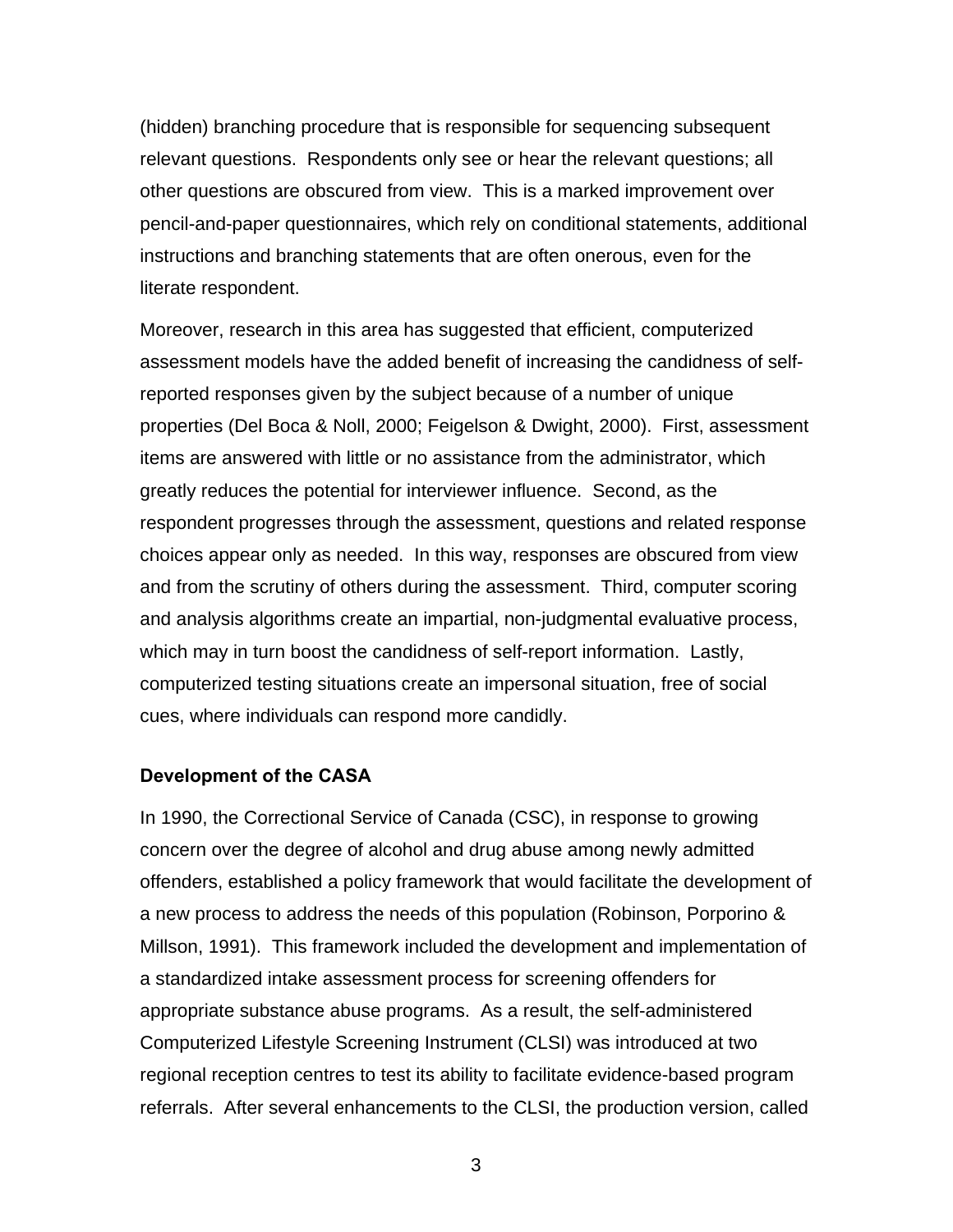<span id="page-14-0"></span>the Computerized Lifestyle Assessment Instrument (CLAI), was nationally implemented.

Since the mid 1990s, information gleaned from the CLAI has informed the Offender Intake Assessment (OIA) process (CSC, 2003). The OIA involves the timely and systematic identification and analysis of critical static and dynamic factors that affect the safe and timely reintegration of each offender into the community. Supplementary assessments like the CLAI inform the OIA process by providing additional information about the nature and seriousness of particular criminogenic needs, including substance abuse problems. The OIA process and supplementary assessments are used for correctional planning and other administrative purposes.

In 1998, CSC commenced revisions to the CLAI after operational staff and an international panel of expert consultants cited a number of difficulties with the software and content. In 1999, CSC began development of the CASA for the purposes of establishing substance abuse severity levels and for matching offender needs to level of service delivery. Demonstrations of the English and French versions began in the Atlantic and Ontario regions in 2002.

#### **Content**

The 288-item, self-administered CASA explores the nature and seriousness of an offender's substance abuse problems (see Table 1). It specifically assesses: patterns of alcohol use (total of 36 items); consequences of alcohol use (25 items); severity of alcohol problems (25 items); problems related to drinking (15 items); and alcohol's link to past and current offending (20 items). The CASA also assesses: patterns of drug use (39 items); the severity of drug problems (20 items); the degree of psychological dependence on drugs (5 items); drug use and its relationship to past and current offending (19 items); injection drug use (6 items); and poly-substance use patterns (8 items). Nine items investigate in-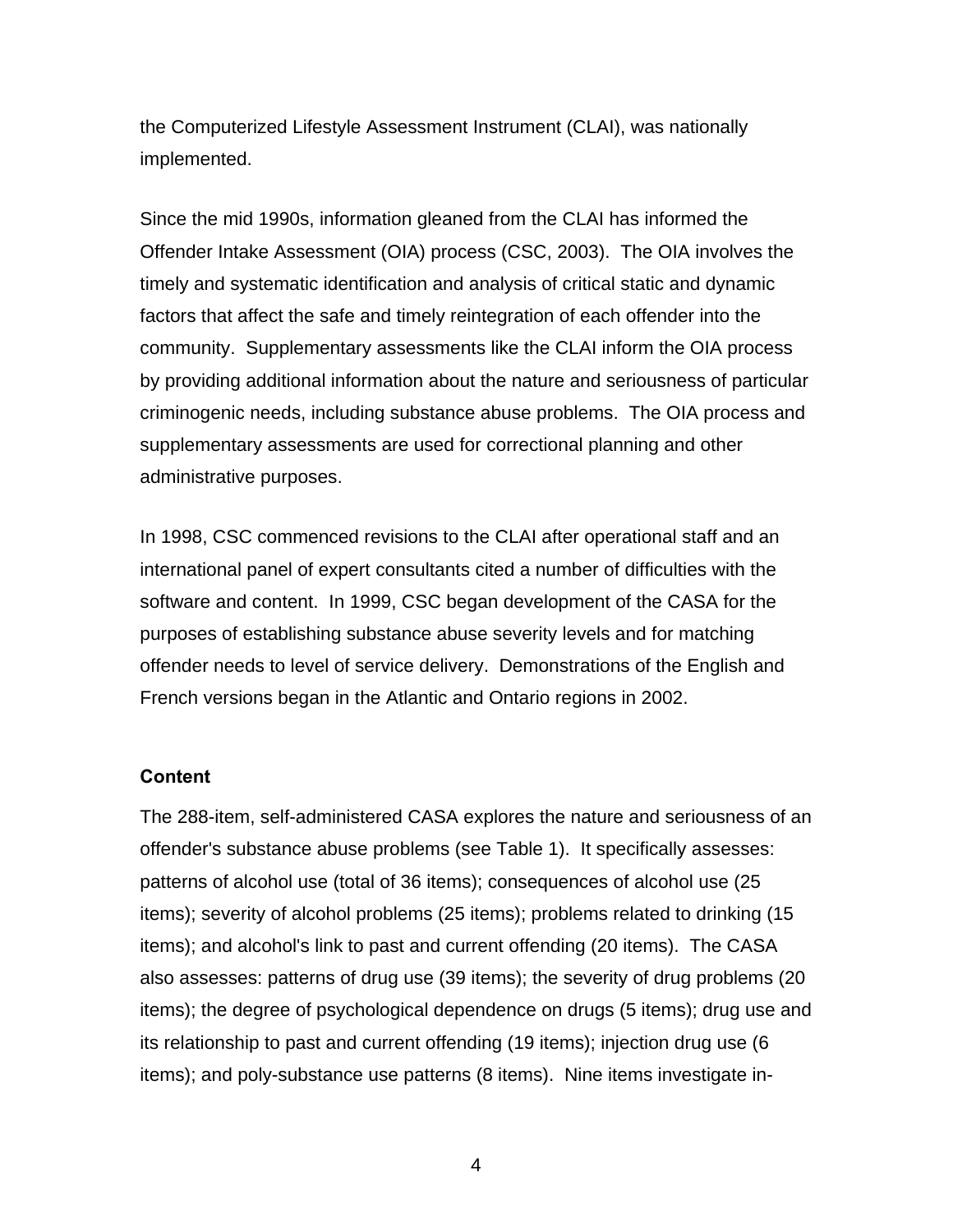<span id="page-15-0"></span>custody substance abuse patterns and nine items explore family-related patterns of substance use.

Information concerning progress in prior substance abuse programming, including methadone maintenance, is collected by means of 20 items. The CASA concludes with 20 items that delve into the area of treatment readiness along the following six dimensions: problem recognition, level of comfort with problem, feelings of personal responsibility, commitment to treatment, willingness to change and external support for change. Twelve additional post-assessment items provide respondents with an opportunity to rate their experience completing the CASA.

#### **Table 1: CASA Content**

| <b>Content Areas</b>                                                     |    |  |  |
|--------------------------------------------------------------------------|----|--|--|
| Patterns of alcohol use                                                  | 36 |  |  |
| Consequences of alcohol use - MAST (Selzer, 1971)                        | 25 |  |  |
| Severity of alcohol problems - ADS (Skinner & Horn, 1984)                | 25 |  |  |
| Problems related to drinking - PRD                                       | 15 |  |  |
| Link to past and current offending (alcohol)                             | 20 |  |  |
| Patterns of drug use                                                     | 39 |  |  |
| Severity of drug problems - DAST (Skinner, 1982)                         | 20 |  |  |
| Degree of psychological dependence on drugs - SDS (Gossop, et al., 1995) | 5  |  |  |
| Link to past and current offending (drugs)                               | 19 |  |  |
| Injection drug use                                                       | 6  |  |  |
| Poly-substance use patterns                                              | 8  |  |  |
| In-custody substance use patterns                                        | 9  |  |  |
| Family-related patterns of use                                           | 9  |  |  |
| Progress in prior programming                                            | 20 |  |  |
| Treatment readiness                                                      | 20 |  |  |
| Respondent satisfaction with the CASA                                    | 12 |  |  |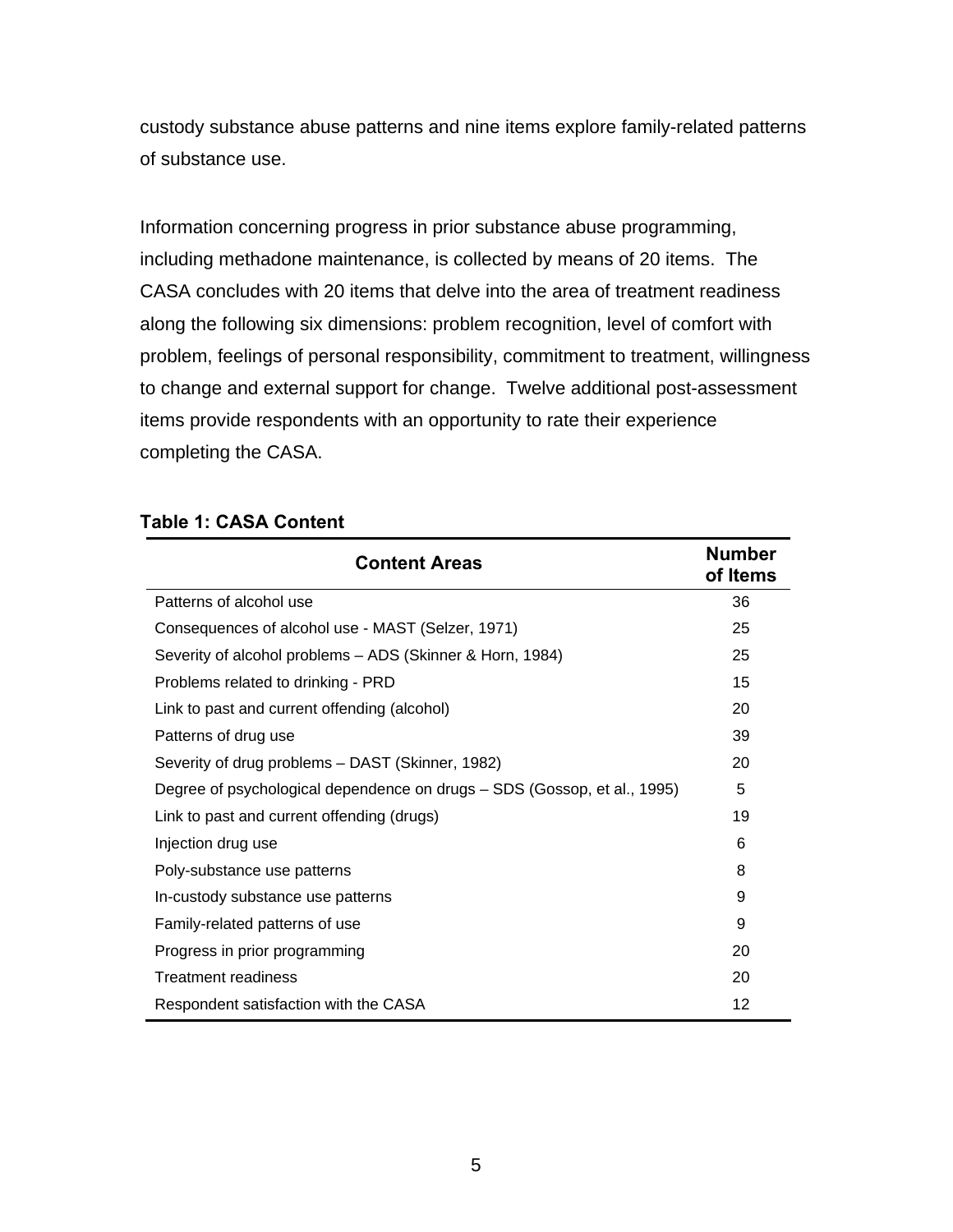<span id="page-16-0"></span>Unlike the CLAI, the CASA does not investigate ancillary lifestyle areas, such as nutrition, caffeine use, physical activity, general health, smoking and psychological complaints. The assessment is designed to assist operational staff in making evidence-based recommendations for substance abuse programming.

#### **Functionality**

The CASA's computer-controlled question flow (i.e., conditional logic branching) and automated data checking (e.g., field validation events) increase the integrity of the data and the quality of self-report information. When the computer detects major inconsistencies in self-report information, it adjusts the delivery of subsequent questions so that respondents are presented with additional opportunities to reconcile these inconsistencies. For example, if a respondent denies any substance use during the 12-month period prior to arrest for the current offences, but later reports substance use at the time of the current offences, which occurred during the same 12-month period prior to arrest, the computer displays a message describing this inconsistency and branches back to re-sequence relevant questions.

Each CASA item is delivered sequentially by the software in either French or English. Each question is presented separately along the upper edge of the computer screen while the offender uses a mouse to point and click at the appropriate answers that appear directly below the question. The software uses hidden, conditional logic branching to present only those questions that are relevant. The system incorporates a variety of visually appealing option buttons, check boxes and text fields similar to those found in web browsers to create a graphical user interface (see Figure 1). Security features, such as password protection, prevent respondents from exiting the program, windowing between applications and minimizing screens.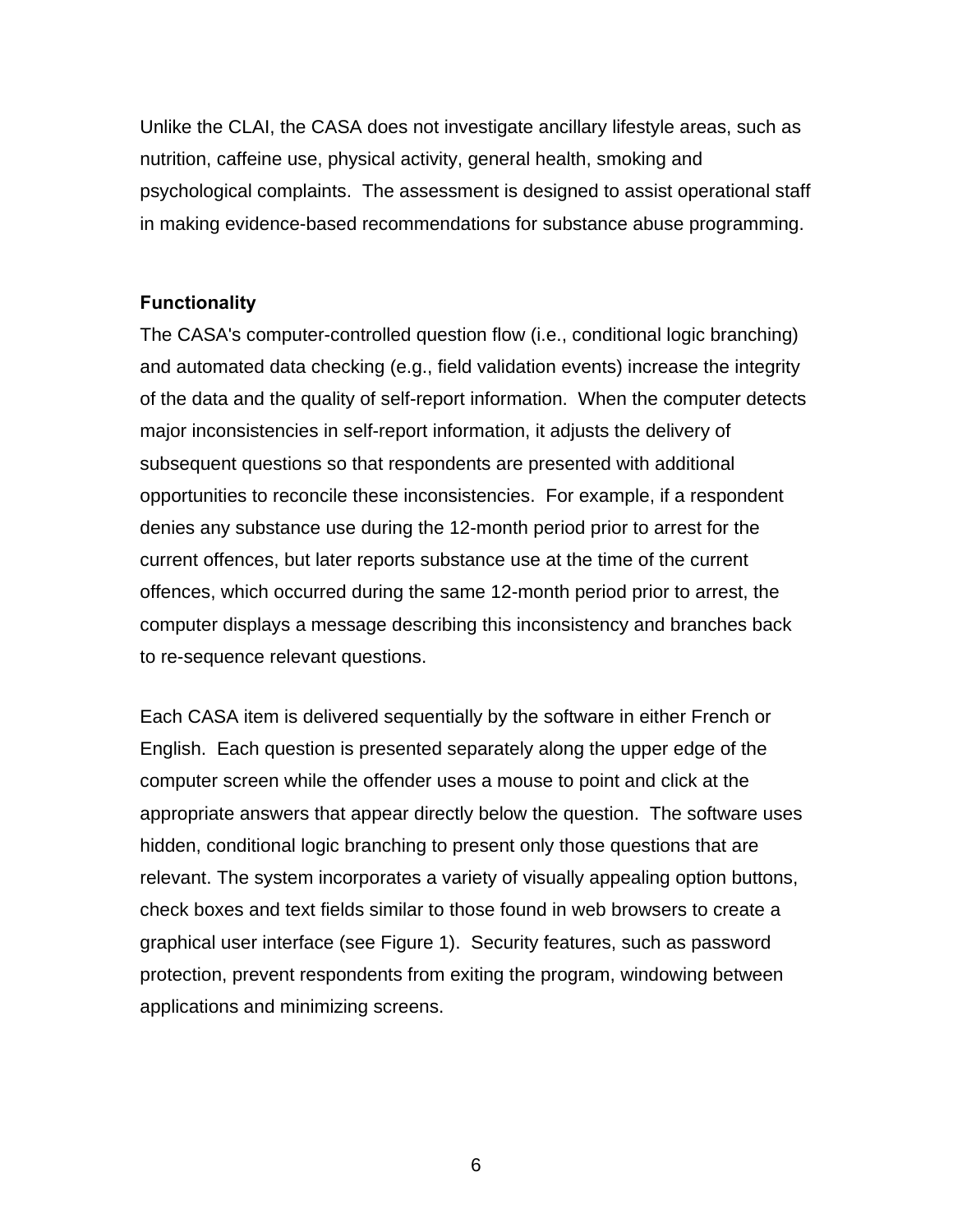| b <sub>1</sub> b                  | In the past have you ever used illegal drugs or abused prescription drugs?                                                                                                                                                                                            |
|-----------------------------------|-----------------------------------------------------------------------------------------------------------------------------------------------------------------------------------------------------------------------------------------------------------------------|
| Volume<br><b>MAX</b><br>▾╎<br>MIN | Never<br>C<br>Yearly (a couple of times a year)<br>C.<br>Monthly (a couple of times a month)<br>C<br>Weekly (a couple of times a week)<br>C<br>Daily (almost everydav or everydav)<br>C<br>Please Enter Password To EXIT<br>$\mathsf{x}$<br>Password:<br>Cancel<br>0K |

<span id="page-17-0"></span>**Figure 1: CASA Graphical User Interface** 

The CASA also has an optional audio function to assist respondents with reading difficulties. Digital audio recordings of a human voice are linked to each instruction box, question and answer choice. With a click of the mouse button, the computer can play each text string to the respondent through a set of headphones. The audio option can be turned on or off at any point during the computerized interview and can be presented in both French and English. A volume control image also appears on the screen to assist the hearing impaired.

An automated report is produced upon conclusion of the computerized interview. Demographic information, summary scores for the standardized measures, substance abuse severity levels and recommended substance abuse programming appear on the first page. Subsequent pages include a bulleted summary of the respondent's substance abuse history, prior programming, and treatment readiness indices. With the click of a button, the CASA can produce an automated report in either French or English to inform assessment staff and the offender. All of this is made possible by a dynamic database management system.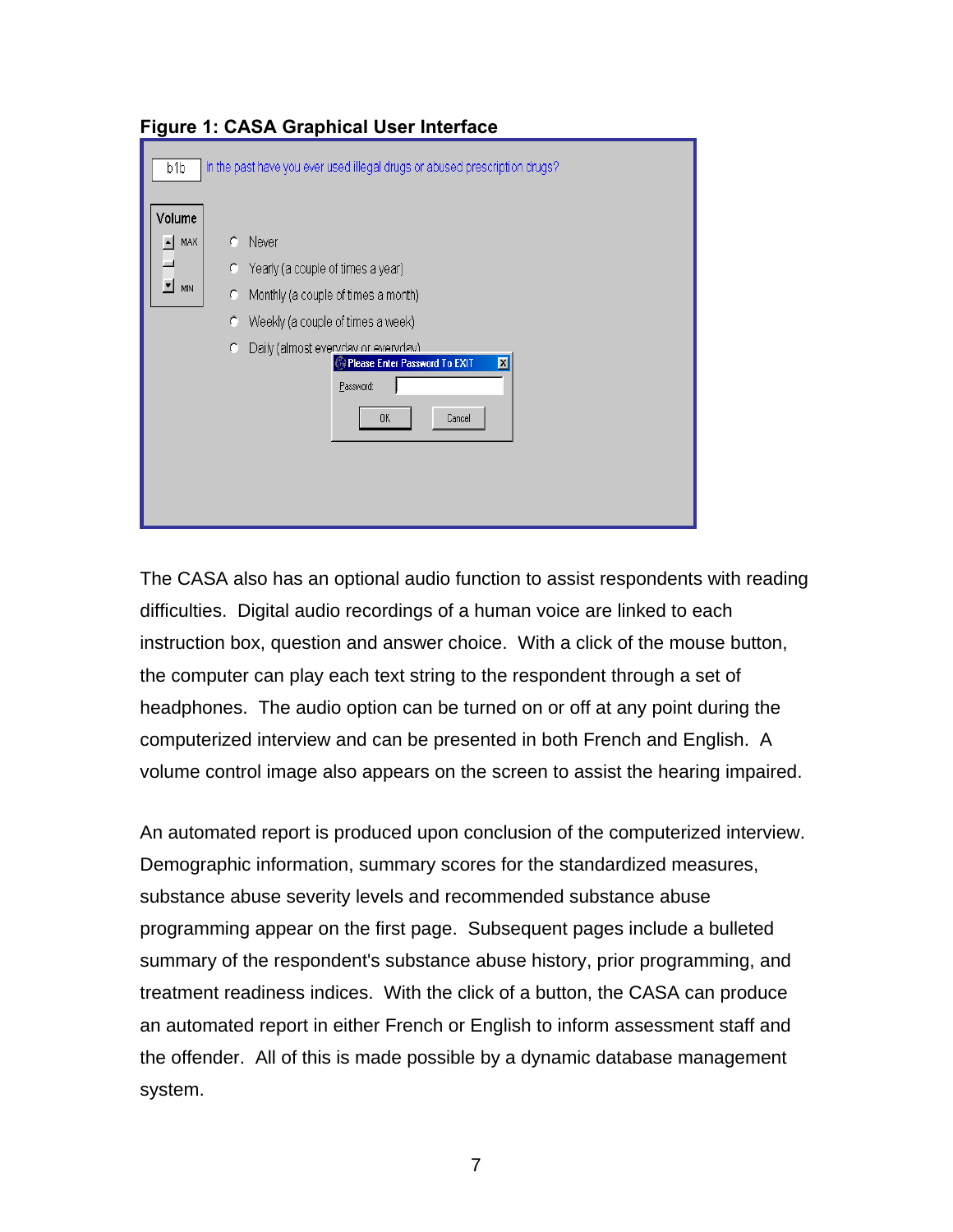#### <span id="page-18-0"></span>**Measures of Substance Abuse Severity**

The CASA systematically applies a number of standardized instruments to assess the severity of substance abuse. The severity of alcohol abuse is assessed with the 25-item Alcohol Dependence Scale (ADS) (Skinner & Horn, 1984), the 15-item Problems Related to Drinking Scale (PRD) and the 25-item Michigan Alcoholism Screening Test (MAST) (Selzer, 1971). The MAST and ADS have been extensively used with a number of special populations, including offender populations, to assess severity of alcohol abuse. Both are considered valid and reliable by best practices literature (Boland, Henderson, & Baker, 1998).

The ADS assesses the degree of physiological dependence, whereas the MAST and PRD focus on the extent of psycho-social interference or negative consequences of alcohol abuse. All three scales reference the 12-month period prior to arrest in order to establish a severity index. The ADS classifies individuals into the following groups: "none", "low", "moderate", "substantial" and "severe". The PRD uses the classifications of "none", "some", "quite a few", and "a lot" to describe the extent of alcohol-related interference. CSC has used the ADS to establish the severity of alcohol dependence and the PRD to establish the extent of alcohol-related problems since the early 1990s. The MAST has been included in the CASA to establish its clinical utility within a CSC context with the end goal of replacing the PRD in the program referral matrix.

To assess the severity of drug abuse, CASA employs the 20-item Drug Abuse Screening Test (DAST) (Skinner, 1982) and the 5-item Severity of Dependence Scale (SDS) (Gossop, Darke, Griffiths, Hando, Powis, Hall & Strang, 1995). The former focuses on the extent of psycho-social interference and parallels the MAST items (Boland et al., 1998), whereas the latter assesses the degree of psychological dependence (Gossop et al., 1995). The DAST uses the same classification system as the ADS. Both the DAST and the SDS reference the 12 month period prior to arrest. CSC has used the DAST to establish the severity of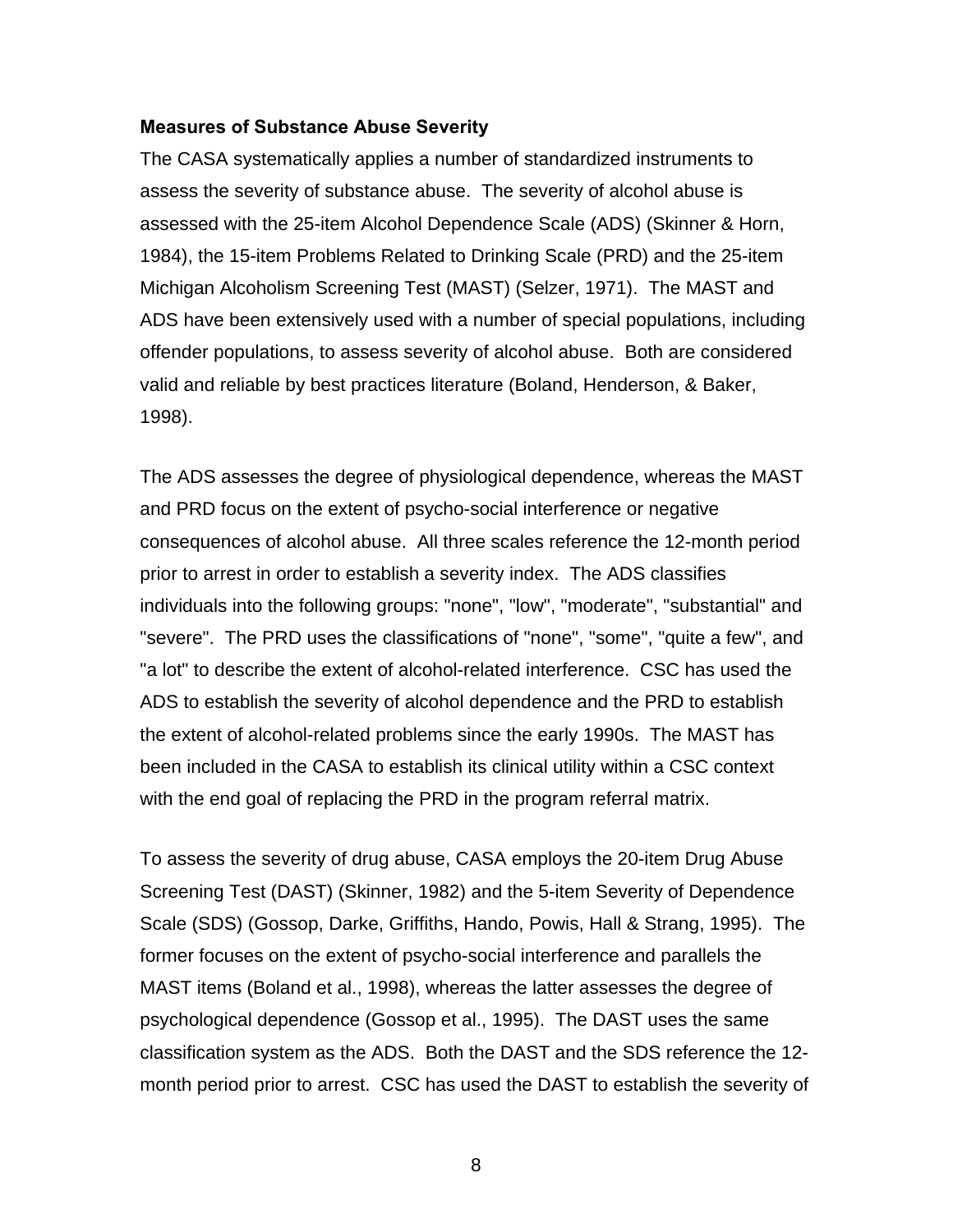drug abuse since the early 1990s. The validity of both instruments has been previously established (Skinner, 1982; Gossop et al., 1995).

The SDS has been introduced in the CASA to provide a measure of psychological dependence on drugs and to establish its diagnostic utility within a CSC context. A number of studies have examined the relationship between the dependence syndrome, first identified by Edwards and Gross (1976), in their research with alcohol abusers, and the consequences of drug use (Skinner & Goldberg, 1986; Feingold & Rounsaville, 1995). A greater emphasis has been placed on the psychological components (e.g., compulsiveness) of dependence within this syndrome. The compulsive use of drugs is now seen as a central feature of drug dependence (Gossop et. al., 1995; Swift, Copeland & Hall, 1998). The SDS was included in the CASA so that additional information related to the psychological dimensions of addictions, such as an individual's preoccupation with and anxiety about drug taking and impaired control, could be more closely examined in an offender population.

The CASA currently uses the same program referral criteria as the Offender Management System  $(OMS)^1$  $(OMS)^1$  to match offenders to appropriate program intensity levels. Table 2 provides an overview of the OMS program referral matrix. Highest classification level on the ADS, DAST or PRD dictates program intensity level.

 $\overline{a}$ 

<span id="page-19-0"></span> $1$  OMS is a database of detailed information about Canadian federal offenders. It is used daily by officers of the Correctional Service Canada and the National Parole Board to enter information about offenders and to track offender progress, from admission to sentence end.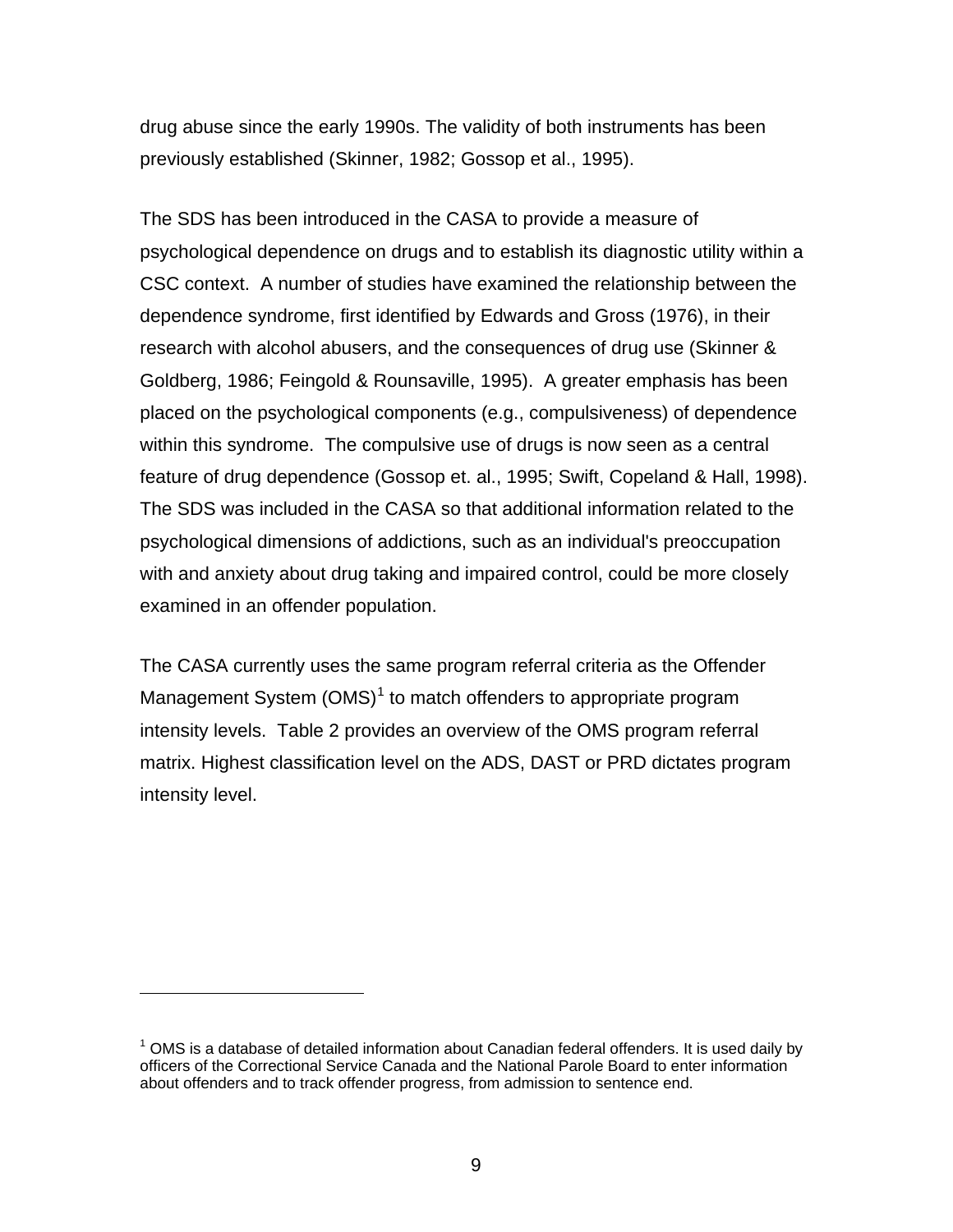<span id="page-20-0"></span>**Table 2: OMS Program Referral Matrix** 

| <b>PRD Cut-off Scores</b>                                                         | 0           | $1 - 3$     | 4-6             | $7 - 15$    |           |
|-----------------------------------------------------------------------------------|-------------|-------------|-----------------|-------------|-----------|
| Problems related to drinking                                                      | None        | Some        | Quite a few     | A lot       |           |
| <b>Recommended Program</b><br>Intensity based on PRD Levels <sup>a</sup>          | <b>None</b> | High<br>Low |                 |             |           |
|                                                                                   |             |             |                 |             |           |
| <b>ADS Cut-off Scores</b>                                                         | 0           | $1 - 13$    | 14-21           | 22-30       | $31 - 47$ |
| <b>DAST Cut-off Scores</b>                                                        | 0           | $1-5$       | $6 - 10$        | $11 - 15$   | $16 - 20$ |
| Severity Level based on<br>ADS/DAST cutoffs                                       | None        | Low         | Moderate        | Substantial | Severe    |
| <b>Recommended Program</b><br>Intensity Level based on ADS &<br>DAST <sup>b</sup> | <b>None</b> | Low         | <b>Moderate</b> | High        |           |

<sup>a</sup>The PRD dictates program intensity level only when the ADS and DAST suggest a lower program intensity level than the PRD. For example, the PRD determines referral to the high intensity program only when offenders are rated as "a lot" on the PRD *and* moderate or lower on the ADS and DAST.

<sup>b</sup>Highest severity level on the ADS or DAST establishes overall substance abuse severity level of none, low, moderate, substantial or severe. This severity level is then used to establish program intensity.

Both the ADS and DAST use a five-category, case-classification system which is supported by previous research examining the validity of the ADS and DAST within clinical populations (Skinner & Horn, 1984). The first rating of "none" on the ADS indicates no alcohol dependence. Individuals with a rating of "low" on the ADS are more likely to be psychologically dependent rather than physiologically dependent and more likely to comply with controlled drinking strategies than abstinence goals. Individuals with a rating of "moderate" on the ADS experience psycho-social problems related to drinking, and they are likely psychologically dependent with possible signs of physiological dependence and withdrawal symptoms. These individuals are also more likely to accept controlled drinking strategies and to reject abstinence goals. Respondents with a severity rating of "substantial" are more likely to be physically dependent and suffering from a myriad of psycho-social problems related to alcohol. Abstinence is likely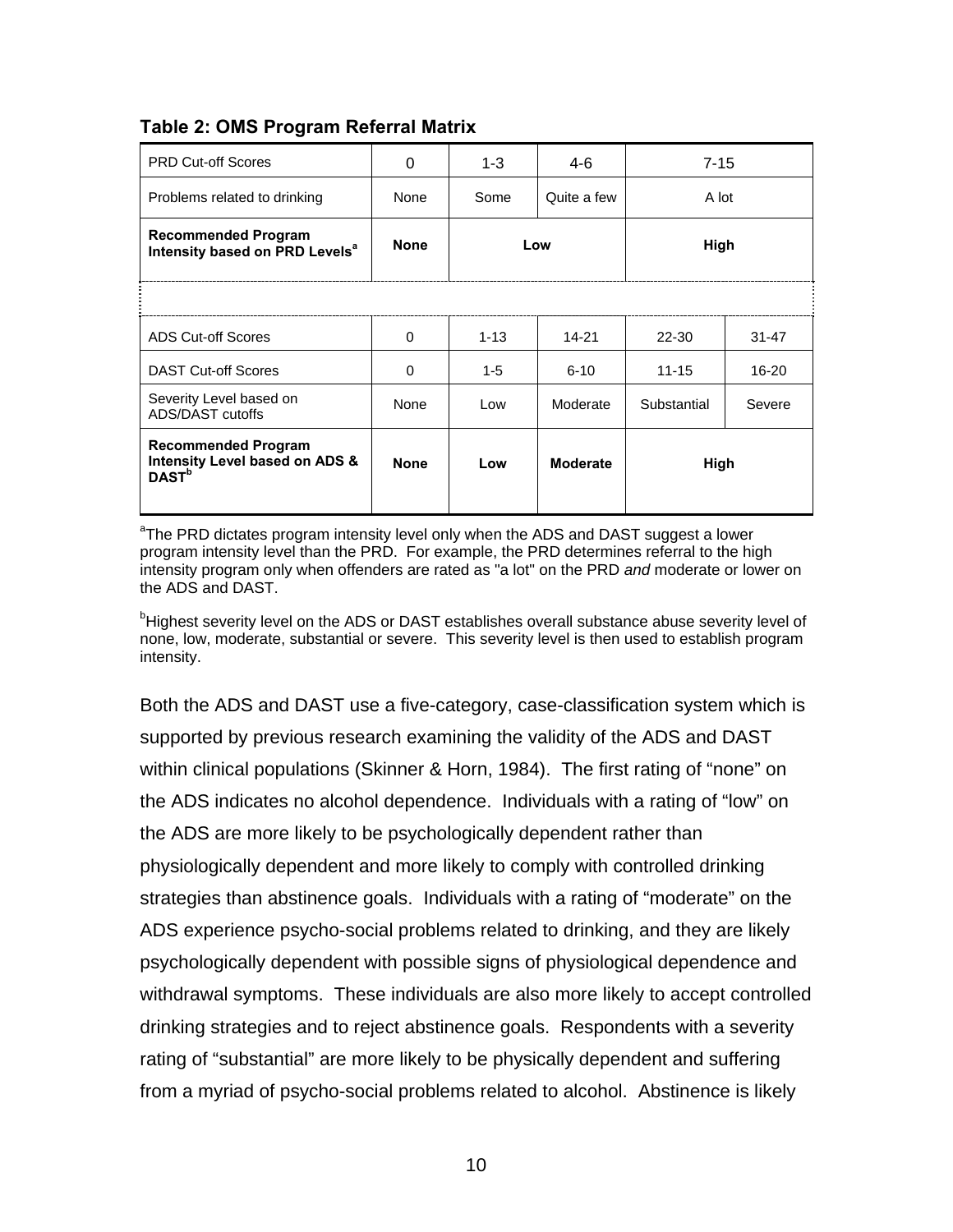<span id="page-21-0"></span>the only option for these individuals. Lastly, individuals with a rating of "severe" on the ADS are physically dependent on alcohol with clear evidence of physical disorders related to drinking. For this group, abstinence is probably the only realistic treatment goal.

Skinner (1982) also found that higher scores on the DAST were closely associated with interference in a number of life areas. Individuals with higher scores tend to experience psycho-social and behavioural instability marked by impulsivity, anti-social attitudes, interpersonal problems, suspiciousness and depressive symptoms. High scores are inversely related to age, social stability, stable accommodation, employment and family contact. Higher scores on the DAST are also related to more frequent use of cannabis, barbiturates, and opioids.

Previous research has emphasized the importance of including instruments, like the ADS and DAST, in a comprehensive assessment process. The systematic application of these objective measures ensures that clients are correctly matched to the appropriate levels of treatment. This approach is consistent with the principles of effective correctional treatment, which argue that offenders who present with higher needs should be matched to more intensive and extensive services to reduce the likelihood of re-offence (Andrews & Bonta, 1998).

#### **Measure of Response Bias**

There has been much debate concerning the reliability and usefulness of offender self-reported information. Some argue that self-report is fairly accurate, while others suggest that offenders in particular under-report personal information (Kroner & Weekes, 1996; Boland, Henderson & Baker, 1998). Developers of assessment instruments recommend that staff remain sensitive to the possibility that individuals may under-report their symptoms of substance abuse in certain high-demand situations, such as when they are being assessed (Skinner & Horn, 1984). For this reason the Paulhus Deception Scales (PDS)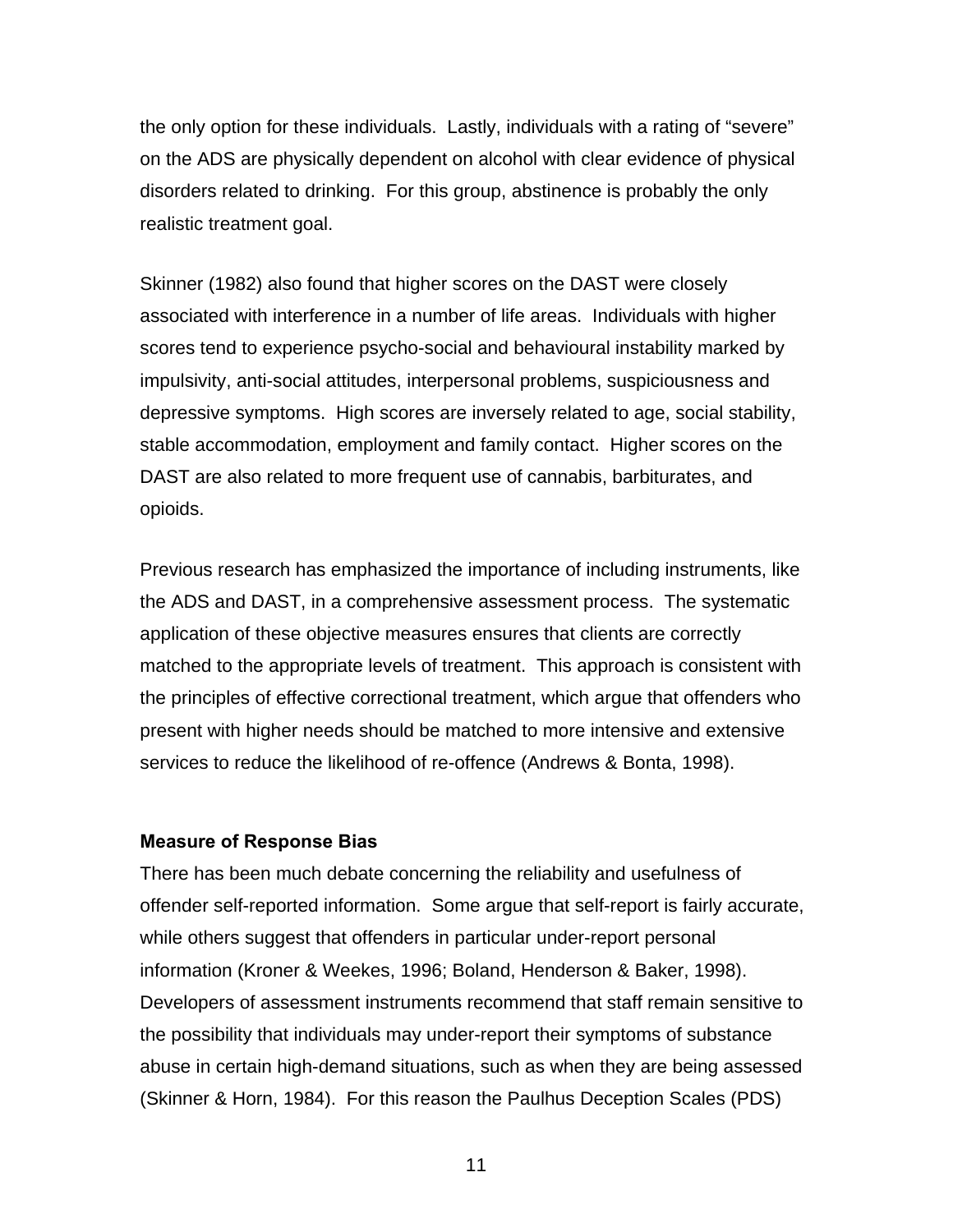(Paulhus, 1998) was incorporated into the CASA to measure offender response bias within a correctional context.

The 40-item Paulhus Deception Scales (PDS) (Paulhus, 1998) provide staff with an objective measure of response bias. Two subscales comprise the PDS: the Impression Management Scale and the Self-Deceptive Enhancement Scale. The Impression Management Scale measures a form of dissimulation (e.g., faking, lying) while the Self-Deceptive Enhancement Scale measures self-enhancement (i.e., a rigid overconfidence similar to narcissism). A respondent who claims an over-abundance of unlikely behaviours on the Impression Management Scale may be attempting to present himself or herself in a favourable light because of the high demands associated with being in an assessment situation. Likewise, extreme scores on the Self-Deceptive Enhancement Scale identify respondents with extreme claims of overconfidence. The 40 items that comprise the PDS are unrelated to the respondent's substance use history.

The CASA uses the results from the PDS to classify respondents into one of four profiles that have been established using prison entrant norms (Paulhus, 1998). The first profile consists of respondents with low scores on Impression Management and Self-Deceptive Enhancement. These individuals tend to be aware of their problems. Their self-presentation is less likely to be influenced by situational demands, and their interpersonal style is direct. Based on these results, the responses to CASA questions are considered likely honest and valid.

For the next three profiles, CASA results may be overly positive. That is, respondents may have underestimated their severity of substance abuse problems. Respondents with high scores on Impression Management and low scores on Self-Deceptive Enhancement are aware of their shortcomings; however, they may want to appear publicly acceptable because of the high social demands of the assessment situation. Respondents with low scores on Impression Management and high scores on Self-Deceptive Enhancement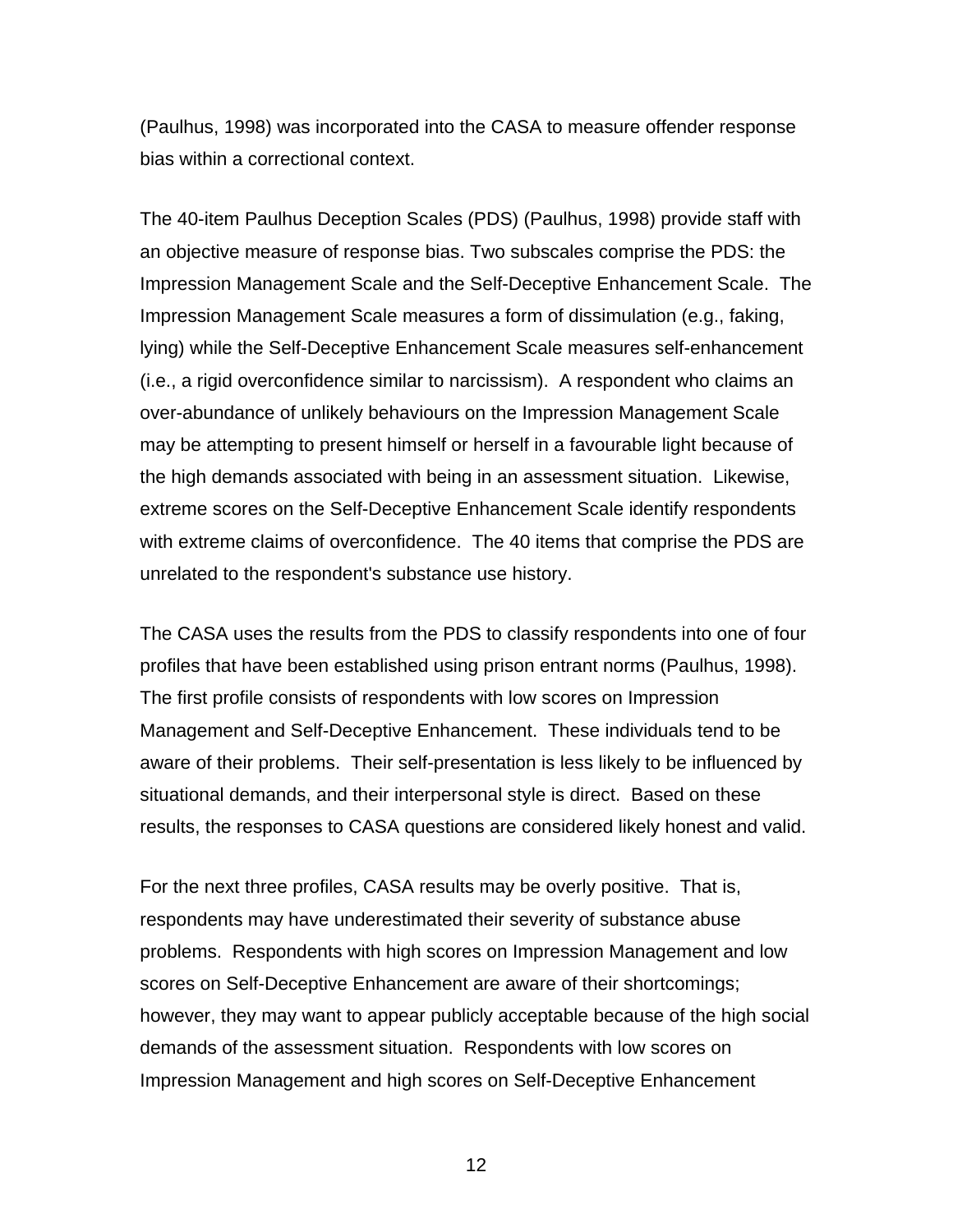generally tend to provide overly positive responses stemming from a trait-like tendency to present themselves in an overly favourable light; it does not tend to be related to situational demands. Lastly, respondents with high scores on both scales have a trait-like style towards self-enhancement as well as a tendency towards socially desirable responding when influenced by situational demands.

The PDS results provide operational staff with an objective means of assessing the truthfulness of self-reported information. When an offender produces PDS results that suggest questionable responding, it is recommended that operational staff rely on multi-method assessment approaches to produce reliable and accurate assessments. This approach is consistent with the general principle of professional discretion, which states that guided adjustments should rely on sound evidence to improve the sensitivity of assessments when necessary (Andrews & Bonta, 1998).

Moreover, the assessment process can also present an excellent opportunity for brief motivational interventions (Miller & Rollnick, 1991). For example, staff can use motivational interviewing techniques with an oppositional offender who has produced CASA results suggesting questionable responding and some minimization of substance abuse problems. These techniques would aim at encouraging the offender to seek treatment.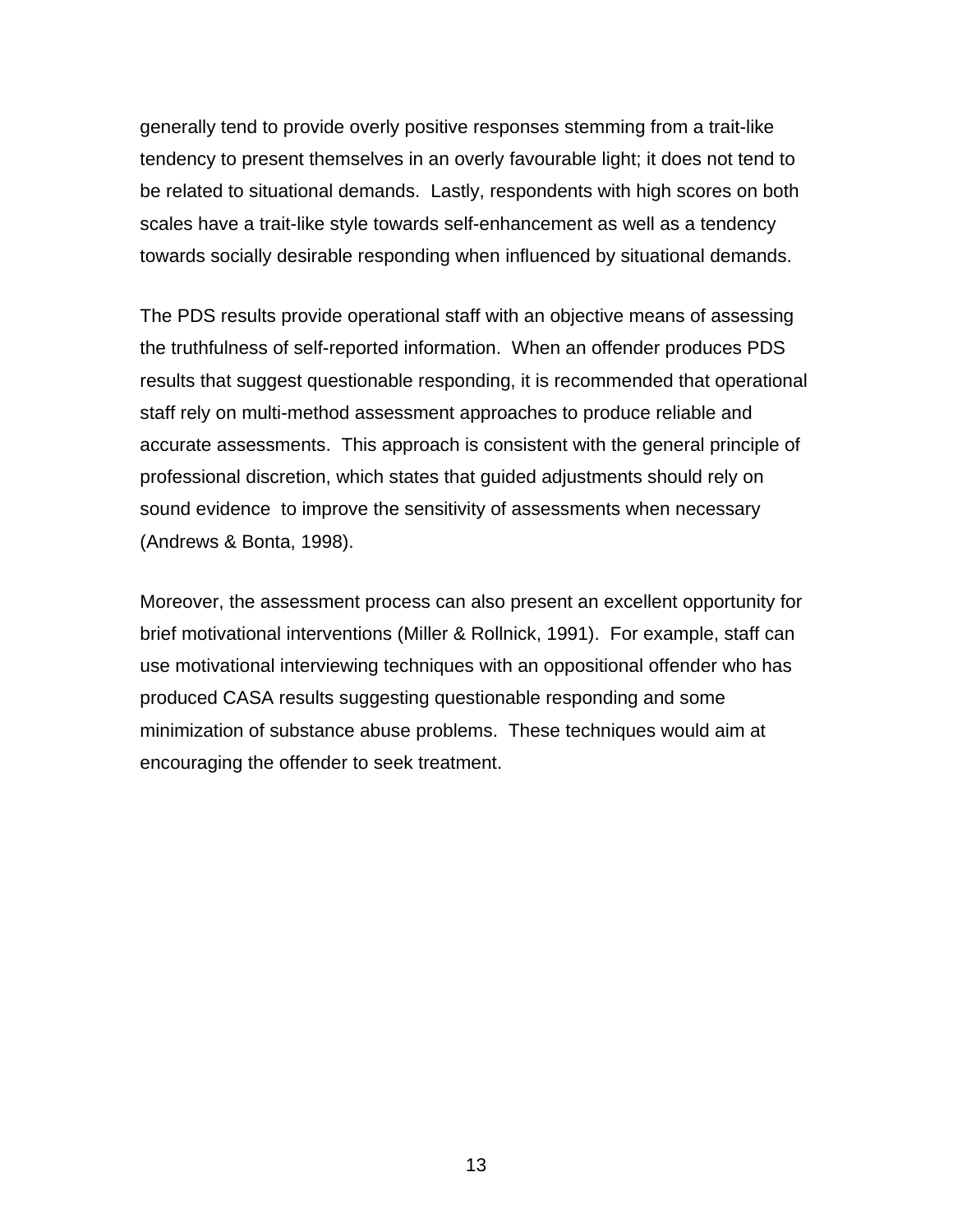# **Rationale and Purpose**

<span id="page-24-0"></span>This study examines the results from the audio-enhanced CASA in a sample of federally incarcerated offenders. The relationship between severity of substance abuse and criminogenic need will be determined, followed by an analysis of the impact of offender response bias on the overall CASA results. The general aim is to establish the assessment's ability to appropriately differentiate cases for program referral purposes.

As stated previously, the principles of effective correctional treatment argue that offenders who present with higher needs should be matched to more intensive and comprehensive services. Conversely, low-needs offenders require minimal to no treatment. For this report, the overall substance abuse severity levels will be compared across a number of indicators to determine if these levels appropriately differentiate cases for program referral purposes. It is predicted that respondents who report more severe substance abuse problems on the standardized measures will also report more interference in their personal lives. These individuals are also more likely to identify substance use as a contributing factor in their current offences. It is further expected that respondents who report more severe substance abuse problems will be at a higher risk for general reoffending.

In addition to the aforementioned analyses, the results from the Severity of Dependence Scale (SDS) and the Michigan Alcoholism Screening Test (MAST) will be compared with existing measures in the referral matrix to determine if these scales can be integrated into the matrix. Descriptive information on drug abuse profiles and offence histories will also be presented to shed further light on the link between substance use and criminal behaviour.

For the purpose of this report, the results from the substance abuse measures will be compared across the Paulhus Deceptions Scales (PDS) profiles to determine the effects of socially desirable responding on the overall CASA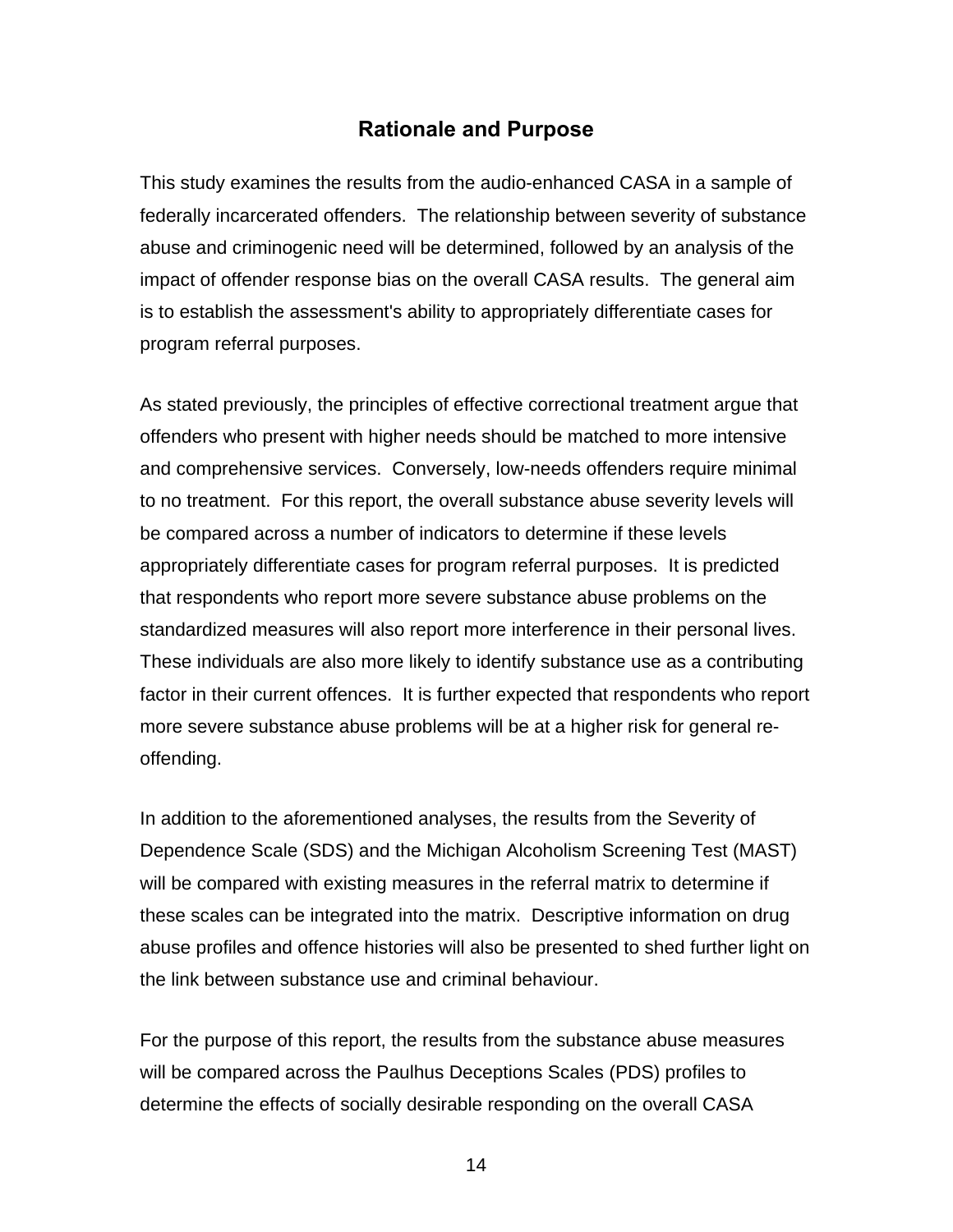results. It is predicted that respondents who produce PDS profiles that are suggestive of unreliable responding will underestimate their level of substance abuse severity as will be evidenced by lower scores on the substance abuse severity measures for these groups.

Finally, results from a number of CASA questions will be presented to rate the respondents' general satisfaction with the content and their general acceptance of a computerized format.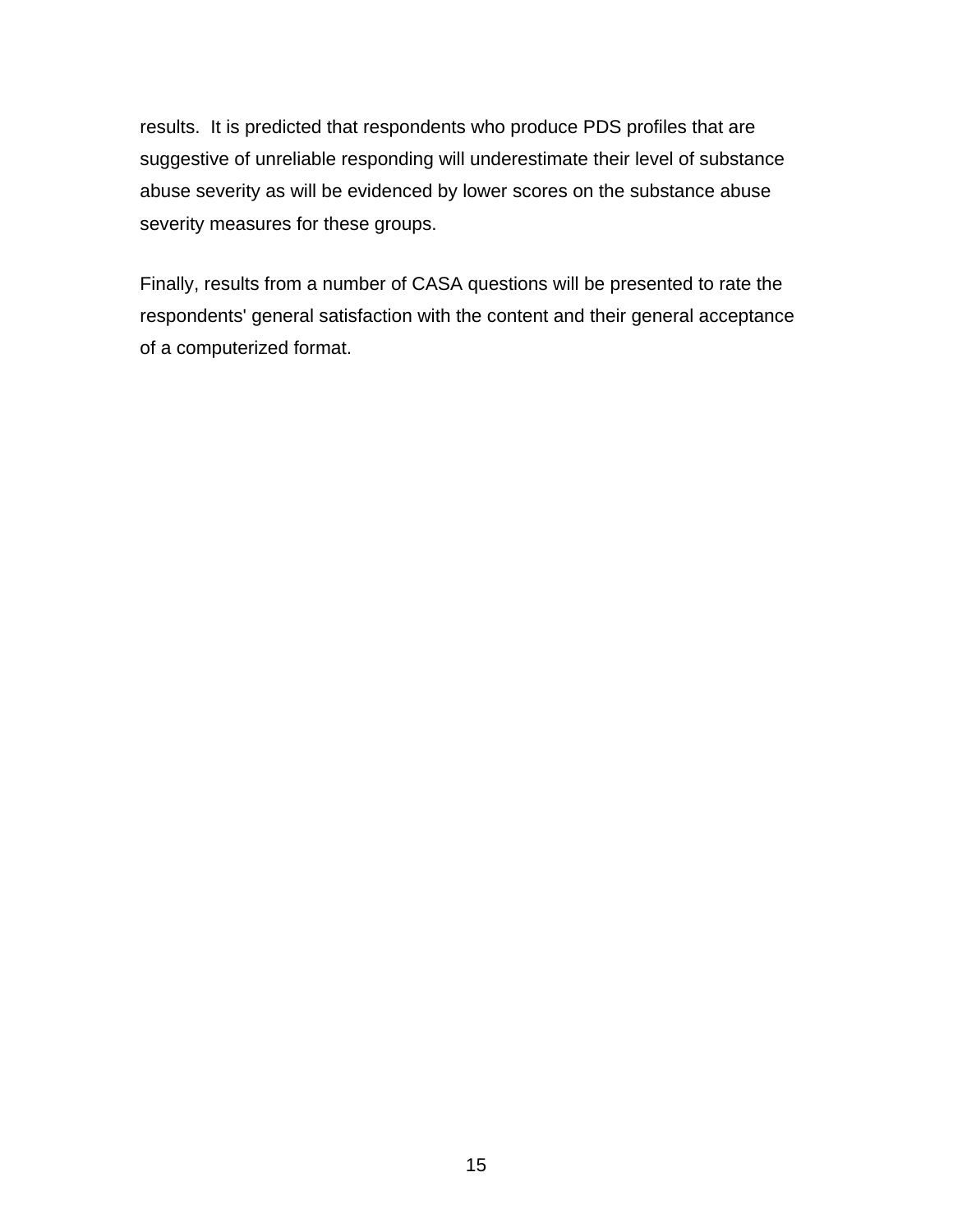# **Method**

#### <span id="page-26-0"></span>**Sample**

Demonstrations of the English and French versions of the CASA began at Millhaven and Springhill Institutions in 2002. These two institutions serve as the regional reception centres for the Ontario and Atlantic regions, respectively. Data were available for 907 male offenders [mean age (*M)* = 33; standard deviation *(SD)* = 9.8], who completed the CASA between May 2002 and January 2004. This sample represents about 36% of the actual admissions (N= 2530) to these facilities.<sup>[2](#page-26-1)</sup> The remaining offenders (64%) were assessed with the existing Computerized Lifestyle Assessment Instrument (CLAI) because the rate of admission at these two facilities exceeded the capacity of this demonstration project.

The CASA was administered as part of the standard assessment process that includes completion of the Offender Intake Assessment (OIA) and other supplementary assessments. Both assessments are completed within the first 90 days of an offender's admission to federal custody.

#### **Data Sources**

1

The CASA and the OIA served as the two main data sources. The specific indicators of interest are presented later in this section.

<span id="page-26-1"></span> $2$  Assignment to the CASA depended simply on the availability of the CASA work-stations. There was no systematic pre-selection for the CASA that was based on case-specific factors or any other potentially confounding criteria that would have biased the results.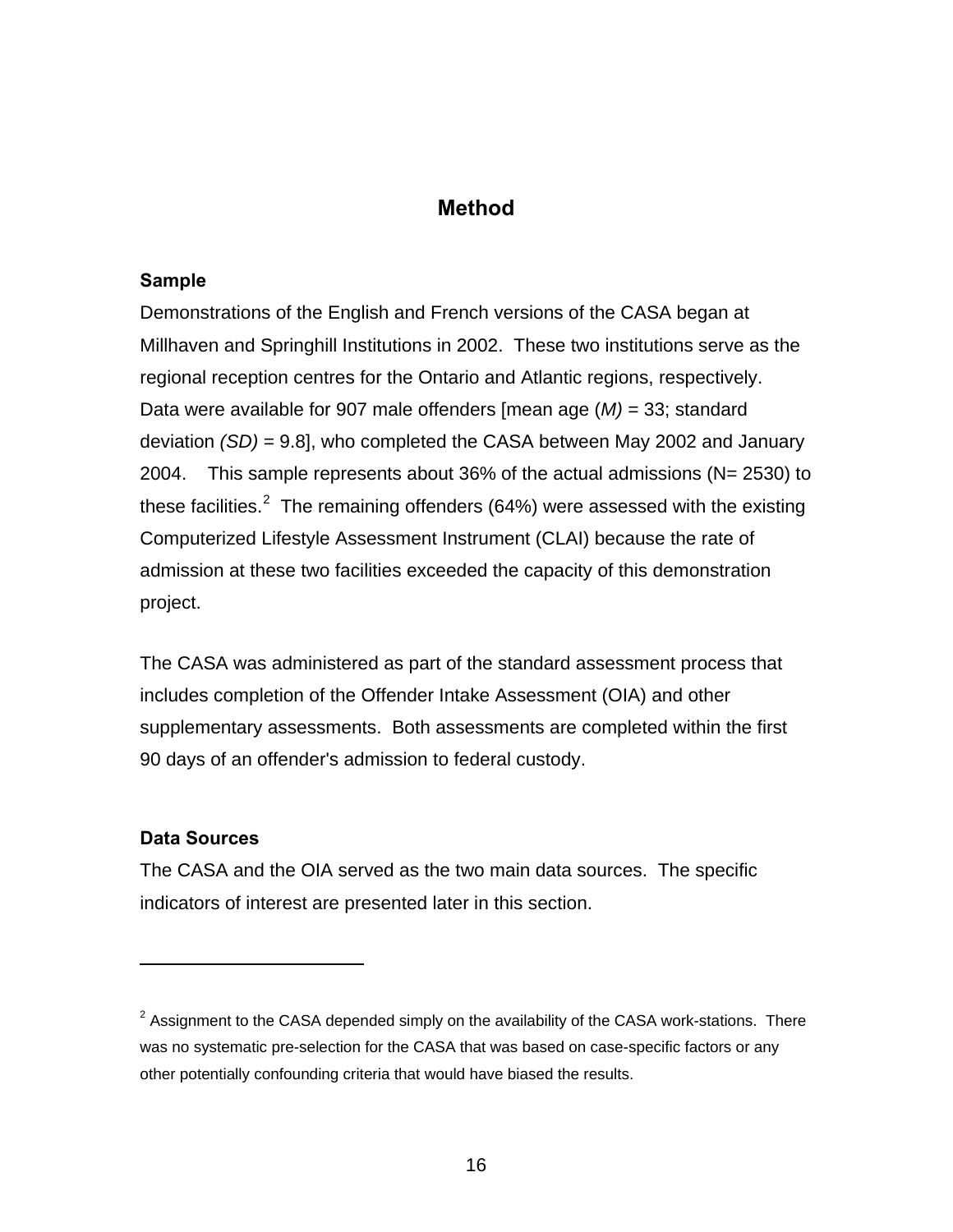<span id="page-27-0"></span>The CASA is a supplementary assessment to the OIA (Correctional Service Canada, 2003). It provides information about the nature and seriousness of specific substance abuse problem areas, and serves as the basis for program referrals. The OIA involves the identification and analysis of critical static and dynamic factors that affect the safe and timely reintegration of each offender into the community. Both are used for correctional planning activities and for other administrative purposes.

The OIA information was extracted from the Offender Management System (OMS). OMS is an electronic database system used by CSC to maintain all offender records and to manage offenders from sentence commencement to sentence end. The system captures a wealth of information that includes, but is not limited to, the following: demographic information, sentence and conviction information, all admission and release records, assessments for decision-making purposes, urinalysis results, misconduct information, reports on offender performance, and related records. The CASA databases were received from the regions through secure electronic linkages.

#### **Standardized Scales and Indicators**

*The Alcohol Dependence Scale (ADS)* (Skinner & Horn, 1984) consists of 25 items that are designed to tap into the alcohol dependence syndrome (Edwards & Gross, 1976). The ADS provides a measure of the extent to which the use of alcohol has progressed from psychological involvement to impaired control. Sample items include: "Did you have the shakes when sobering up (hands tremble, shake inside)?" and "As a result of drinking, did you see things that weren't really there?" Empirically derived severity levels of none (0), low (1-13), moderate (14-21), substantial (22-30) and severe (31-47) are used to differentiate cases for program referral purposes. This case classification system is supported by previous research with the scale (Skinner & Horn, 1984). The ADS references the "12 month period prior to arrest" in establishing a severity level.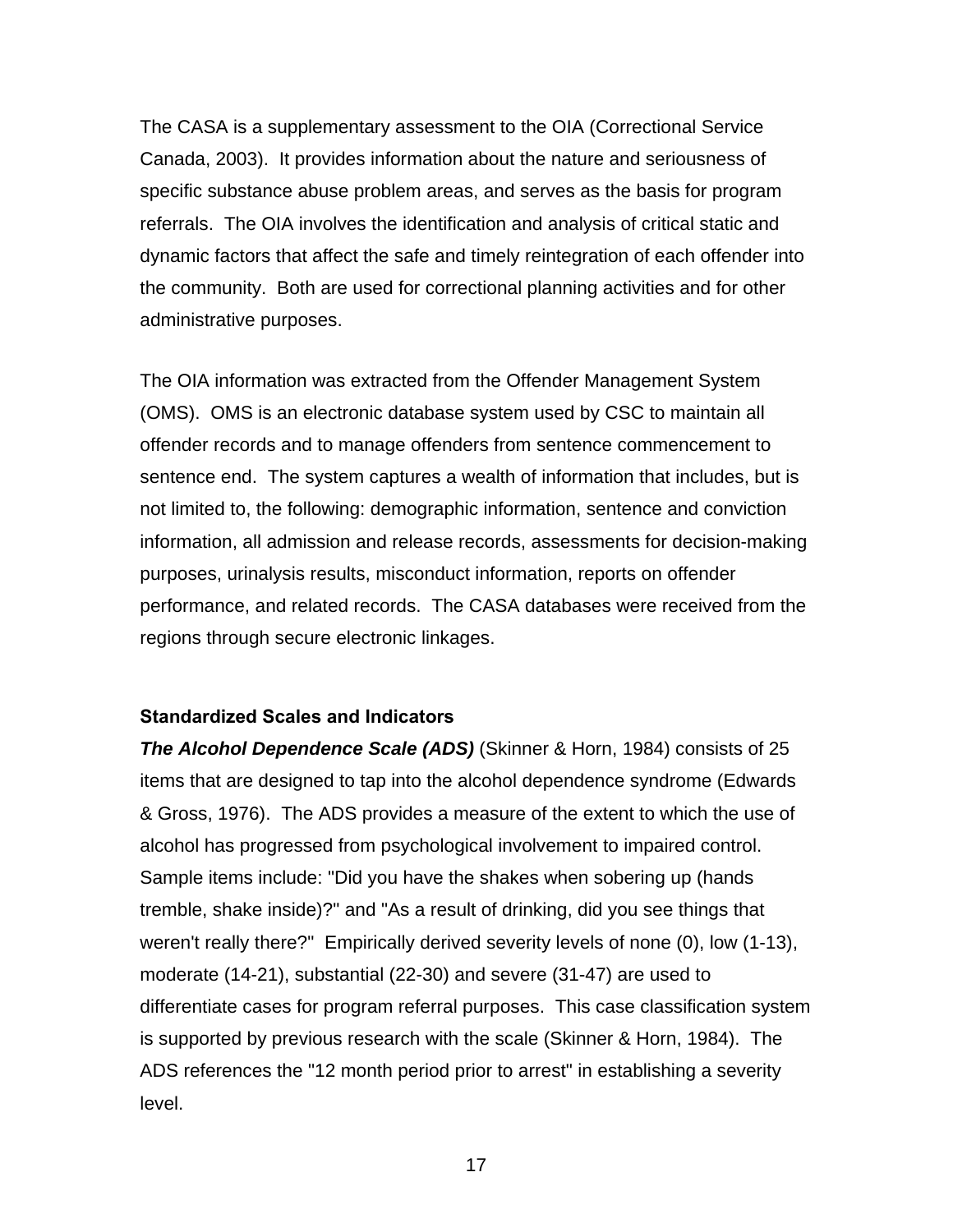The ADS boasts excellent internal consistency and external validity (Skinner & Horn, 1984). Cronbach's alpha values range from 0.85 to 0.94, which indicate excellent reliability (Boland et al., 1998). External validity is supported by the scale's strong association with other measures of alcohol-related instability (Skinner & Horn, 1984; Boland et al., 1998). The scale is considered unidimensional. Previous research has supported its clinical utility within a correctional context (Hodgins & Lightfoot, 1988, 1989).

*The Drug Abuse Screening Test (DAST)* (Skinner, 1982) was modelled after the Michigan Alcoholism Screening Test (MAST), but is used to assess the severity of problems associated with drug use. Quantitative severity levels of none (0), low (1-5), moderate (6-10), substantial (11-15) and severe (16-20) are based on normative data for the scale (Robinson, Porporino & Millson, 1991). As with the ADS, these severity levels are used to differentiate cases for program referral purposes. The DAST includes items concerning the frequency of use, symptoms of dependence, extent of drug-related interference, feelings of guilt and prior treatment (Boland et al., 1998). Sample items include: "Could you get through the week without using drugs?" and "Did you neglect family because of your drug use?" The DAST also references the "12 month period prior to arrest" in establishing the severity of drug abuse. A dichotomous response format is used with each "yes" endorsement warranting a score of one.

Previous psychometric work has established the reliability and validity of the DAST (Boland et al., 1998). Cronbach's alpha values range from 0.85 to 0.94, which indicates excellent reliability (Boland et al., 1998). External validity is supported by the scale's strong association with other measures of drug-related instability (e.g., frequency of use, psychopathology). Previous research has also supported its clinical utility within a correctional context (Hodgins & Lightfoot, 1988, 1989).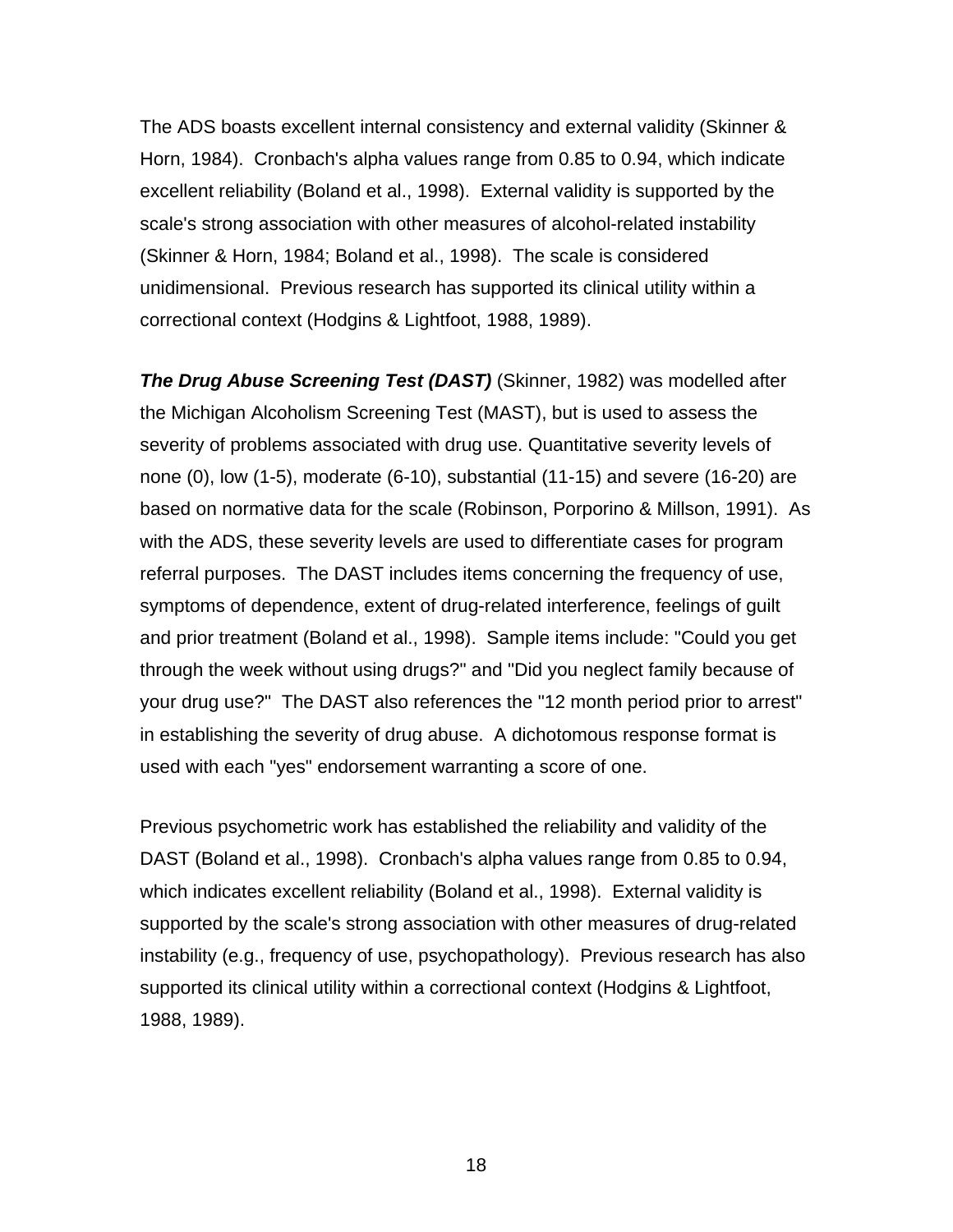*The Michigan Alcoholism Screening Test (MAST)* (Selzer, 1971) is a 25-item scale designed to measure a variety of problems associated with alcohol abuse. Sample items include: "Did you ever lose a job because of drinking?" and "Did you ever get into physical fights when drinking?" A dichotomous response format is used with each "yes" endorsement warranting a score of two or five depending on the item.

The reliability and validity of the MAST has been previously established with a number of different populations, including an offender population (Millson, Weekes & Lightfoot, 1995; Boland et al., 1998). Values for Cronbach's alpha range from 0.83 to 0.95. The scores on the MAST have also correlated quite highly with scores from other measures of substance abuse severity, such as the ADS (r=0.69) (Boland et al., 1998).

*The Problems Related to Drinking Scale (PRD)* was derived from the MAST. This 15-item scale quantifies the number of problems related to alcohol use. A dichotomous response format is used with each "yes" endorsement warranting a score of one. The PRD score is divided into four levels: no substantive alcohol problems (score of 0), some problems (1-3), quite a few problems (4-6), and a lot of alcohol problems (7-15). Example items include: "Were there major arguments in your family because of your drinking?" and "Did your drinking result in your getting hurt in an accident?"

*Overall severity level* is based on the ADS and the DAST. The highest severity level on either measure dictates an overall severity level of none, low, moderate, substantial or severe. The highest rating on the ADS, DAST or PRD determines program intensity level.<sup>[3](#page-29-0)</sup>

 $\overline{a}$ 

<span id="page-29-0"></span> $3$  The PRD determines referral to the high-intensity program only when offenders are rated as "a lot" on the PRD *and* moderate or lower on the ADS and DAST. Of the 907 offenders who completed the CASA,  $2\%$  (n = 18) were recommended to a high-intensity program based on a PRD result of "a lot" when the other scales suggested programming of a lower intensity level.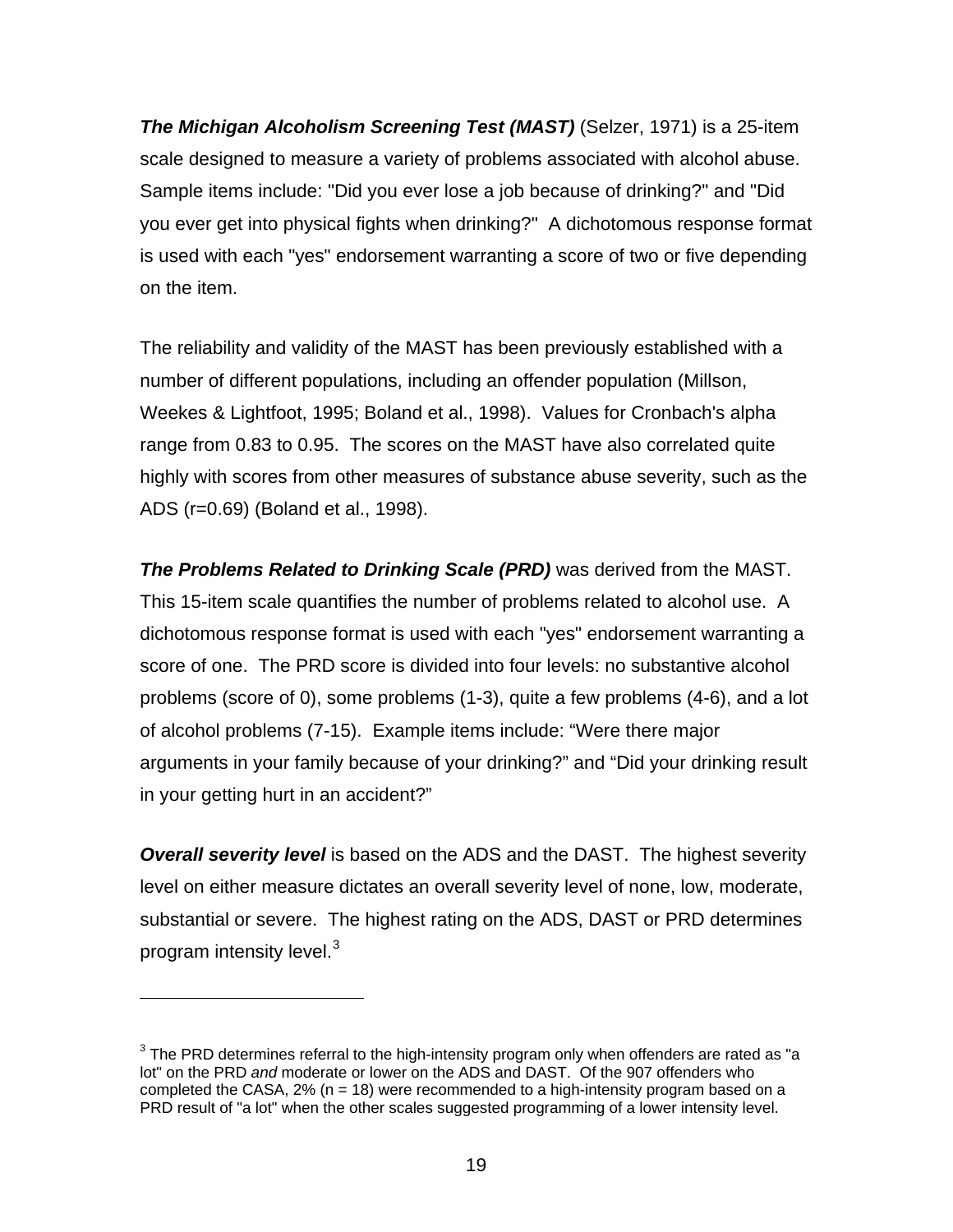*The Severity of Dependence Scale (SDS)* (Gossop et al., 1995) provides a measure of the psychological dimensions of addiction, such as an individual's preoccupation and anxiety about drug taking and impaired control. The respondent first identifies the drug used most often during the 12-month period prior to arrest for the current offences. The CASA then automatically inserts the name of the drug into each of the five SDS items. Sample items include: "Did the prospect of missing a fix (or dose) or not chasing make you anxious or worried?" and "Did you worry about your use of (*named drug*)?" For the first four items, responses are indicated using a four-point scale ranging from "never or almost never" to "always or almost always". The fifth item, "How difficult did you find it to stop or go without (named drug)?", is also scored on a four-point scale; however, response choices range from "not difficult" to "impossible". Scores range from 0 to15.

The psychometric properties of the SDS have been previously examined with samples of heroin, cocaine and amphetamine users (Gossop et al., 1995). Cronbach's alpha values of between 0.81 and 0.90 suggest excellent internal consistency. The validity of the scale is supported by its positive correlation with a number of indicators of drug abuse (e.g., dose, duration of use, frequency of use).

*The Paulhus Deception Scales (PDS)* (Paulhus, 1998) assesses socially desirable responding. Two scales, the Impression Management (IM) Scale and the Self-Deceptive Enhancement Scale (SDE), comprise the PDS. The former measures a form of dissimulation (e.g., faking, lying) while the latter measures self-enhancement (i.e., a rigid overconfidence similar to narcissism). The PDS is comprised of 40 statements. Respondents are asked to rate the statements on a five-point scale indicating the extent to which each statement applies to them from "not true" to "very true". Sample items include: "My first impressions of people usually turn out be right" and "I don't gossip about other people's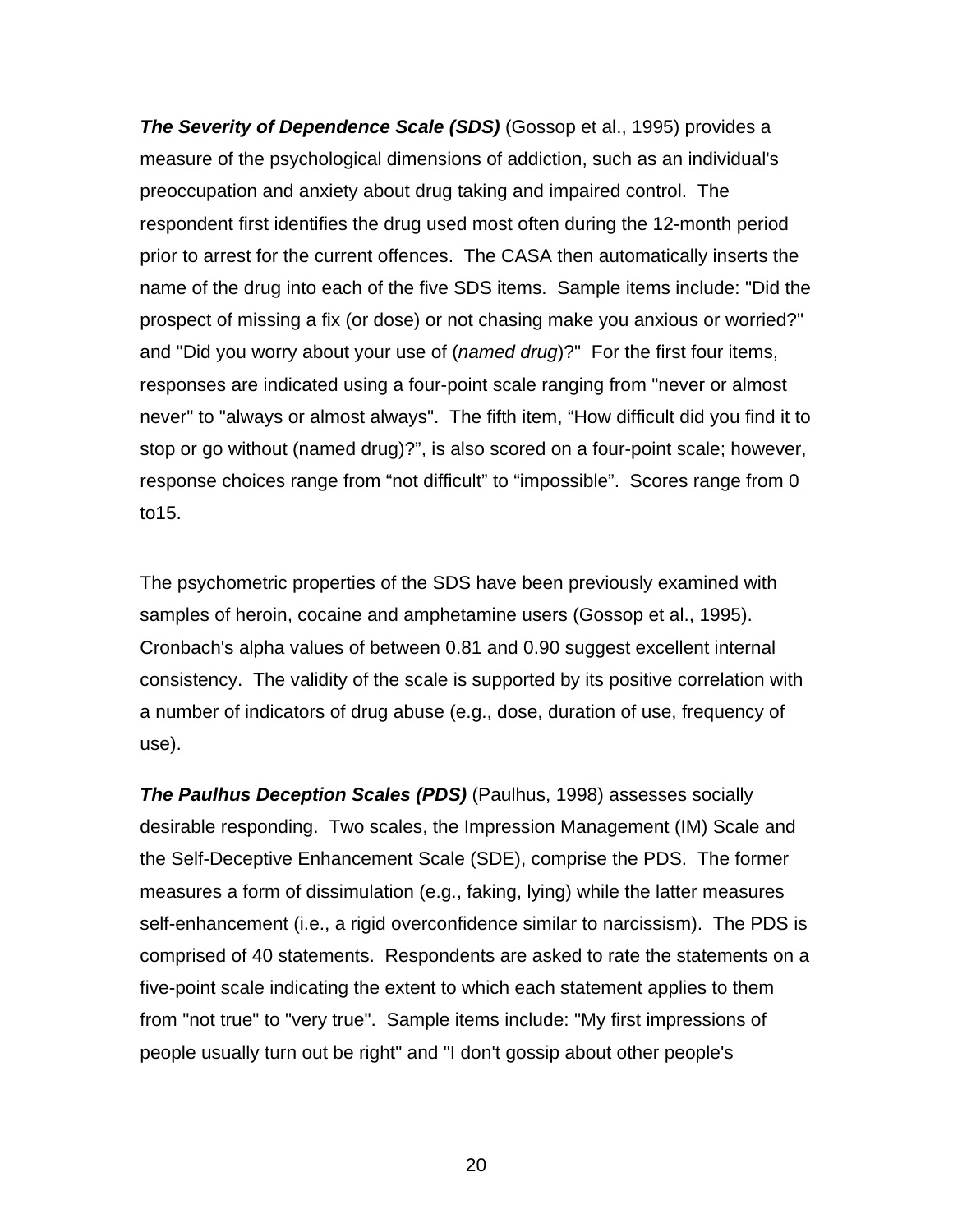business." Points are assigned for extreme responses (on either end of the fivepoint scale) (Paulhus, 1998).

A respondent who claims an over-abundance of unlikely behaviours on the IM scale may be attempting to present in a favourable light because of the high demands of the assessment situation. Likewise, extreme scores on the SDE scale identify respondents with extreme claims of overconfidence. The PDS differentiates responders across four profiles, three of which suggest a pattern of unreliable responding (Paulhus, 1998). These three profiles were collapsed into one group of unreliable responders and then compared to the reliable responders across measures of substance abuse severity.

Previous psychometric work has established the reliability and validity of the PDS. Confirmatory factor analysis has produced an orthogonal two factor solution (i.e., there is empirical support for the two scales). Norms are available for four comparison groups including prison entrants (N=1457). Cronbach's alpha as a measure of internal consistency (reliability) produces a high value of 0.84 for the Impression Management Scale and an acceptable value of 0.75 for the Self Deceptive Enhancement Scale (i.e., items consistently measure the two constructs). Concurrent validity is supported by the scales' strong association with other measures traditionally known as lie scales (Paulhus, 1998).

*The most often used drug* is identified by the respondent for the purpose of completing the SDS. (See above).

*Substance use prior to current offence(s)* is established by asking respondents to report if alcohol and/or drug use preceded the current offences. For those respondents who report substance use prior to the commission of their current offences, CASA presents follow-up questions that explore the affective and behavioural consequences of alcohol and drug use.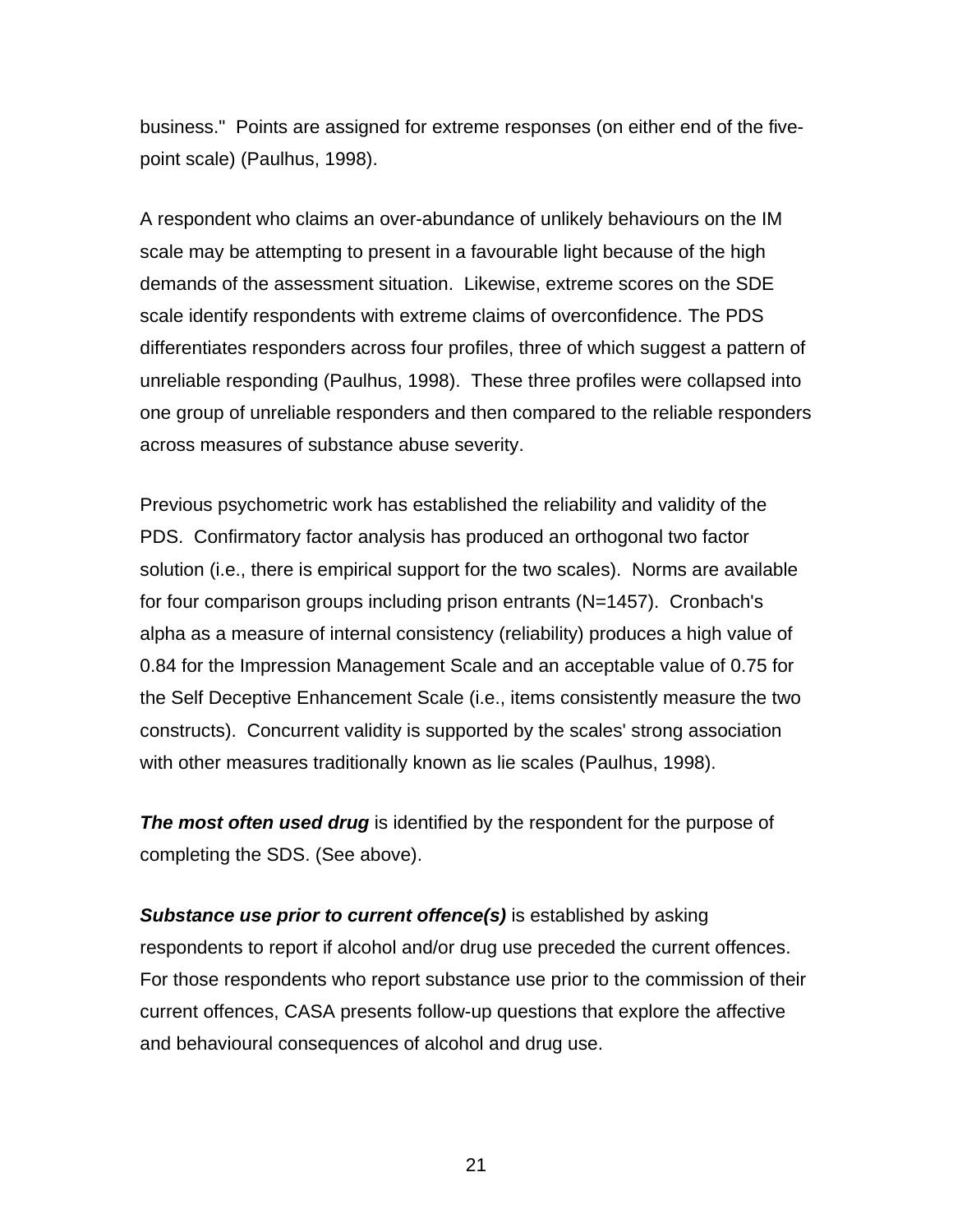<span id="page-32-0"></span>*The offender satisfaction survey* concludes the CASA. Respondents are asked to indicate their level of agreement with 11 declarative statements that delve into various aspects of their assessment experience. Respondents use a five-point Likert scale to indicate their level of agreement. Response choices include: strongly agree, slightly agree, neither agree nor disagree, slightly disagree, strongly disagree. These responses were collapsed into three categories (agree, neither agree nor disagree, disagree) for these analyses. Sample items include: "I found this questionnaire interesting," "I felt comfortable answering the questions on the computer" and "I understood the questions."

#### **Offender Intake Assessment (OIA) Indicators**

*The OIA Dynamic Factor* analysis is conducted by the institutional parole officer within the Offender Management System (OMS) by confirming the presence of specific indicators which relate to each of the seven domains or criminogenic needs. These domains are: Employment, Marital/family Relationships, Associates/Social Interaction, Substance Abuse, Community Functioning, Personal/Emotional Orientation, and Attitude. The indicators are structured as questions with a dichotomous response format ("yes" = presence of a problem; "no" = absence of a problem). This allows for the efficient identification of specific problems within each domain area.

For each domain, OMS automatically scores the number of responses and ranks them in order of priority (i.e., the higher the score, the higher the priority) (CSC, 2003). Parole officers use the results from this exercise and other case specific information to establish an overall need rating for each domain. Except for the substance abuse and personal/emotional orientation domains, all domains can be rated as an asset. If the offender's background suggests otherwise, the parole officer assigns one of the following three levels: "no need for improvement", "some need for improvement" or "considerable need for improvement". An overall dynamic factor (need) rating of either "low", "moderate" or "high" is then assigned so that the level of required intervention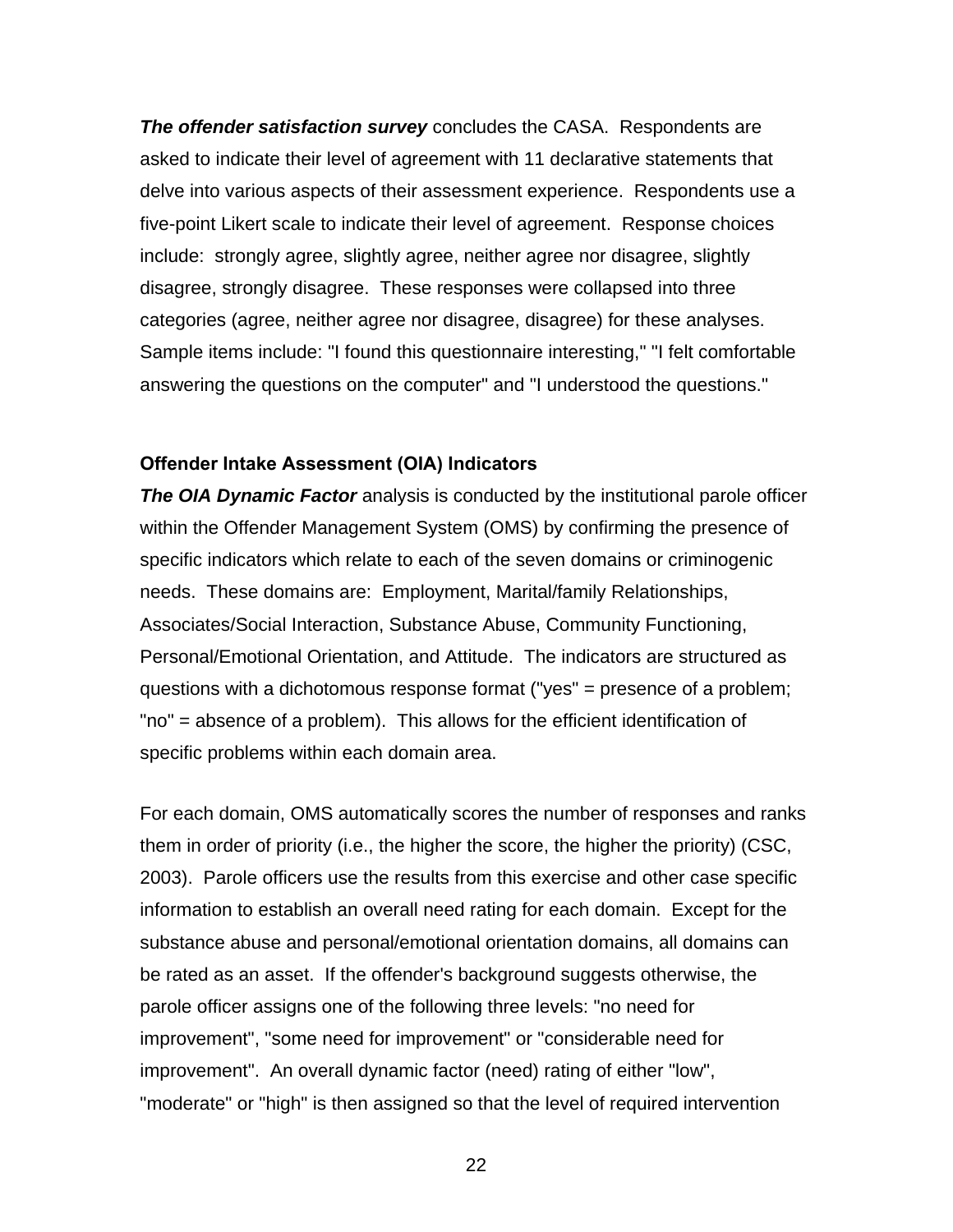can be established. Generally, the more severe the identified problems and the greater the number of domains involved, the higher the overall dynamic factor rating. The parole officer exercises professional discretion in establishing this rating.

The overall dynamic factor rating was compared across levels of overall substance abuse severity to examine the association between the two. Because the identification of specific need indicators serves as the basis for the domain ratings, their total, accummulated across all seven domains, was also used to quantify the number of identified needs in an offender's life. The total number of identified need indicators were accumulated across all seven domains: Employment (35 indicators), Marital/Family Relationships (31 indicators), Associates/Social Interaction (11 indicators), Substance Abuse (29 indicators), Community Functioning (21 indicators), Personal/Emotional Orientation (46 indicators) and Attitude (24 indicators). The total number of identified need indicators were then compared across the overall substance abuse severity levels to examine if the total number of identified needs increased across substance abuse severity levels.

*The OIA Static (Risk) Factor* rating is based on the Criminal History Record (CHR), the Offence Severity Record (OSR) and the Sex Offence History (SOH). The CHR investigates the significant factors related to the offender's involvement with the criminal justice system. The OSR measures the nature and degree of psychological and physical harm inflicted on the victim(s) and on society. The SOH looks at the nature and extent of sexual offending, if any, and the amount of victim harm. It also highlights involvement in any prior sex offender assessment, treatment and/or intervention activities (CSC, 2003).

Once all questions are completed by the parole officer, OMS automatically scores the number of dichomotous yes/no responses from the CHR, OSR and the SOH. A point is assigned for each "yes" response. Generally, the higher the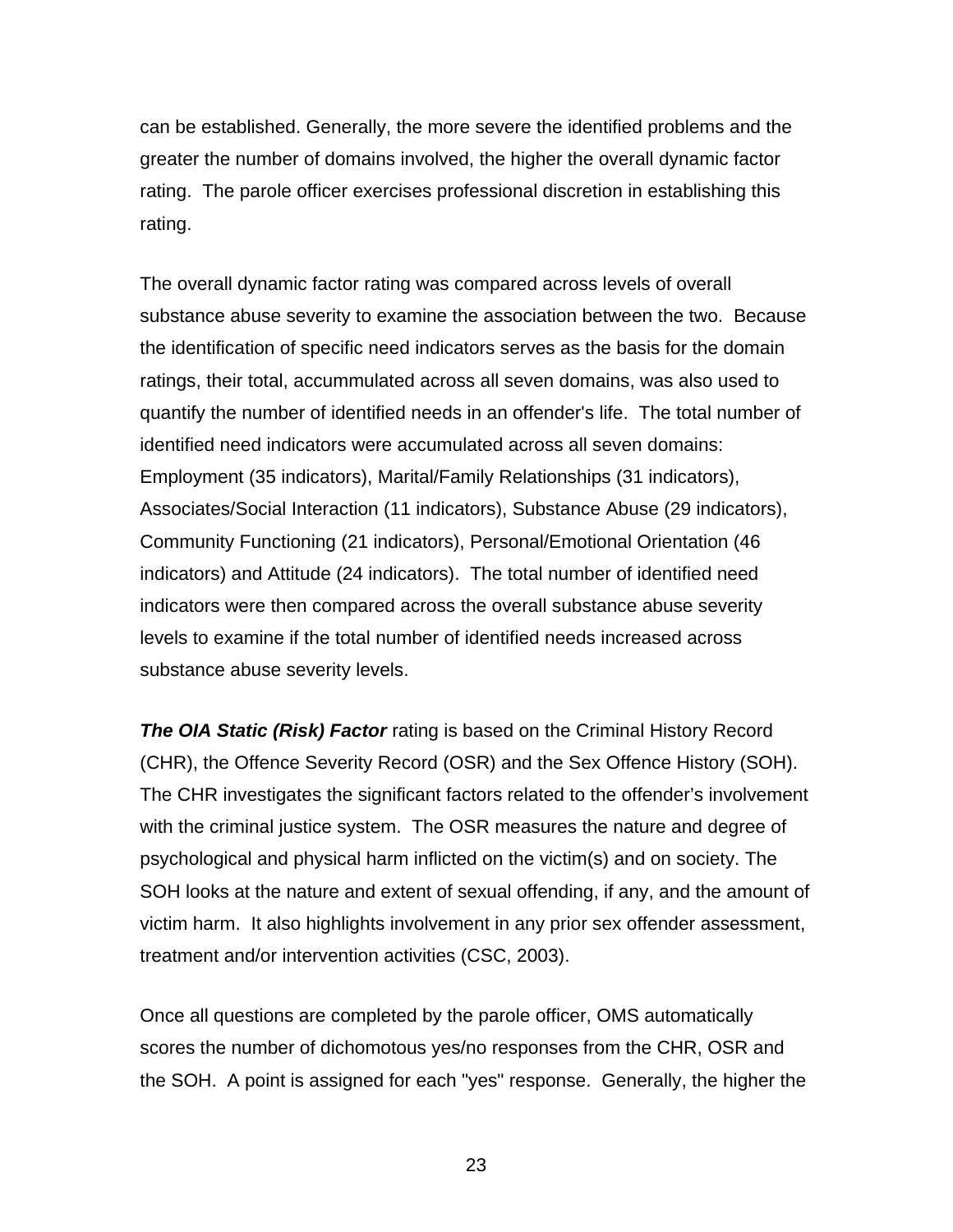number of "yes" responses, the greater the criminal risk (CSC, 2003). A level of intervention of either "low", "moderate" or "high" is automatically assigned based on the results from this static factor analysis (i.e., analysis of the CHR, OSR and the SOH) and the Revised Statistical Informaton on Recidivism Scale (SIR-R1) (described later in this section).

The total number of identified static factor indicators were accumulated across the CHR (38 indicators), OSR (71 indicators), and SOH (28 indicators). This total and the static factor ratings of "low", "moderate" and "high" were then compared across the overall substance abuse severity levels to examine if risk increased across substance abuse severity levels.

### **The Revised Statistical Information on Recidivism Scale (SIR-R1)<sup>[4](#page-34-0)</sup> (Nuffield,**

1982 as cited in Nafekh & Motiuk, 2002) is a statistically derived tool for predicting re-offending in federally sentenced, non-aboriginal males. It is typically completed within the first 90 days after an offender's admission to federal custody to help establish an offender's OIA static factor level. It is also re-administered later in an offender's sentence to establish re-integration potential.

The SIR-R1 statistically quantifies 15 demographic and criminal history indicators using the weighted Burgess method. This method applies positive and negative scores to individual items to reflect differences between endorsed items and population success rates. Items (predictor variables) are assigned a weight depending on their deviation from the base rate of success (Bonta, Harman, Hann & Cormier, 1996). Simple summation of the items yields scores ranging from -30 (poor risk) to +27 (very good risk) (Nafekh & Motiuk, 2002).

 $\overline{a}$ 

<span id="page-34-0"></span><sup>&</sup>lt;sup>4</sup> The General Statistical Information on Recidivism Scale (GSIR) (Nuffield, 1982) was modified to improve face validity and to reflect changes in legislation. As a result, it was renamed the Revised Statistical Information on Recidivism Scale (SIR-R1).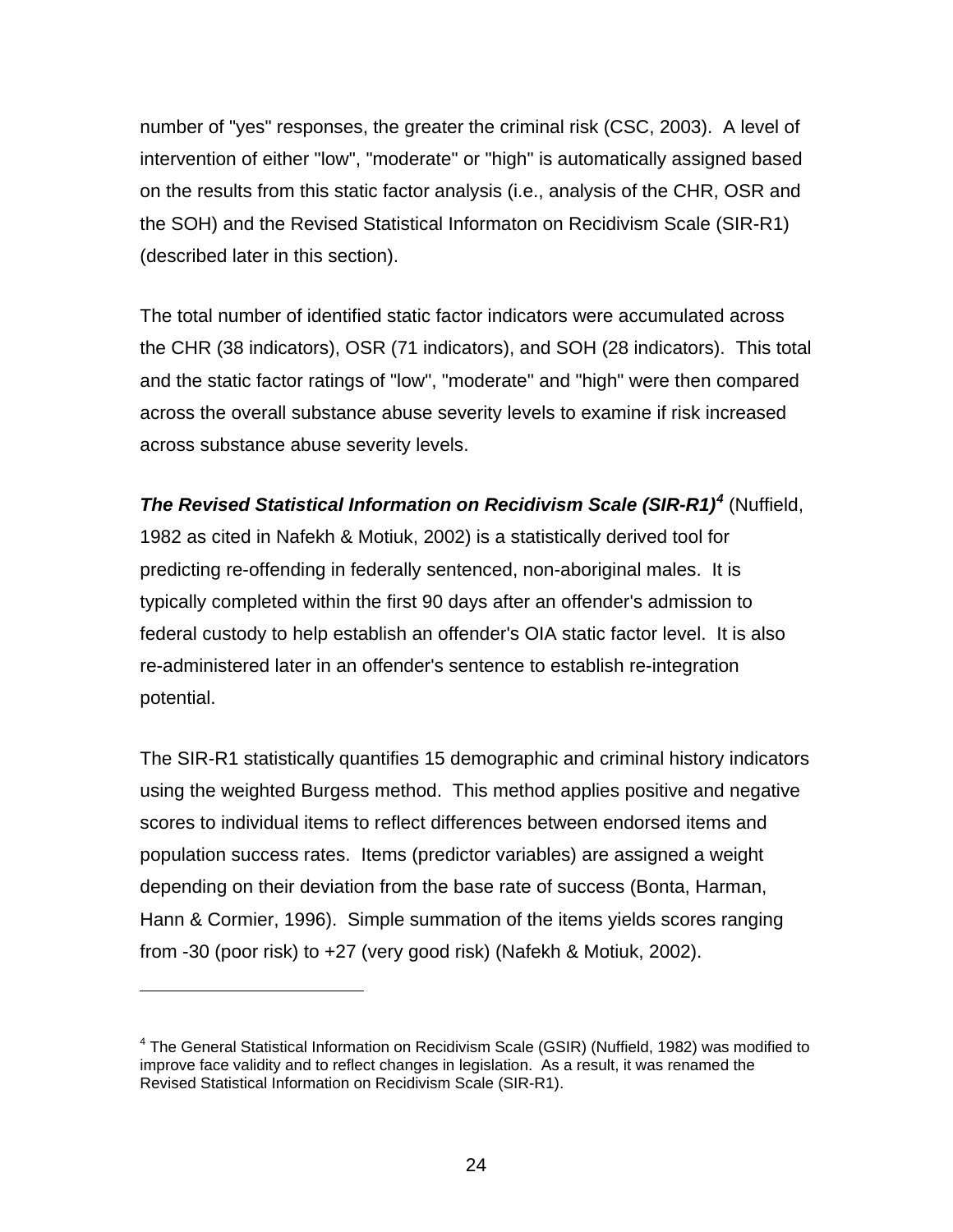<span id="page-35-0"></span>Offenders are classified into one of the following five risk categories: "very good" risk (four out of five offenders predicted to succeed); "good" risk (two out of three offenders in this category predicted to succeed on release); "fair" risk (one out of two offenders predicted to succeed); "fair/poor" risk (two out of five offenders predicted to succeed); and "poor" risk (one out of three offenders predicted to succeed). These categories provide an estimate of an offender's risk for reoffending during the first three years after release from federal custody.

The internal reliability and predictive validity of the SIR-R1 has been previously established (Bonta et al., 1996). It is considered a stable predictor of general recidivism. Scores predict a variety of outcomes and the risk categories which comprise the scale demonstrate systematic associations with re-offence outcomes.

For this report, the SIR-R1 risk categories were collapsed into the following three risk groups: "poor to fair/poor", "fair" and "good to very good". The association between these risk groups and substance abuse severity was then examined.

#### **Statistical Analyses**

Statistical analyses were performed with the SAS Version 8 software (SAS Institute, 1999). For analyses involving continuous response variables, the assumptions for parametric procedures were first tested. The Shapiro-Wilk and the Levene's tests were applied to test for the normality of distributions and for the homogeneity of variances between groups, respectively (SAS, 1999). If assumptions were met, analysis of variance (ANOVA) was used to test for significant differences.

For the data that violated the assumptions for parametric procedures, rank transformations of each continuous data point were used instead of the raw data (Allison & Gorman, 1993; SAS, 1999). The sums of the ranks for each group were then compared using a General Linear Model (GLM) procedure. The Tukey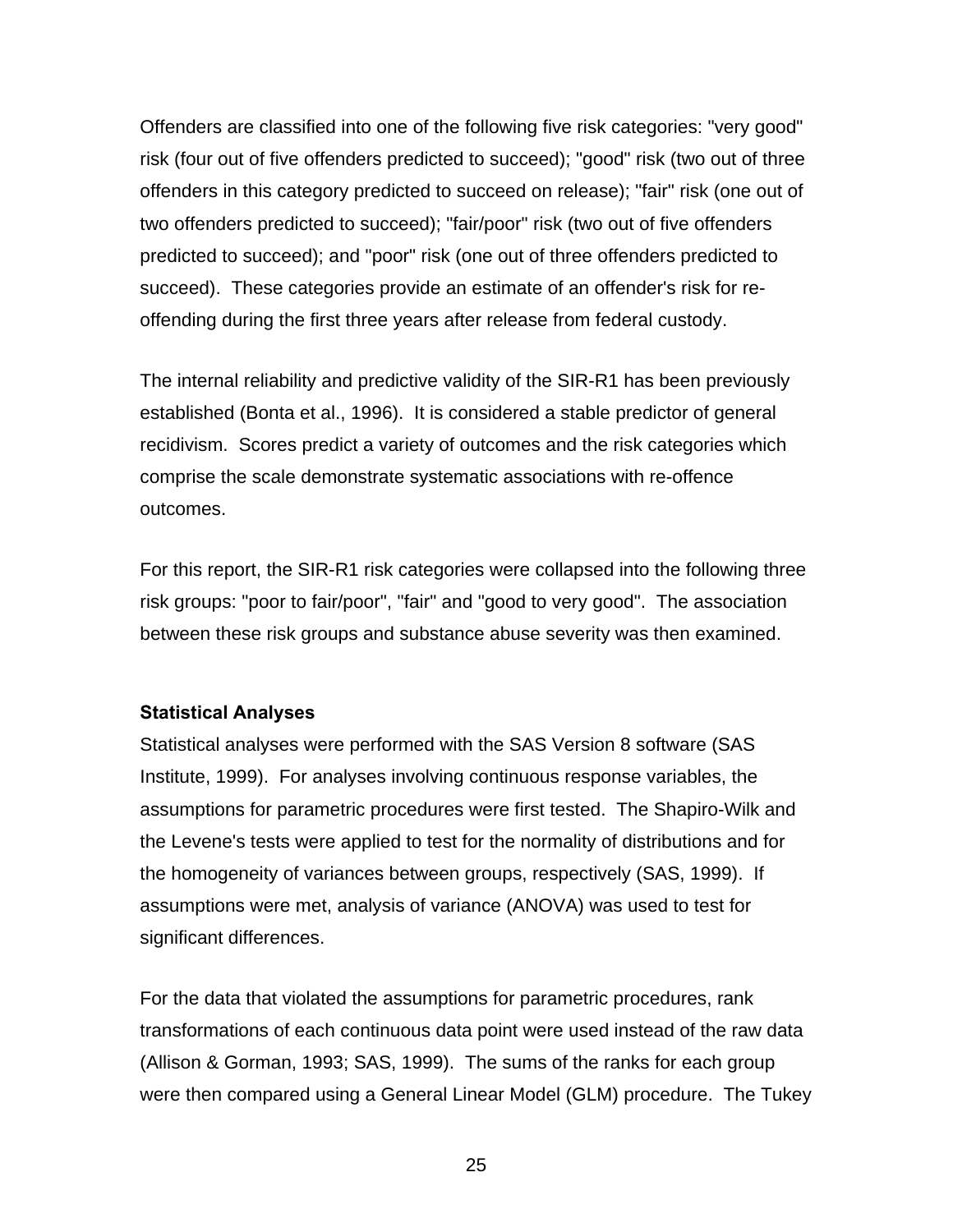multiple comparison method was employed to control the experimentwise error rate for all pairwise comparisons (SAS Institute, 2000). For comparisons involving only two groups, the nonparametric Kruskal-Wallis chi-square statistic was used to test for significant differences.

The Mantel-Haenszel Chi-square and the Spearman's correlation statistics were used to test the significance and strength of associations between categorical response variables of an ordinal nature. For categorical response variables of a nominal nature, Chi-square and Cramer's-V statistics were employed to test for significance and strength of associations.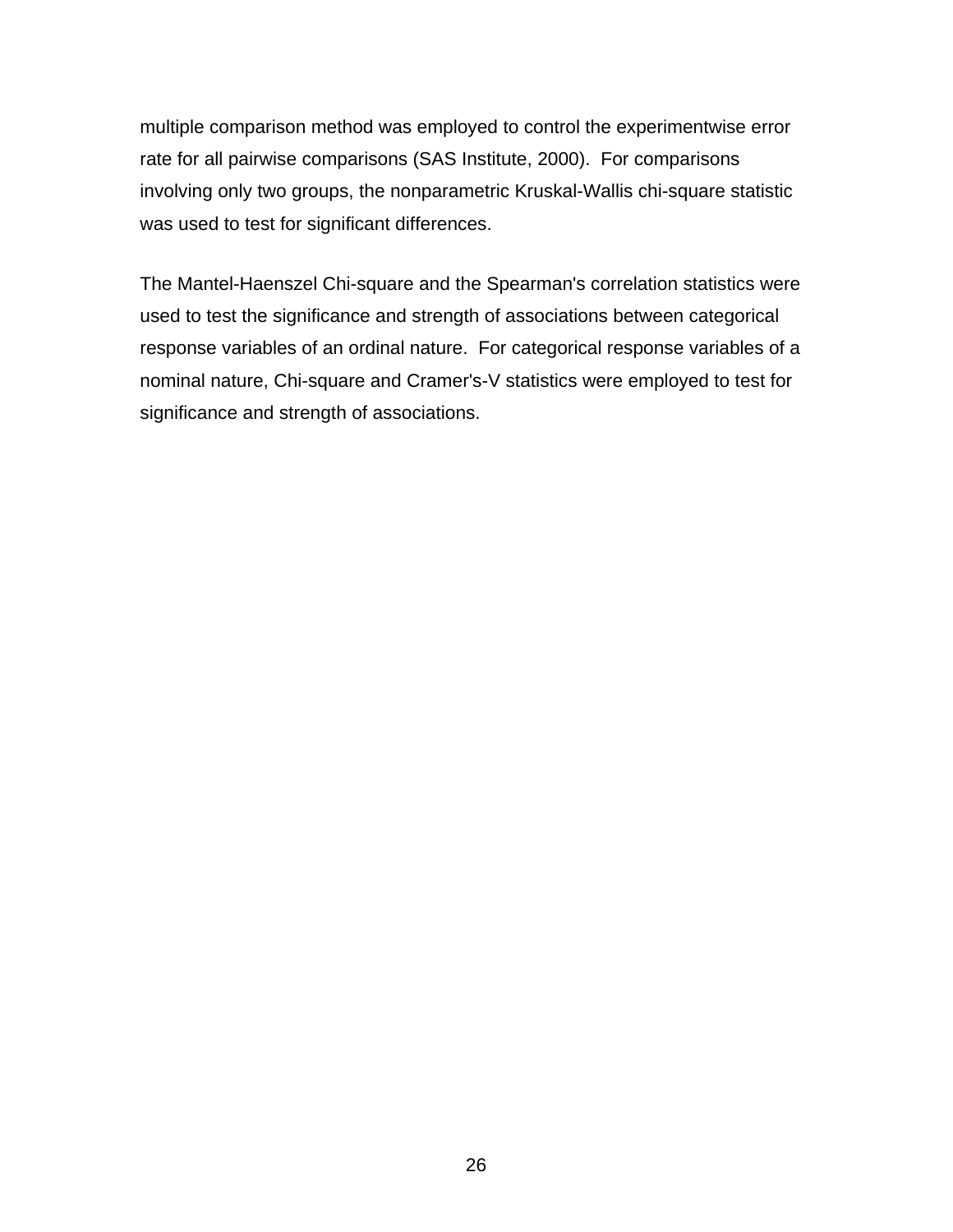# **Results**

# **Introduction**

To illustrate the links between substance abuse, criminal behaviour, and psychosocial instability, the relationship between the overall substance abuse severity level and the dynamic and static factor ratings from the Offender Intake Assessment (OIA) will be examined. In addition, results from the Revised Statistical Information on Recidivism Scale (SIR-R1) will be compared across levels of overall substance abuse severity to explore the relationship between the severity of substance abuse problems and the risk for re-offending. Additional descriptive information relating to current offences and drug use profiles will shed additional light on the link between substance abuse and criminal behaviour.

Following this, the relationship between the Severity of Dependence Scale (SDS) and the Drug Abuse Screening Test (DAST); and the relationship between the Michigan Alcoholism Screening Test (MAST) and the Alcohol Dependence Scale (ADS) will be presented to assess the utility of drawing on additional measures to further differentiate cases for intervention purposes.

The results section will conclude with a look at the potential influence of offender response bias on the overall CASA results, followed by an overview of the respondents' ratings of the computerized assessment.

# *Severity of Substance Abuse Problems*

As stated previously, the overall substance abuse severity level is based on the ADS and the DAST. The highest severity level on either measure produces an overall severity level of none, low, moderate, substantial or severe. The highest rating on the ADS, DAST or PRD determines program intensity level.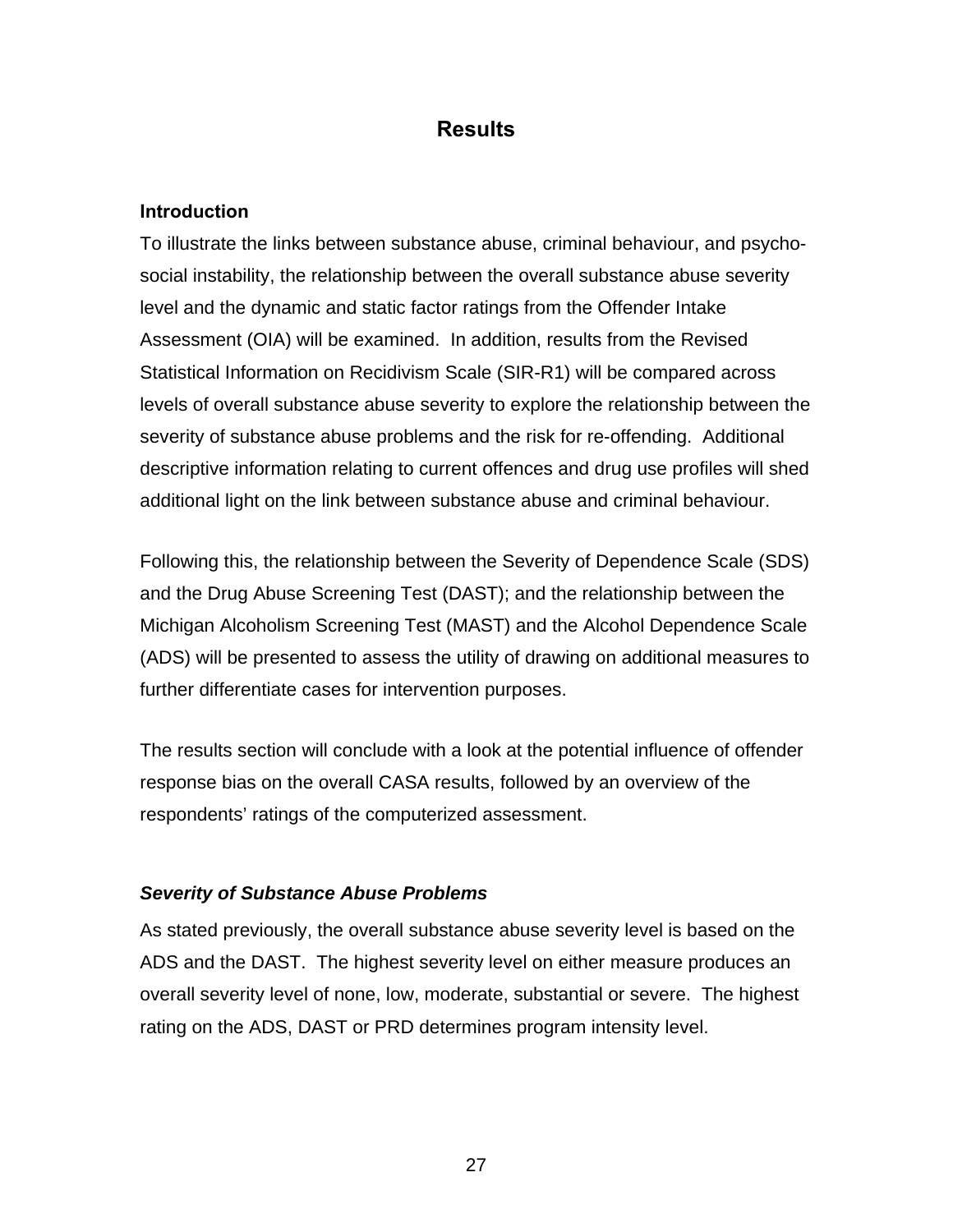In this sample of offenders, which includes only offenders who completed the CASA (about 36% of admissions), 31% were identified as having no substance abuse problems, 32% had a low level problem, 15% were identified with a moderate problem, 16% had a substantial problem and 5% of this sample was assessed as having a severe substance abuse problem. Table 3 provides the distribution of the results for the ADS, DAST and overall severity levels. Ratings of substantial to severe on overall severity result in placement to the high intensity program. Ratings of moderate and low result in a referral to the corresponding intensity levels.

**Table 3: Distribution of Results for the ADS, DAST and Overall Severity Levels** 

| Problem Area                  | Severity Level % |      |          |             |        |  |  |  |
|-------------------------------|------------------|------|----------|-------------|--------|--|--|--|
|                               | None             | Low  | Moderate | Substantial | Severe |  |  |  |
| Alcohol (ADS)                 | 56.3             | 33.2 | 6.0      | 2.9         | 1.7    |  |  |  |
| Drugs (DAST)                  | 46.8             | 22.3 | 12.6     | 14.4        | 4.0    |  |  |  |
| Overall Severity <sup>1</sup> | 31.1             | 32.4 | 14.7     | 16.2        | 5.4    |  |  |  |

<sup>1</sup>Highest severity level on the ADS or DAST establishes overall severity level of none, low, moderate, substantial or severe.

The PRD indexes the extent of alcohol-related problems across four levels ranging from "none" to "a lot". Of these respondents, 64% indicated that they experienced no problems related to alcohol, 20% experienced some problems, 8% indicated quite a few problems, and 7% felt that they experienced a lot of problems related to alcohol. A rating of "a lot" results in a referral to the highintensity program. Ratings of "some" to "quite a few" result in placement to a low-intensity program only when the ADS and DAST produce ratings of "none".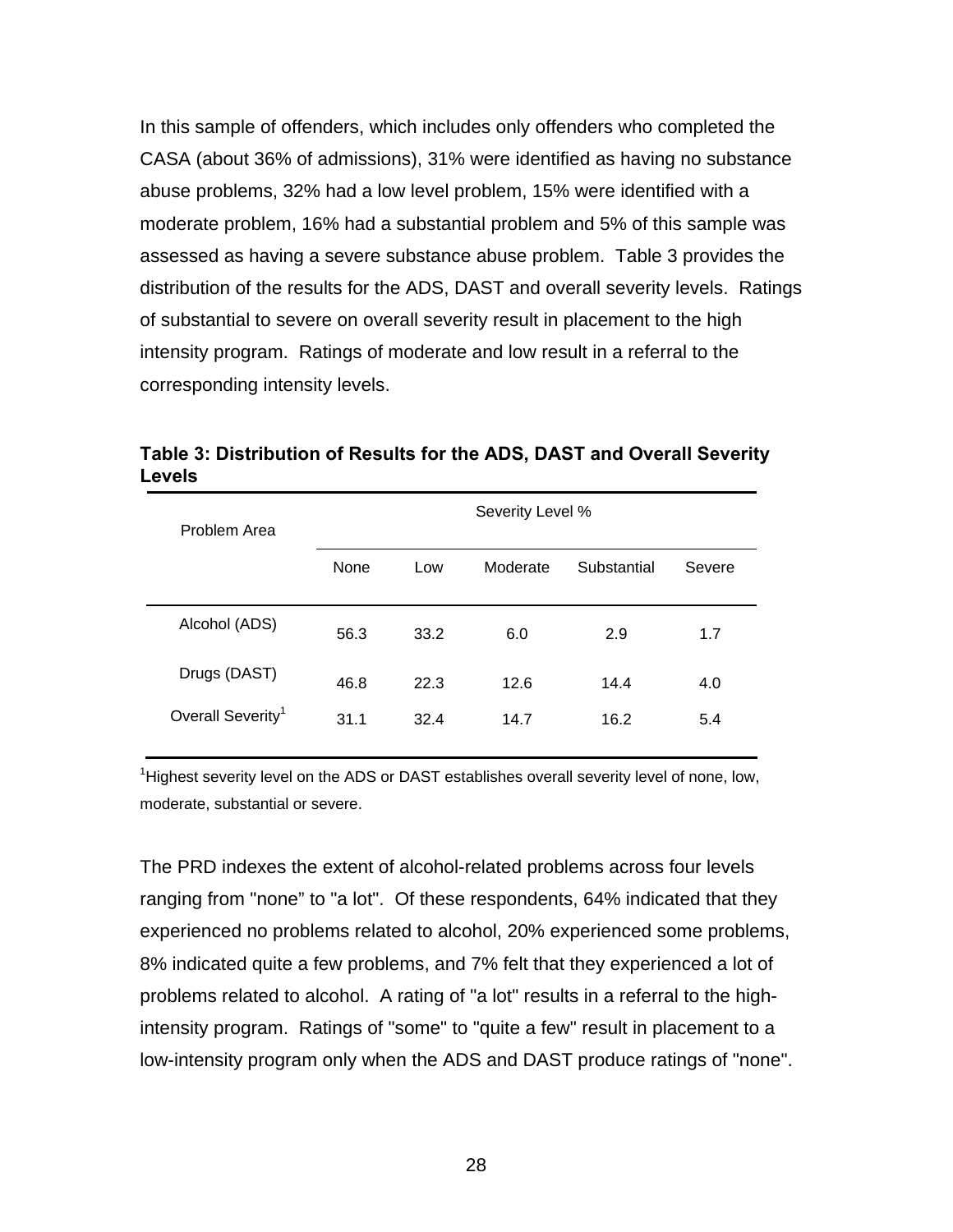## *Total Identified OIA Need Indicators by Substance Abuse Severity*

When the total number of identified need indicators were compared across overall substance abuse severity levels, the results showed a positive association between substance abuse severity levels and total number of identified need indicators,  $F(4, 907) = 81.6$ ,  $p < .0001$ . The results from the muliple comparisons are presented in Table 4.

Offenders who received a rating of none on overall substance abuse severity had a significantly lower number of needs identified on the OIA when compared to all other groups. The same was true for offenders with a severity rating of low. The difference between the severe and substantial groups was not statistically significant. The same was true when the moderate group was compared to the substantial group. However, when the moderate group was compared to offenders with a rating of severe on overall substance abuse severity, the moderate group had a significantly lower number of needs identified in the OIA.

| Overall Severity Level <sup>1</sup> | Mean <sup>2</sup>  | <b>SD</b> | N   |
|-------------------------------------|--------------------|-----------|-----|
| None                                | 41.6 <sub>a</sub>  | 20.6      | 284 |
| Low                                 | 55.1 <sub>b</sub>  | 22.6      | 294 |
| Moderate                            | 68.5 <sub>c</sub>  | 20.3      | 133 |
| Substantial                         | 72.5 <sub>cd</sub> | 22.8      | 147 |
| Severe                              | 80.1 <sub>d</sub>  | 20.4      | 49  |

**Table 4: Substance Abuse Severity Level by Total Number of Need Indicators** 

*Note*. Values represent the mean number of OIA need indicators, accumulated across all 7 OIA dynamic factors.

**1** Highest severity level on the ADS or DAST establishes overall severity level of none, low, moderate, substantial or severe.

<sup>2</sup>Means with the same letter are not significantly different at the  $p$  <.05 level.

Parametric procedures were used because the assumptions for ANOVA were met. The Tukey multiple comparisons method (HSD) was employed to control for the Type I experimentwise error rate.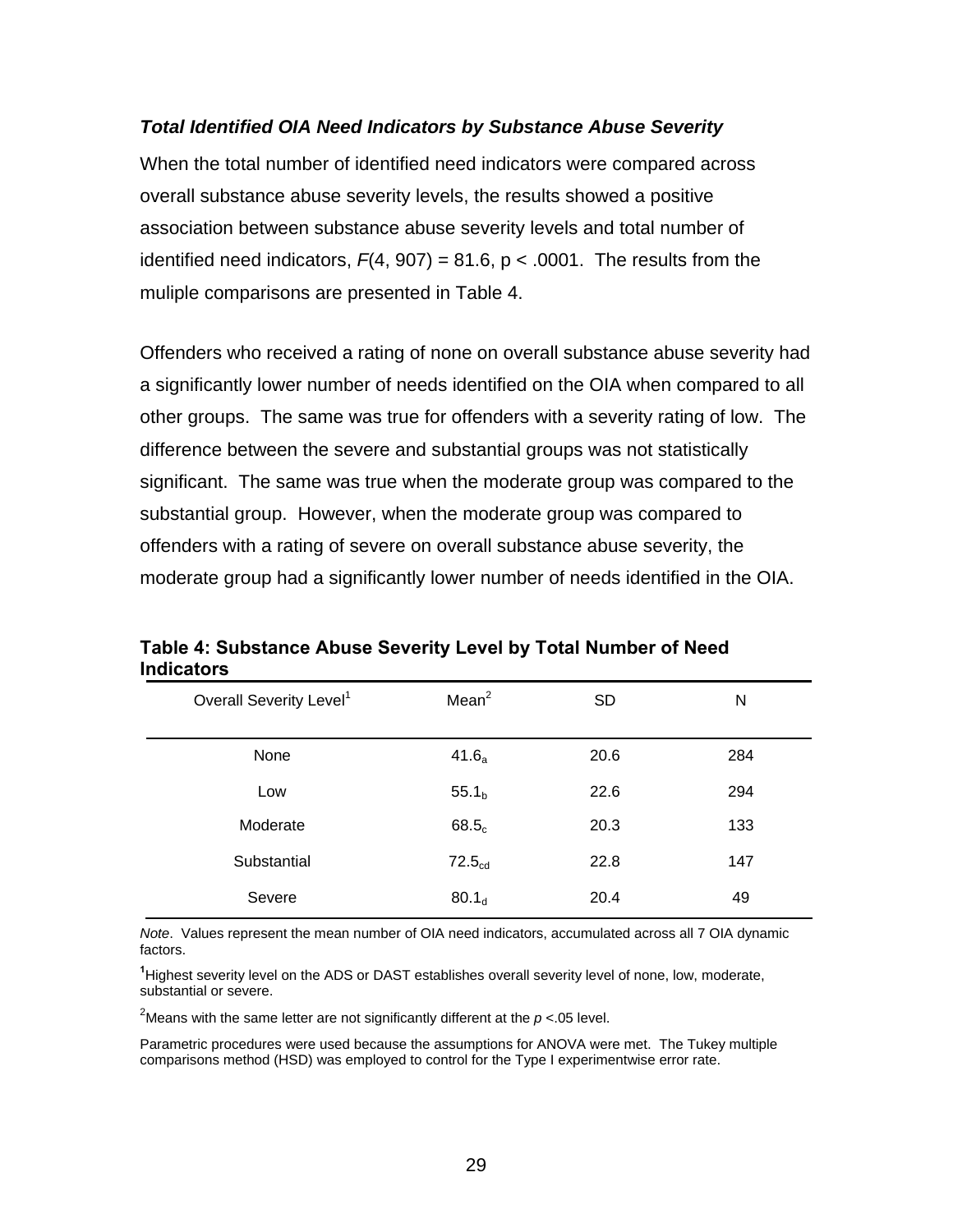## *Overall Dynamic Factor Rating by Substance Abuse Severity Level*

A similar trend emerged when the overall dynamic factor (need) rating was compared across levels of overall substance abuse severity (See Figure 2). The majority of offenders with a rating of moderate to severe on overall substance abuse severity were rated high need on the OIA, indicating the requirement for a more intensive level of intervention to facilitate successful community reintegration. In contrast, fewer offenders with ratings of low or none on overall severity were rated high on need, Mantel-Haenszel  $\chi^2(8, N = 907) = 120.82, p < .0001$  ( $r_s = .36$ ).



**Figure 2: Distribution of Overall Dynamic Factor Rating by Substance Abuse Severity** 

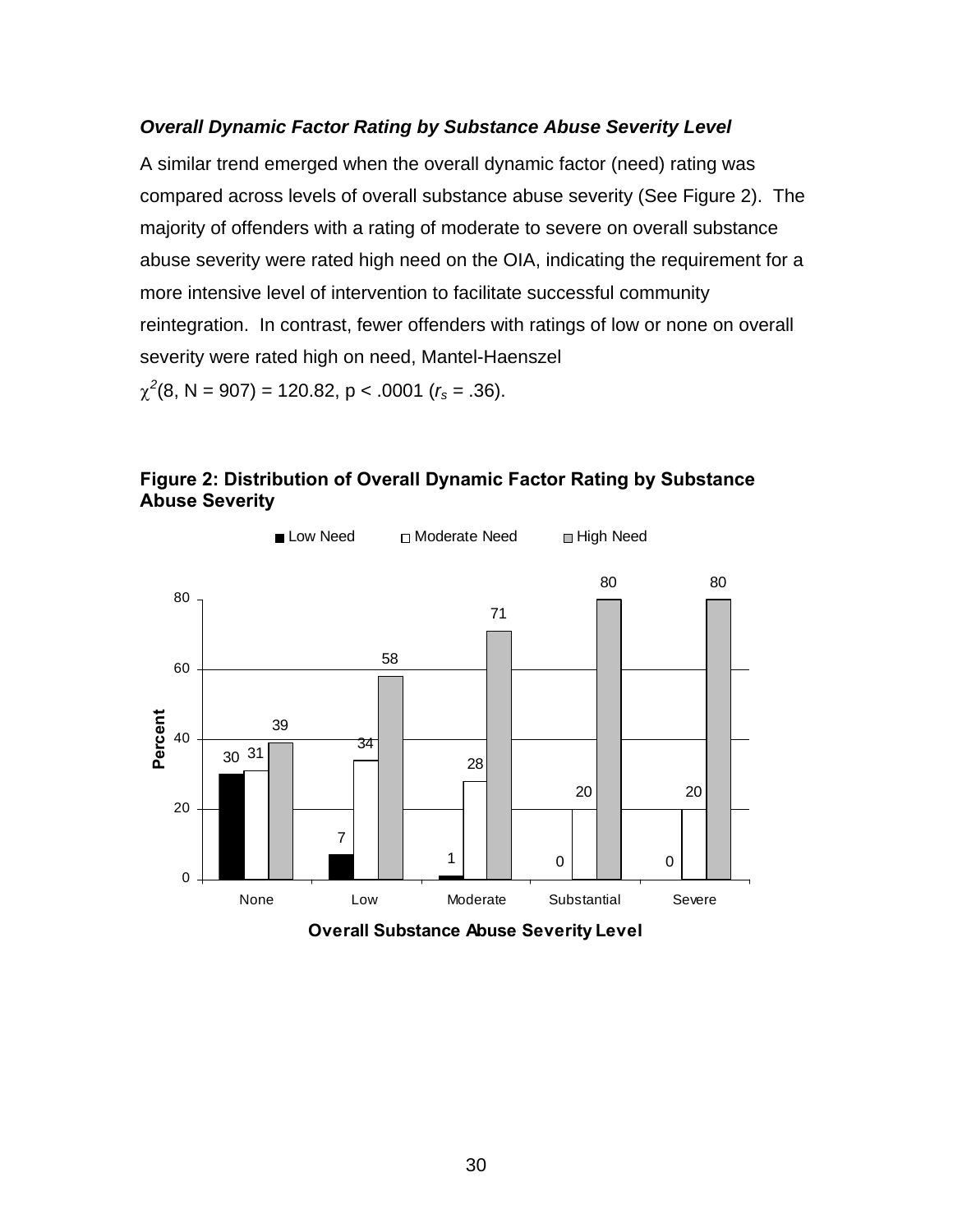### *Total Identified OIA Static Factor Indicators by Substance Abuse Severity*

When the total number of identified static factor indicators were compared across levels of overall substance abuse severity, there was a positive association,  $F(4, 907) = 11.6$ ,  $p < .0001$ . Table 5 summarizes the results from the multiple comparsions.

Offenders who received a rating of none on overall substance abuse severity had a significantly lower number of static factor indicators identified when compared to all other groups. The same was true when the low group was compared to the severe group. All other differences were not statistically significant.

| Overall Substance Abuse Severity Level <sup>1</sup> | Mean <sup>2</sup>  | <b>SD</b> | N   |
|-----------------------------------------------------|--------------------|-----------|-----|
| None                                                | $26.2_a$           | 14.1      | 284 |
| Low                                                 | 29.6 <sub>b</sub>  | 13.8      | 294 |
| Moderate                                            | 32.6 <sub>bc</sub> | 12.7      | 133 |
| Substantial                                         | 33.2 <sub>bc</sub> | 12.9      | 147 |
| Severe                                              | 36.3 <sub>c</sub>  | 11.8      | 49  |

### **Table 5: Total Risk by Overall Substance Abuse Severity**

*Note*. Values represent the mean number of OIA static factor indicators, accumulated across the Criminal History Record, Offence Severity Record and Sex Offence History.

<sup>1</sup>Highest severity level on the ADS or DAST establishes overall substance abuse severity level of none, low, moderate, substantial or severe.

<sup>2</sup>Means with the same letter are not significantly different at the  $p$  <.05 level.

Parametric procedures were used since the data did not violate the assumptions for ANOVA. The Tukey multiple comparisons method (HSD) was employed to control for the Type I experimentwise error rate.

# *Overall Static Factor Rating by Overall Substance Abuse Severity Level*

There was a significant ordinal association between the overall static factor (risk)

rating and the overall substance abuse severity level, Mantel-Haenszel

 $\chi^2(8, N = 907) = 34.7$ , p < .0001 ( $r_s = .20$ ) (see Figure 3). Specifically, as the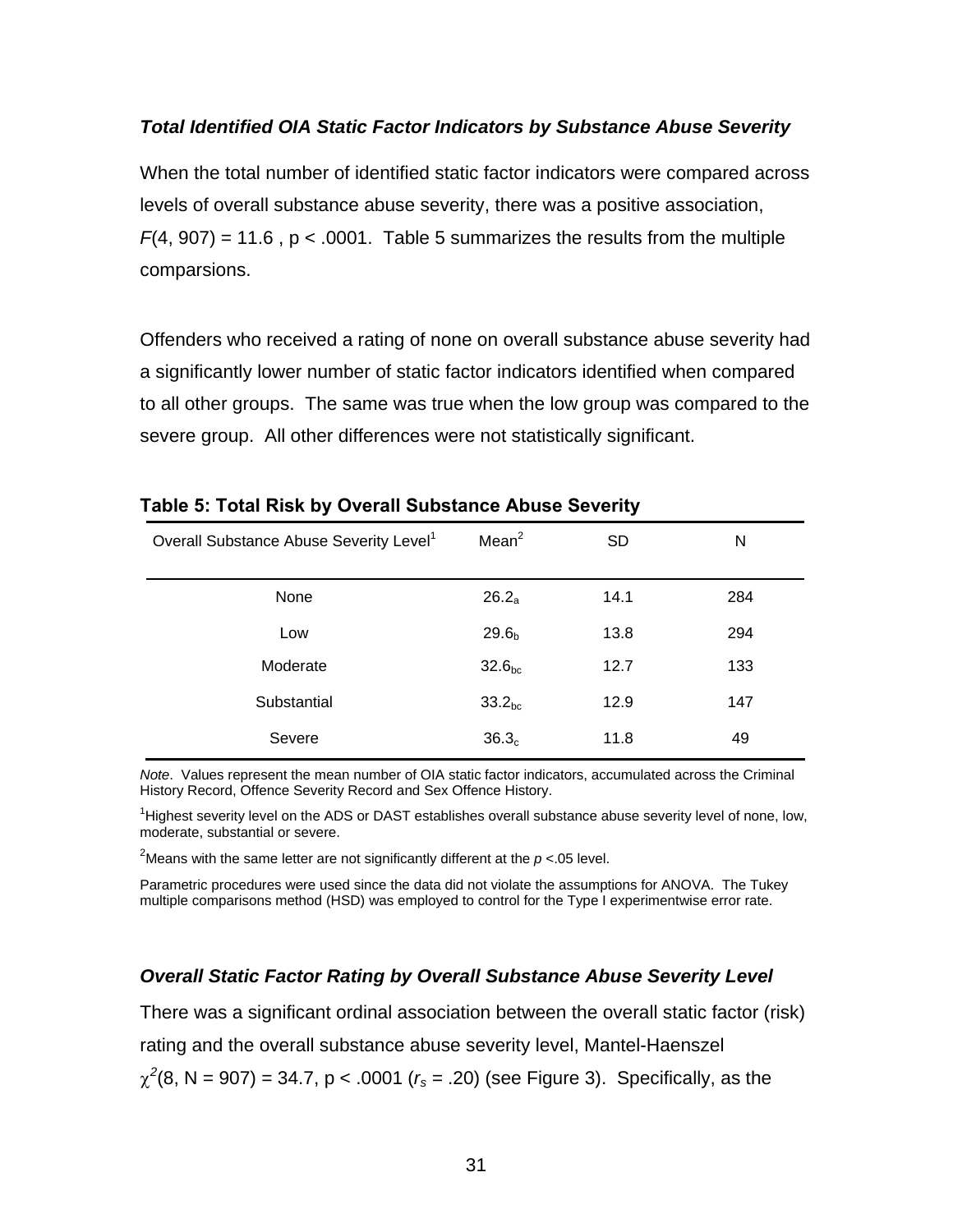severity of substance abuse problems moved from none to severe, the proportion of offenders with a moderate to high static factor rating increased. Almost all of the offenders who were rated substantial to severe on overall substance abuse severity received an OIA static factor rating of moderate to high, indicating a more involved criminal history and thus in need of a more intensive level of intervention to mitigate the risk for re-offending. It appears that offenders with a rating of severe on substance abuse severity were less likely to receive a rating of high on the overall static factor. This may have been due to the comparatively small sample size of offenders (*n*=49) with a rating of severe on overall substance abuse severity.





# *SIR-R1 Results across Overall Substance Abuse Severity Levels*

There was also a significant ordinal association between overall substance abuse severity levels and SIR-R1 risk groupings (see Table 6). Offenders with more severe substance abuse problems were assessed as less likely to succeed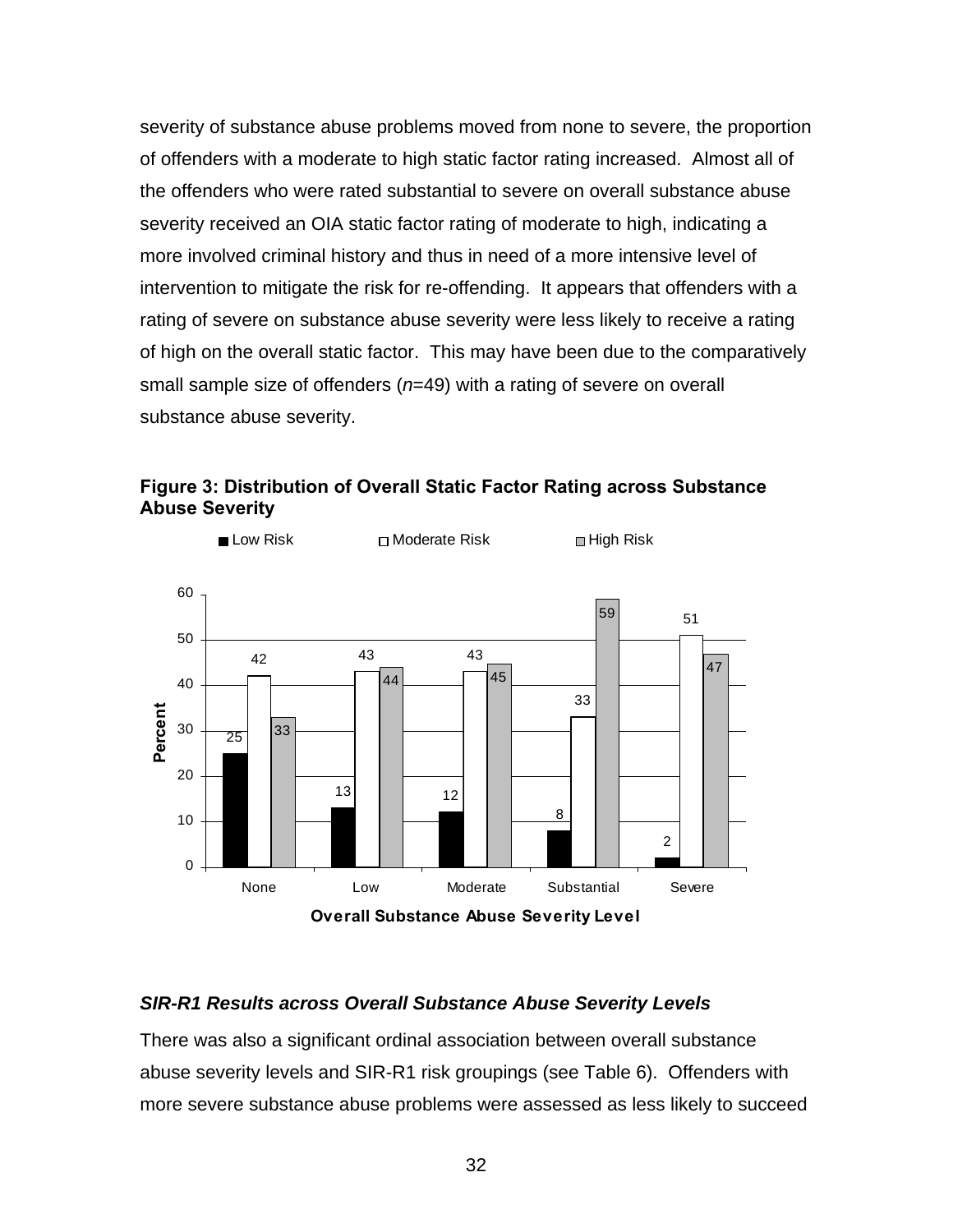(i.e., at a higher risk of re-offending) during the three years after release from custody. The same trend was observed in the "good to very good" risk category. As the overall severity level increased, the probability of post-release success decreased. The one exception to this trend emerged when offenders with a rating of severe on overall substance abuse severity were compared to offenders with a moderate or substantial rating. Offenders with a severe rating appeared more likely to succeed post-release than offenders with ratings of substantial and moderate; however, this may have been attributable to their comparatively small sub-sample size  $(n = 38)$ .

| Overall<br><b>Substance</b><br><b>Abuse Severity</b> | SIR-R1 Risk Group (probability of success post-release) <sup>1</sup> | Number of<br>Cases |                    |     |
|------------------------------------------------------|----------------------------------------------------------------------|--------------------|--------------------|-----|
| Level <sup>2</sup>                                   | Poor to Fair/Poor%                                                   | Fair%              | Good to Very Good% |     |
| <b>None</b>                                          | 32.2                                                                 | 10.5               | 57.3               | 267 |
| Low                                                  | 40.5                                                                 | 20.1               | 39.4               | 274 |
| <b>Moderate</b>                                      | 54.8                                                                 | 20.0               | 25.2               | 115 |
| <b>Substantial</b>                                   | 66.9                                                                 | 14.1               | 19.0               | 121 |
| <b>Severe</b>                                        | 50.0                                                                 | 23.7               | 26.3               | 38  |

#### **Table 6: Substance Abuse Severity by SIR-R1 Risk Grouping**

*Note*. Ninety-two (10%) of the offenders were not included in this analysis because they did not meet the criteria for SIR-R1 administration.

<sup>1</sup>The five SIR-R1 risk categories were collapsed into three groups: "poor to fair/poor", "fair" and "good to very good".

<sup>2</sup>Highest severity level on the ADS or DAST establishes overall severity level of none, low, moderate, substantial or severe.

Mantel-Haenszel  $\chi^2(1, N = 815) = 56.9, p < .0001$ 

*rs =* -.28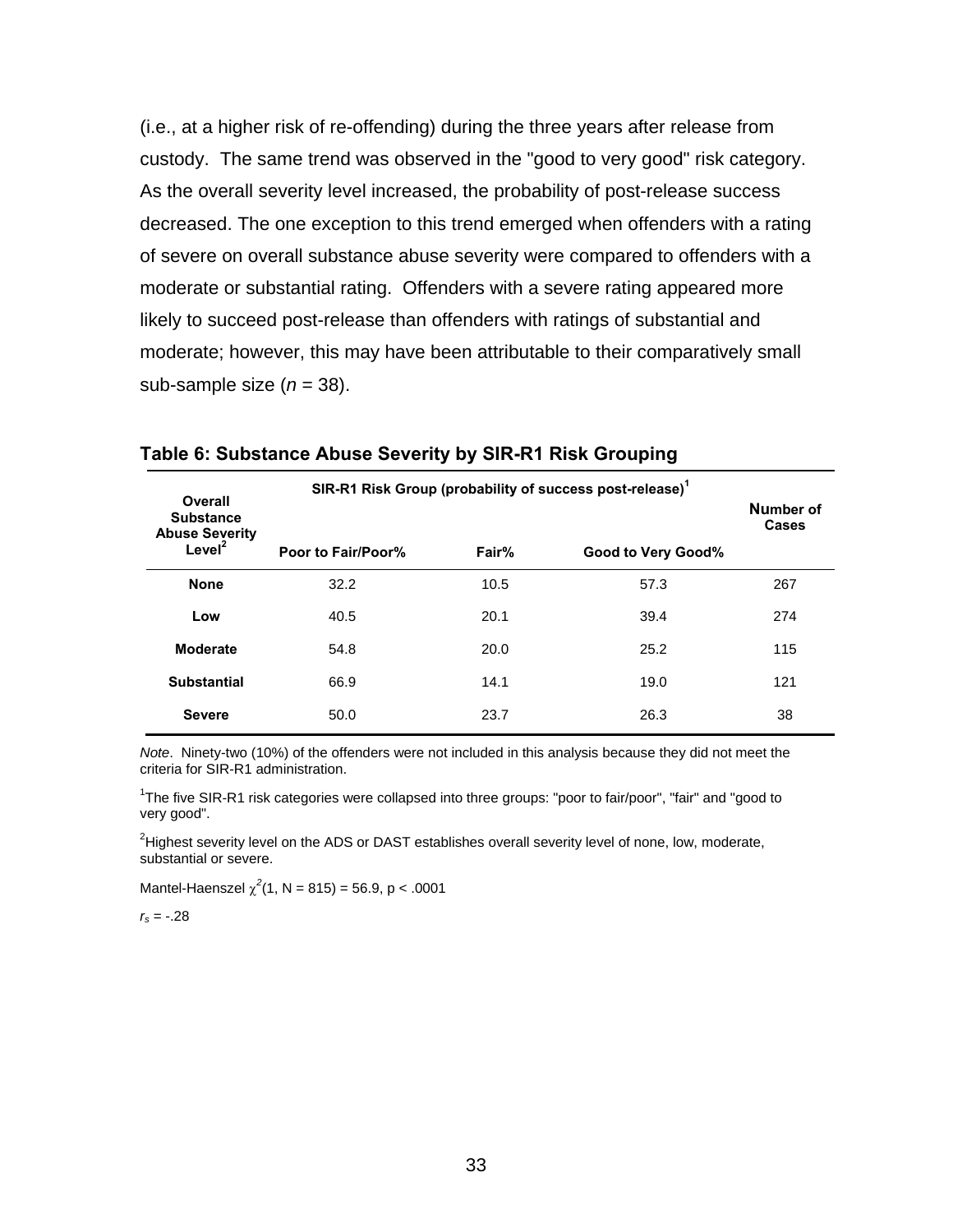### **Substance Use Prior to Current Offence(s)**

### *Alcohol Use*

Of the 907 offenders who completed the CASA, only those who reported a history of alcohol use and who were not appealing current offences were presented with questions examining the relationship between alcohol and their current offence(s). Of the 829 respondents who met these two conditions, 31% (*n* = 260) reported that they had consumed alcohol prior to committing their current offence(s). The majority of these [91% (*n* = 236) or 29% of the total respondents] reported that they were under the influence of alcohol. Of the offenders who reported alcohol impairment prior to their offences, [78% (*n* = 185) or 22% of the total respondents] attributed cause to their alcohol use for their current offences (i.e., would not have committed the offences if they were not under the influence of alcohol).

When the distribution of these results was examined across the ADS severity levels (see Figure 4), there was a strong association between severity levels on the ADS and alcohol use,  $\chi^2(4, N = 829) = 316.12$ , p < .0001 (V = .62). The majority of offenders who received a moderate to severe rating on the ADS used alcohol prior to the commission of their current offence(s). These offenders were also more likely than offenders with a rating of low or none on the ADS to be under the influence of alcohol,  $\chi^2(4, N = 829) = 308.43$ , p < .0001 (V = .61). In addition, offenders with higher severity levels on the ADS were generally more likely than offenders with lower severity levels to attribute cause to their alcohol impairment for their current offence(s),  $\chi^2(4, N = 236) = 12.10$ , p < .05 (V = .23).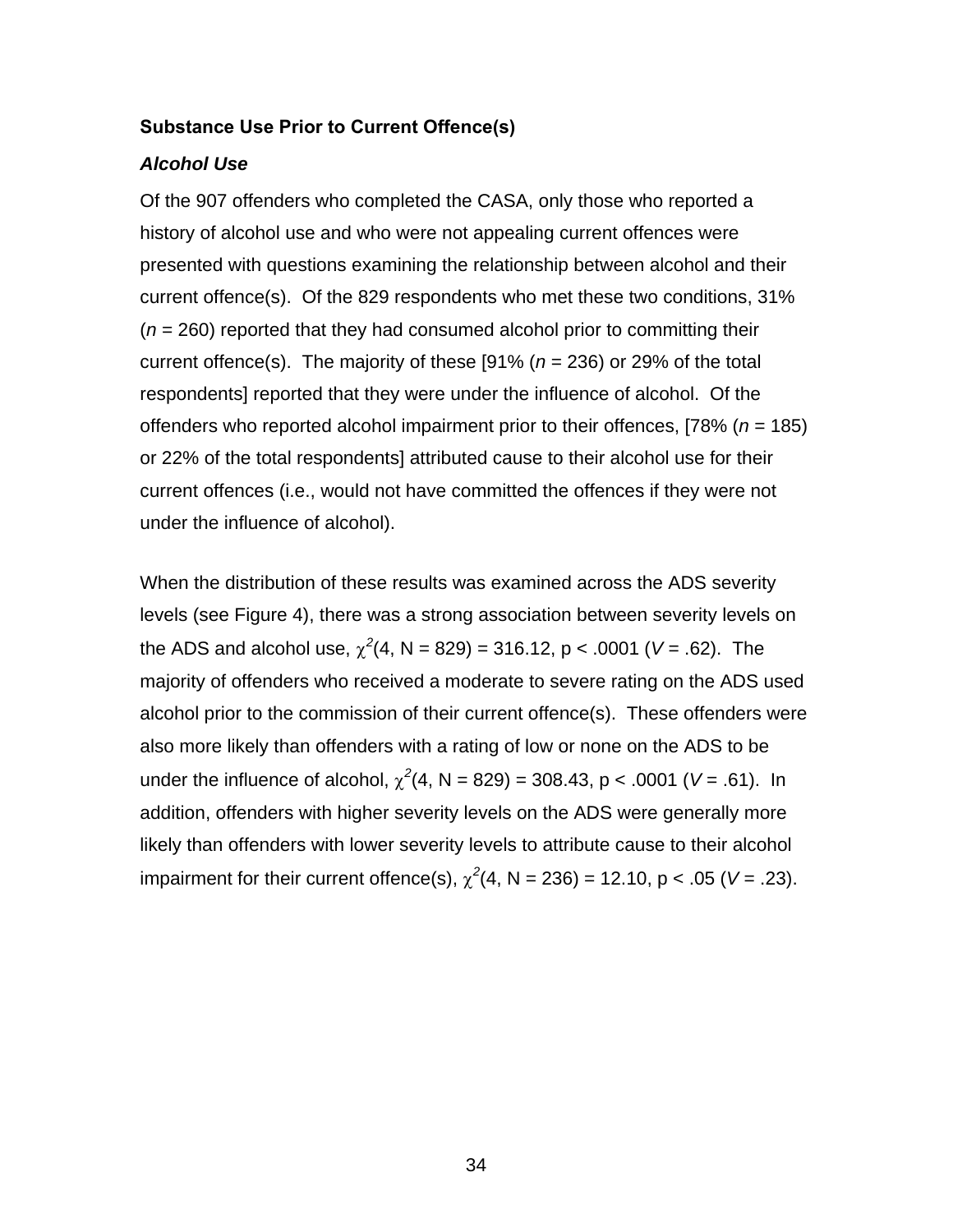# **Figure 4: Percentage of Offenders Identifying Alcohol as a Contributing Factor in their Current Offence(s) by ADS Severity Levels**



The majority of offenders who were under the influence of alcohol on the day of their offences(s) reported alcohol-related cognitive and behavioural interference (see Table 7). Of the 236 offenders,  $81\%$  (n = 192) (or 23% of the total number of respondents) reported that alcohol impaired their judgement at the time of the offence(s). Almost all of the offenders (94%) in the combined moderate, substantial and severe categories on the ADS reported impaired judgement at the time of their offences. Fewer offenders with ratings of none or low on the ADS experienced this type of cognitive interference. A chi-square statistic confirmed a significant association between severity levels on the ADS and cognitive interference,  $\chi^2(4, N = 236) = 16.5$ , p < .005 (V = .26).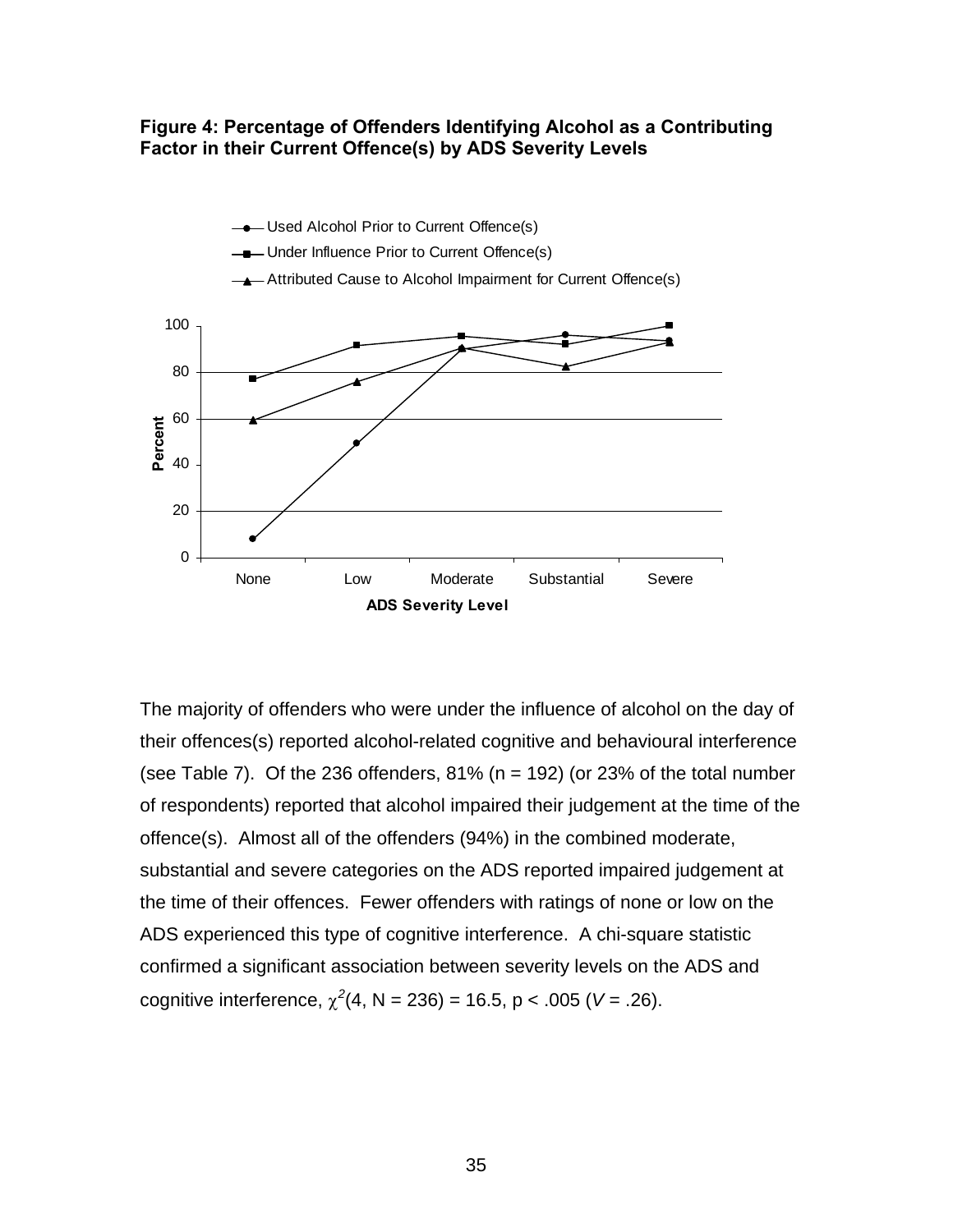Approximately 50% of the 236 offenders who were under the influence of alcohol on the day of their offence(s) attributed cause to alcohol for their offence-related physical aggression (see Table 7). Offenders in the moderate to severe ADS categories were far more likely to report increased physical aggression as a result of being under the influence of alcohol than offenders with lower ratings on the ADS. Only 15% of the offenders in the none category and 48% of the offenders in the low category reported that alcohol impairment made them more physically aggressive. A chi-square statistic also confirmed a significant association between severity levels on the ADS and physical aggression at the time of the current offence(s),  $\chi^2(4, N = 236) = 21.0, p < .001$  (V= .30).

|             | ADS Severity Level Judgement Impaired % | More Aggressive % | <b>Total Cases</b> |
|-------------|-----------------------------------------|-------------------|--------------------|
| None        | 63.0                                    | 14.8              | 27                 |
| Low         | 77.5                                    | 48.1              | 129                |
| Moderate    | 95.4                                    | 67.4              | 43                 |
| Substantial | 87.0                                    | 60.9              | 23                 |
| Severe      | 100.0                                   | 64.3              | 14                 |

**Table 7: Cognitive-Behavioural Interference while Under the Influence of Alcohol** 

### *Drug Use*

As with the alcohol-related questions, only those offenders who reported a history of drug use and who were not appealing current offences were presented with CASA questions relating to drug use and its relationship to current offending (*n*=661). Of these, 44% (*n* = 289) used drugs prior to committing their current offence(s). The majority of these offenders [88% (*n* = 255) or 39% of the total number of offenders] who reported drug use were under the influence of drugs on the day of their offence(s). Approximately 83% (*n* = 212) of this group (or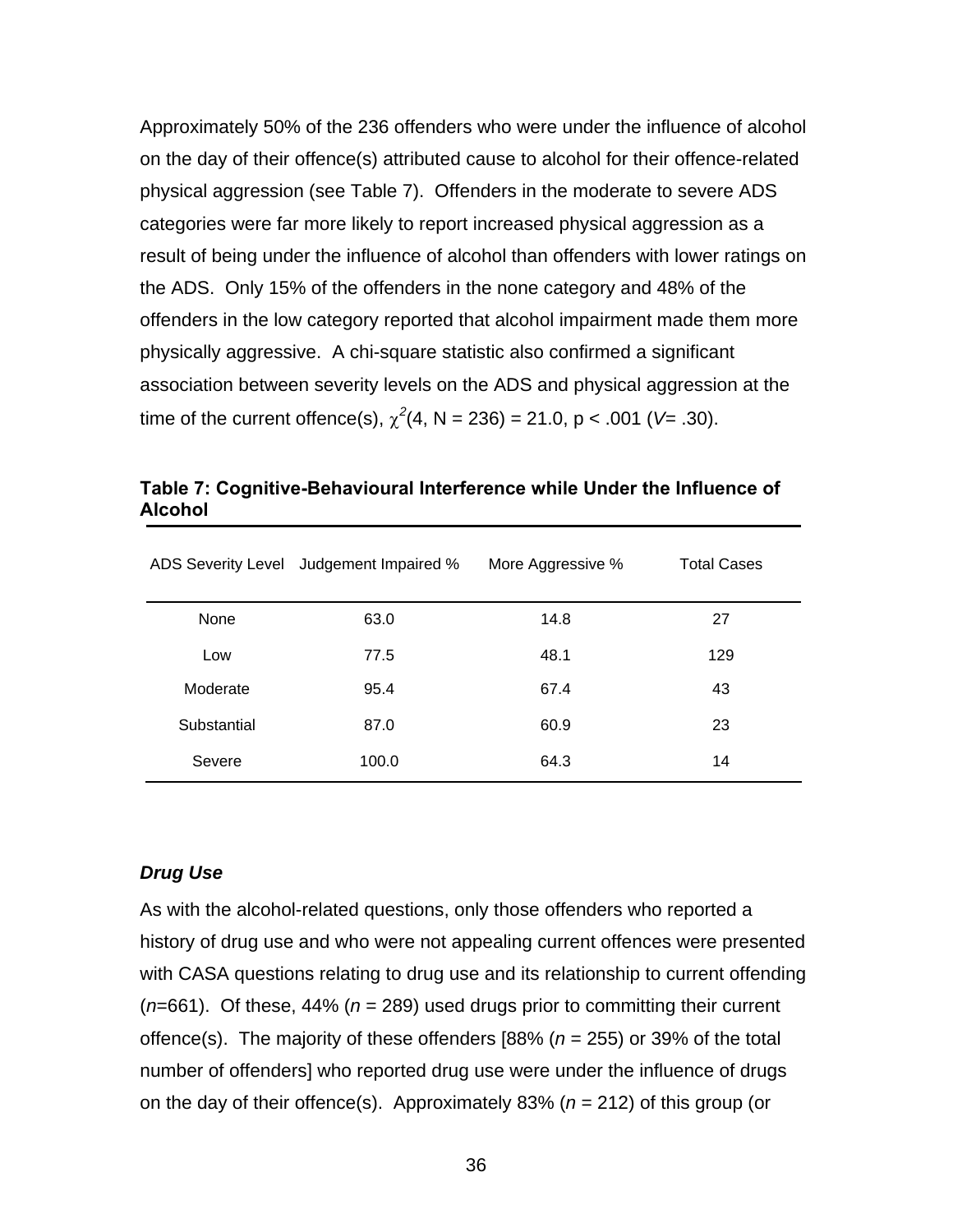32% of the total respondents) attributed cause to their drug impairment (i.e., they would not have committed their current offences if they had not been under the influence of drugs). Figure 5 provides the distribution of these results across the DAST severity levels.

There was a strong association between severity levels on the DAST and antecedent drug use. Offenders with higher ratings on the DAST were more likely to have used drugs prior to the commission of their current offence(s) than offenders with lower ratings,  $\chi^2(4, N = 661) = 341.59$ , p < .0001 (V = .72). Offenders with higher DAST severity levels were also more likely to be under the influence of drugs at the time of their current offence(s),

 $\chi^2$ (4, N = 661) = 337.26, p < .0001 (V = .71). Of the offenders who reported drug impairment prior to their current offences, those with higher severity levels were generally more likely than those with lower severity ratings to attribute cause to their drug impairment for their current offence(s),  $\chi^2(4, N = 255) = 22.8$ , p < .0001  $(V = .30)$ . It appears that offenders with a rating of none on the DAST were more likely to attribute cause to drug impairment for their current offences than those with a low rating. However, this may have been due to the comparatively small sub-sample  $(n = 9)$  of offenders in this group.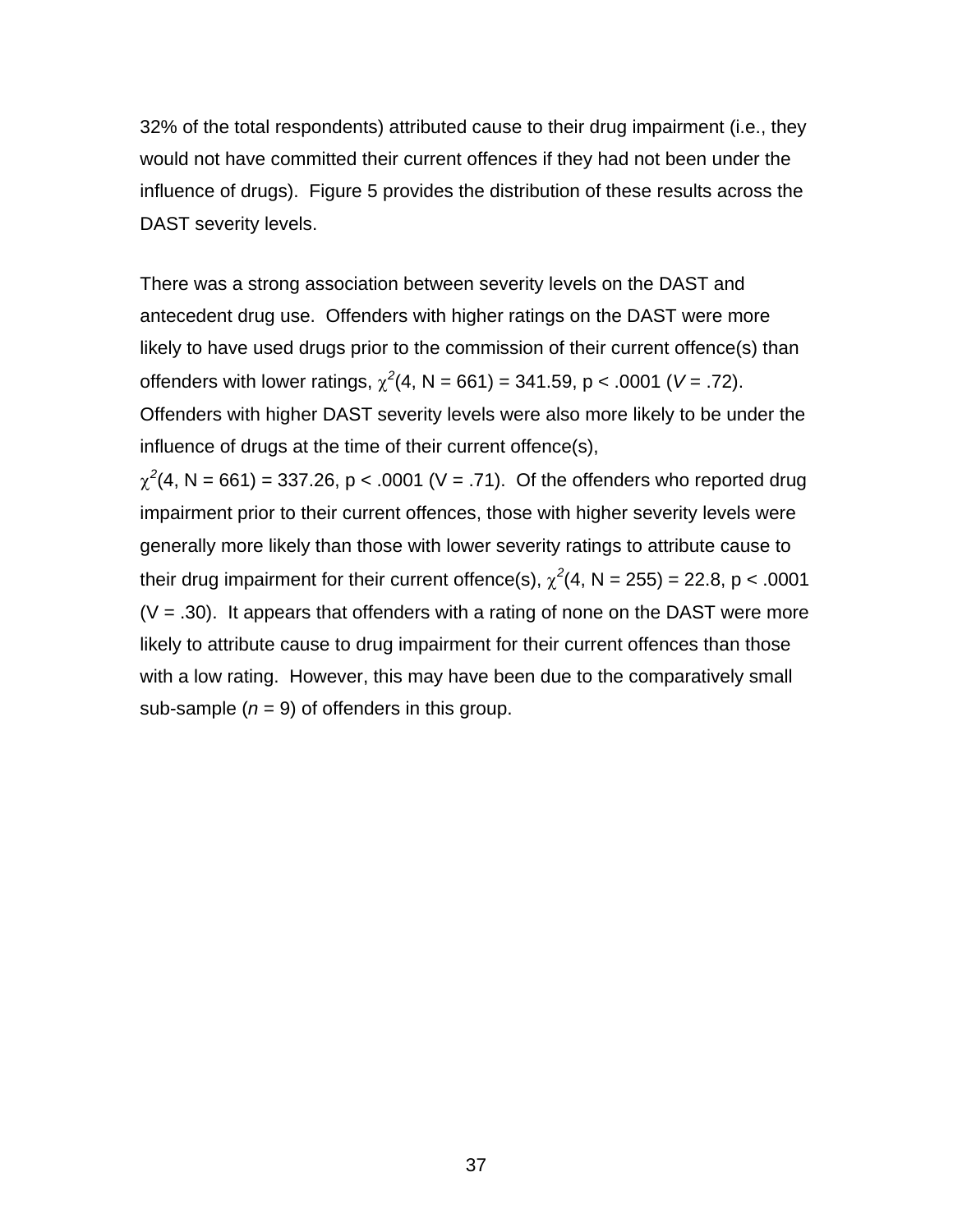

## **Figure 5: Percentage of Offenders Identifying Drug Use as a Contributing Factor in their Current Offence(s) by DAST Severity Levels**

Of the 255 offenders who were under the influence, 83% ( $n = 212$ ) reported that drugs impaired their judgement at the time of their offence(s) (see Table 8). A large majority of offenders (89%) in the substantial and severe categories reported impaired judgement at the time of their offence(s) as a result of drug use. However, this association was a weak one,  $\chi^2(4, N = 255) = 9.98$ ,  $p < .05$ (*V* = .20). Table 8 provides the distribution of these results across DAST severity levels.

Drug impaired offenders were generally less likely than alcohol impaired offenders to report that drug use contributed to more physically aggressive behaviour. When results were examined across DAST severity levels, there was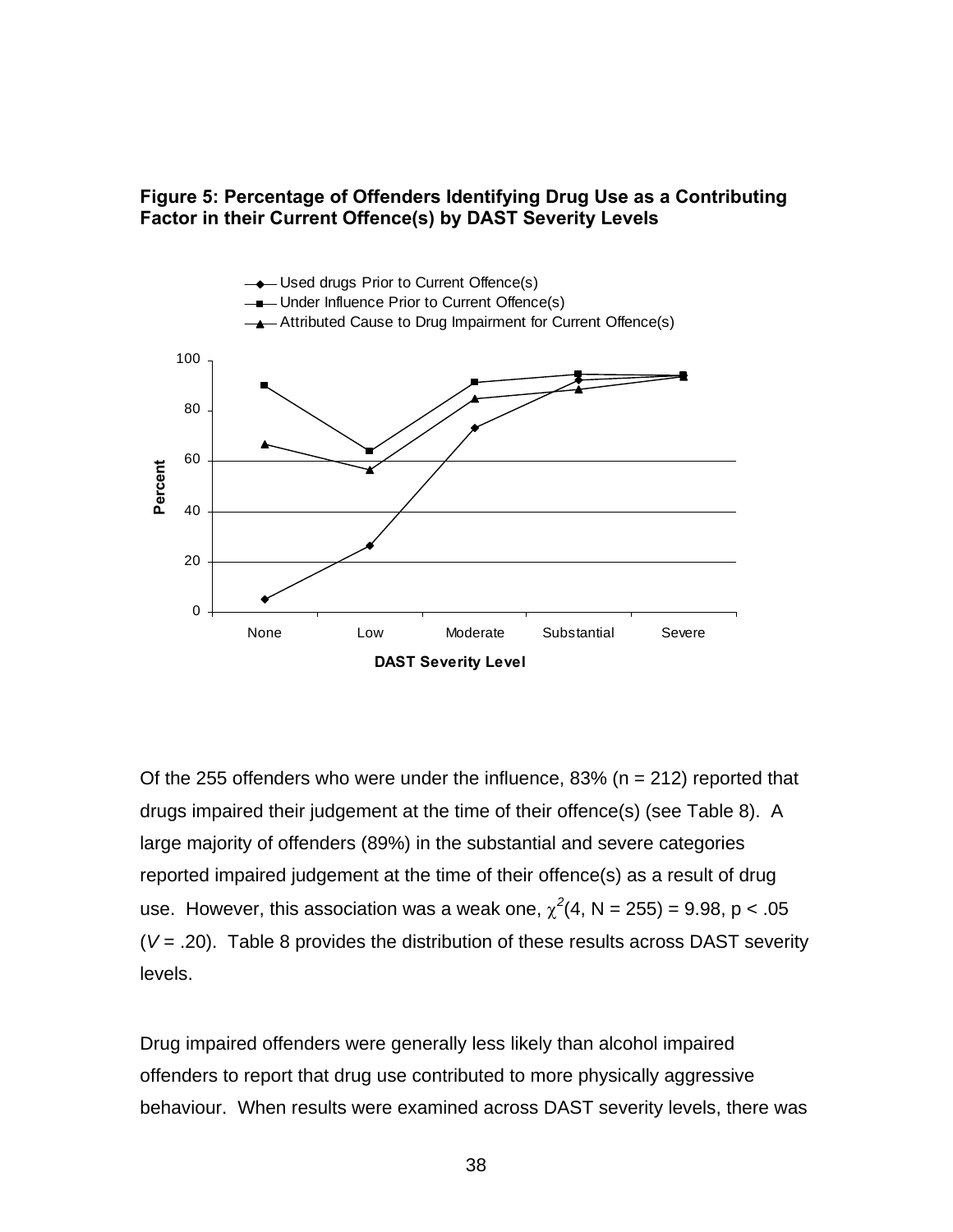a marginal increase in physical aggression among the drug-impaired offenders as DAST severity levels moved from low to severe; however, this association was not significant,  $\chi^2$ (4, N = 255) = 3.60, p > .05.

| <b>DAST Severity Level</b> | Judgement Impaired % | More Aggressive % | <b>Total Cases</b> |
|----------------------------|----------------------|-------------------|--------------------|
| None                       | 77.8                 | 33.3              | 9                  |
| Low                        | 68.8                 | 34.4              | 32                 |
| Moderate                   | 76.4                 | 34.7              | 72                 |
| Substantial                | 88.5                 | 38.1              | 112                |
| Severe                     | 90.0                 | 53.3              | 30                 |

**Table 8: Cognitive-Behavioural Interference while Under the Influence of Drugs** 

# *Alcohol and Drug Use (Both) prior to Current Offending*

 $\overline{a}$ 

It has been variously reported that approximately 50% to 60% of Canadian federal offenders have used alcohol, drugs or a combination of the two on the day of their current offences (Robinson et al., 1991; Brochu, Cousineau, Gillet, Cournoyer, Pernanen & Motiuk, 2001). Results from this study support these earlier findings.

Of the 858 offenders who answered questions concerning their current offence(s), [5](#page-49-0)2% reported substance use on the day of their offence(s).<sup>5</sup> Specifically, 12% reported they had used both alcohol and drugs, 18% had consumed alcohol and 22% had used drugs on the day of their offences. Of

<span id="page-49-0"></span> $5$  Of the total sample of 907 offenders, 858 were presented with questions concerning their current offences. A small number of offenders (n=49) were excluded because they were appealing their current convictions.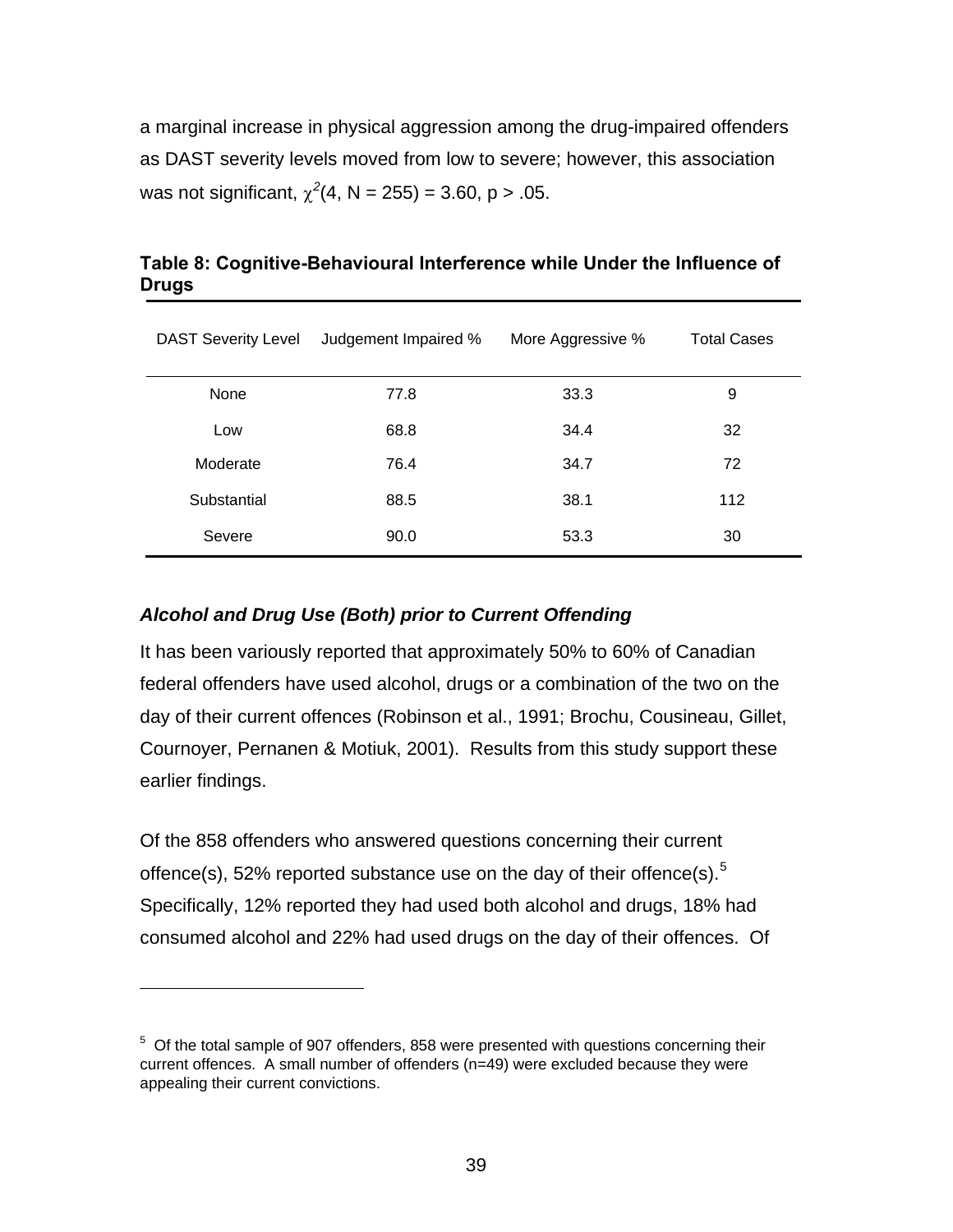these 858 offenders, 11% were under the influence of both on the day of their current offence(s), while 17% and 19% were under the influence of alcohol and drugs, respectively. Offenders who were under the influence of both alcohol and drugs were more likely to attribute cause to both alcohol and drugs than to drugs or alcohol alone. Specifically, 66% attributed cause to both, 13% to drugs, and 9% attributed cause to alcohol. The remainder (13%) did not attribute cause to alcohol nor to drugs.

#### *Substance Use and Type of Current Offending*

Previous research has consistently found that offenders with an alcoholdependency problem were far more likely to commit a violent crime than offenders with an identified drug-dependency problem (Pernanen, Cousineau, Brochu & Sun, 2002). Conversely, drug dependent offenders were more likely to commit crimes of a property nature (e.g., robberies, break and enters, thefts fraud). It has been argued that where alcohol abuse is associated with criminal behaviour, the intoxicating effects of alcohol often result in cognitive disruption and exacerbated physical aggression, which consequently leads to violent behaviour. In contrast, where drug abuse is linked to criminal behaviour, the offences are often property or theft related and motivated by financial gain to finance the high price of illicit drugs (Brochu et al., 2001).

With this sample of offenders, more violent offences were committed while under the influence of alcohol on the day of the offence(s) than drugs or a combination of the two (see Table 9). Proportionally more assaults (34%), sexual assaults (25%) and murders (22%) were associated with alcohol intoxication than with drugs or a combination of the two. Conversely, offences of a property or theft type were more closely associated with drug impairment. Twenty-nine percent of thefts and 30% of robberies were committed while under the influence of drugs. Interestingly, the majority of drug offences (84%), frauds (68%) and weapons offences (68%) were associated neither with drug nor alcohol impairment.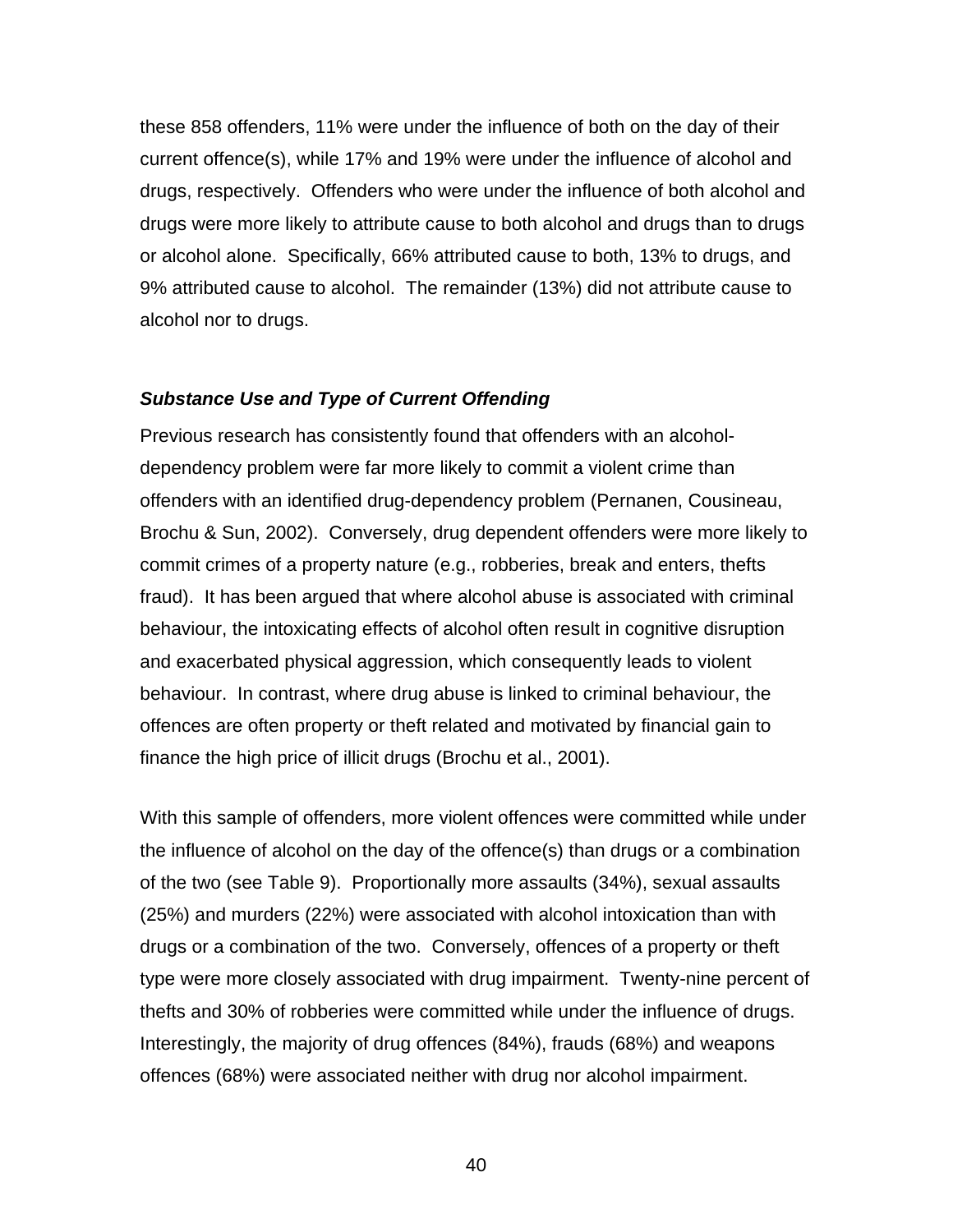| <b>Offence Types</b>          | Alcohol %      | Drugs % | Both %         | Neither % | <b>Total offences</b><br>by offence type |
|-------------------------------|----------------|---------|----------------|-----------|------------------------------------------|
| Theft                         | 15             | 29      | 10             | 47        | 315                                      |
| Robbery                       | 10             | 30      | 17             | 43        | 192                                      |
| Fraud                         | $6\phantom{1}$ | 21      | $6\phantom{1}$ | 68        | 90                                       |
| Drug Offences                 | $\overline{2}$ | 13      | $\overline{2}$ | 84        | 174                                      |
| Assault                       | 34             | 13      | 13             | 40        | 193                                      |
| <b>Sexual Assault</b>         | 25             | 5       | 13             | 58        | 80                                       |
| Murder                        | 22             | 3       | 14             | 61        | 36                                       |
| Possession Weapon             | 11             | 14      | $\overline{7}$ | 68        | 76                                       |
| Escape                        | 26             | 9       | 14             | 51        | 43                                       |
| Kidnapping                    | 31             | --      | 15             | 54        | 13                                       |
| Arson                         | 40             | 20      | $\overline{7}$ | 33        | 15                                       |
| <b>Obstruction Justice</b>    | 22             | 10      | 12             | 56        | 41                                       |
| <b>Major Driving Offences</b> | 46             | 8       | 8              | 38        | 96                                       |
| Other                         | 20             | 10      | 14             | 56        | 80                                       |
| <b>Total offences</b>         | 266            | 257     | 149            | 772       | 1444                                     |

# **Table 9: Offences Committed while Under the Influence of Alcohol, Drugs or a Combination of Both**

*Note.* The total sample size includes 858 offenders; 49 were excluded from the analysis because they were appealing current convictions.

Offence categories may include more than one offence of that type (see Appendix A).

# **Most Frequently Used Drug Types**

The most frequently used drug was defined as the drug used most often during the 12-month period prior to arrest for the current offences. Of the 504 offenders who responded to the DAST and SDS items, over half (52%) identified cannabinoids as their most frequently used drug, followed by crack cocaine (14%), opioids (13%) and cocaine (12%). All "other" combined drug categories accounted for less than 10% of the sample. Benzodiazepines (2%), heroin (2%),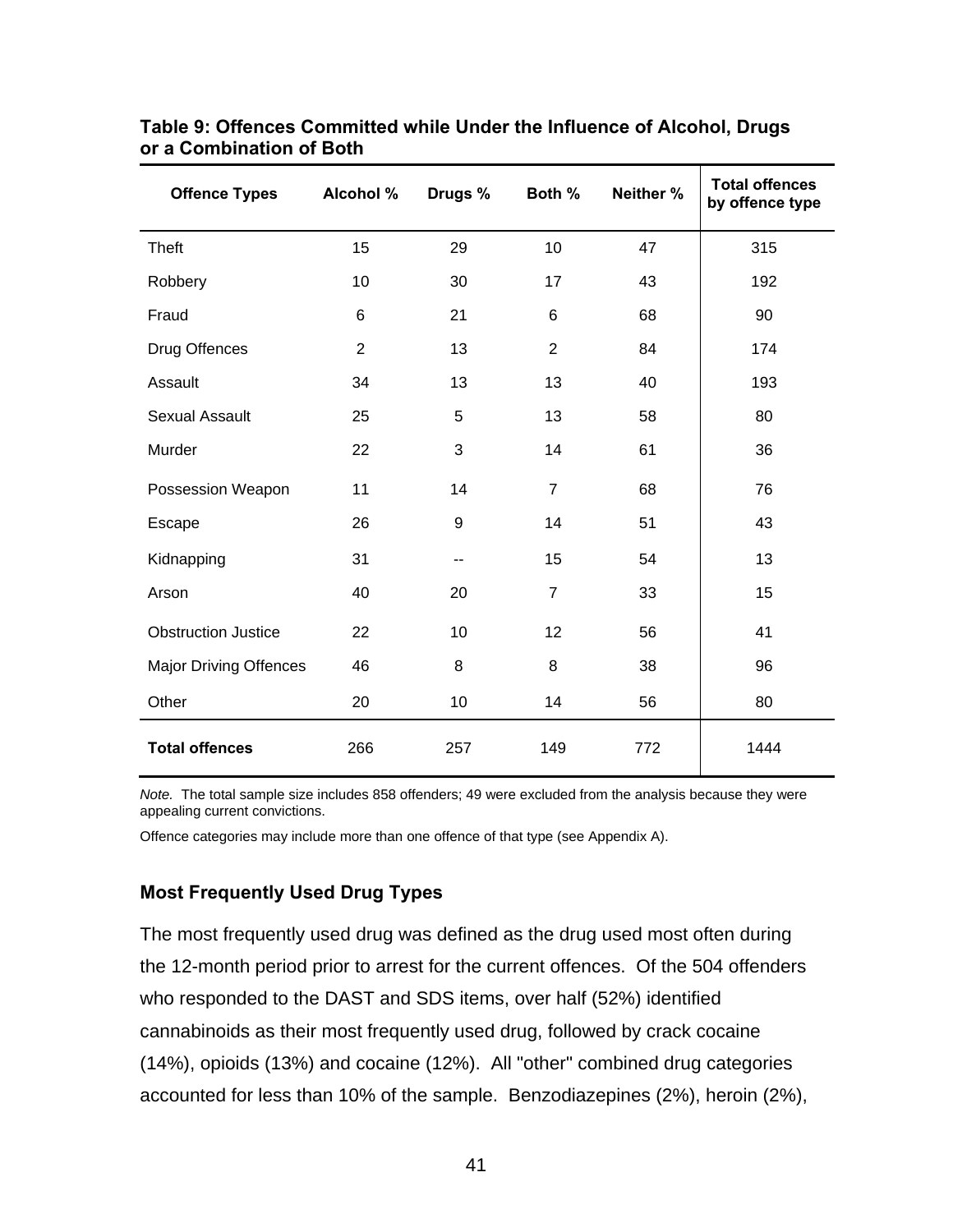amphetamines (1%), MDA (methylenedioxyamphetamine) (1%) and the unspecified group (2%) contributed the majority of observations to this combined group. The inhalants, steroids, LSD and the methadone drug categories each contributed less than 1%.

When the most frequently used drugs were examined across DAST severity levels, a clear pattern emerged (see Table 10). A sizable majority of offenders in the crack cocaine, opioids, cocaine and "other" groups produced DAST results suggestive of moderate to severe drug problems. In contrast, very few of the offenders in the cannabinoid group produced DAST results suggesting the same level of problem. Of all the groups, offenders in the crack cocaine and the opiates groups were more likely to report a substantial to severe drug problem. These results are not surprising given the highly addictive nature of these classes of drugs (World Health Organization [WHO], 2004).

| <b>Most Frequently</b><br>Used Drug <sup>1</sup> | None to Low% | Moderate% | <b>Substantial to Severe%</b> | <b>Total</b><br>Cases |
|--------------------------------------------------|--------------|-----------|-------------------------------|-----------------------|
| Cannabinoids                                     | 67.8         | 20.3      | 11.9                          | 261                   |
| <b>Crack Cocaine</b>                             | 7.3          | 23.2      | 69.6                          | 69                    |
| Opioids                                          | 14.7         | 22.1      | 63.2                          | 68                    |
| Cocaine                                          | 27.1         | 30.5      | 42.4                          | 59                    |
| Other                                            | 31.2         | 25.5      | 42.6                          | 47                    |

**Table 10: Most Frequently Used Drug across DAST Severity Levels** 

*Note*. **<sup>1</sup>** Defined as the drug used most often during the 12-month period prior to arrest for the current offences.

 $\chi^2(8, N = 504) = 160.10, p < .0001$ 

 $V = .40$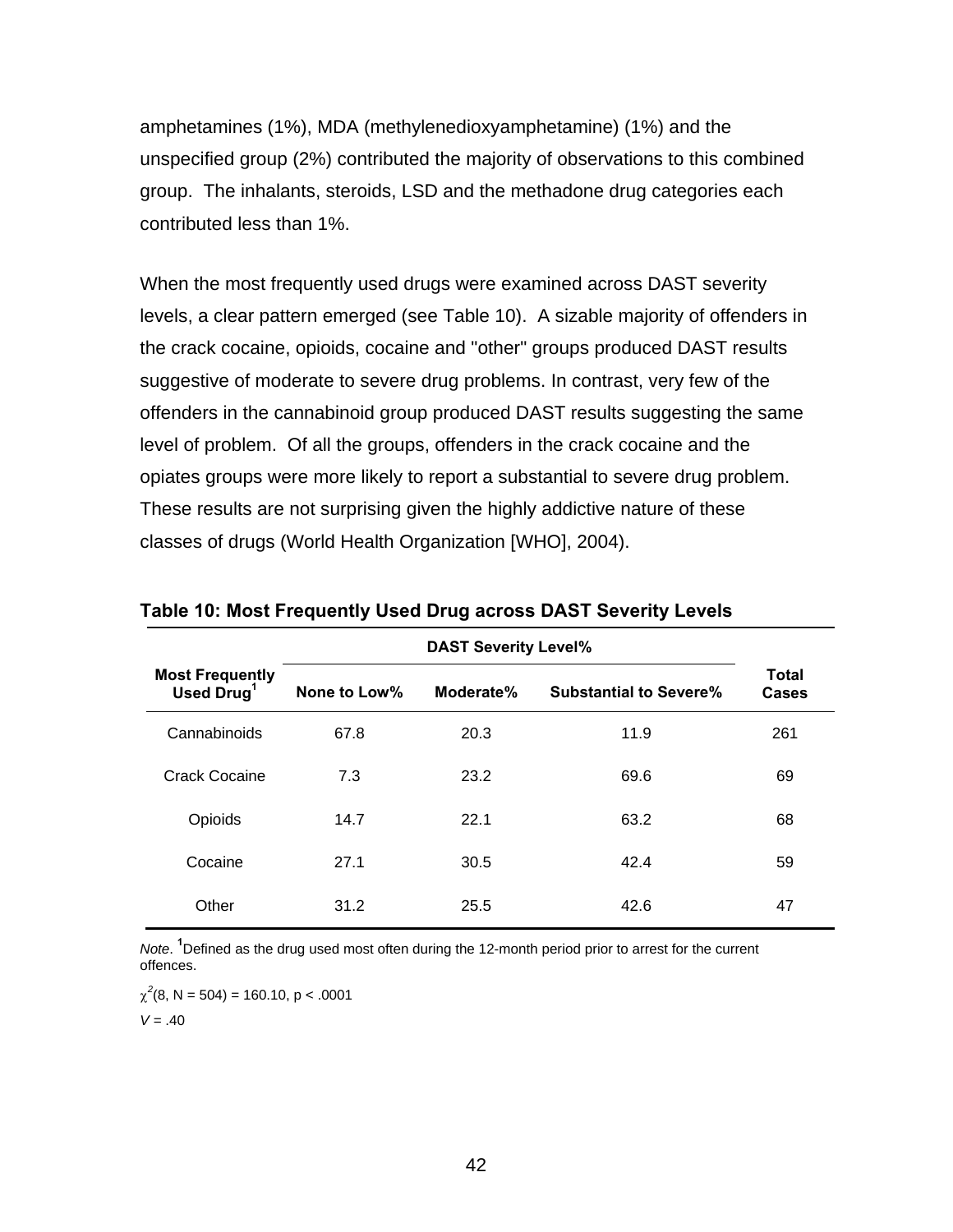Based on the results of the SDS, the degree of psychological dependence varied across drug types,  $F(4, 504) = 60.31$ ,  $p < 0.0001$ . The results from the multiple comparisons are presented in Table 11. The cannabinoids group produced significantly lower scores on the SDS than all other groups. Based on previous research with the scale, this sample of cannabinoids users scored well below the threshold for a diagnosis of psychological dependence (Swift, Copeland & Hall, 1998). The crack cocaine group was the most psychologically dependent, followed by the opiates, cocaine and the other groups.

| Most Frequently Used Drug <sup>1</sup> | Mean <sup>2</sup> | N   |
|----------------------------------------|-------------------|-----|
| <b>Crack Cocaine</b>                   | $9.9_a$           | 69  |
| Opiates                                | $7.7_{ab}$        | 68  |
| Cocaine                                | 6.7 <sub>b</sub>  | 59  |
| Other                                  | 5.5 <sub>b</sub>  | 47  |
| Cannabinoids                           | 2.4 <sub>c</sub>  | 261 |

#### **Table 11: SDS Scores across Drug Types**

*Note.* <sup>1</sup> This is defined as the drug used most often during the 12-month period prior to arrest for the current offences.

 $^{2}$ The mean is reported; however, rank transformations of each continuous data point were used in the parametric procedure instead of the raw data because the data violated the normal distribution and equal error variance assumptions. The sums of the ranks for each group were then compared using the General Linear Model (GLM) procedure. Mean SDS scores with the same letter are not significantly different at the *p* <.05 level.

The Tukey multiple comparisons method (HSD) was employed to control for the Type I experimentwise error rate.

#### **Total Scores on the SDS across DAST Severity Levels**

Results from the CASA confirmed a strong relationship between the total scores on the SDS and the DAST  $(r = .86)$ . Offenders who experienced more drugrelated behavioural instability as measured by the DAST severity levels were also more psychologically dependent on drugs as indicated by higher scores on the SDS,  $F(4, 907) = 761.54$ ,  $p < .0001$ . The results from the multiple comparisons are presented in Table 12.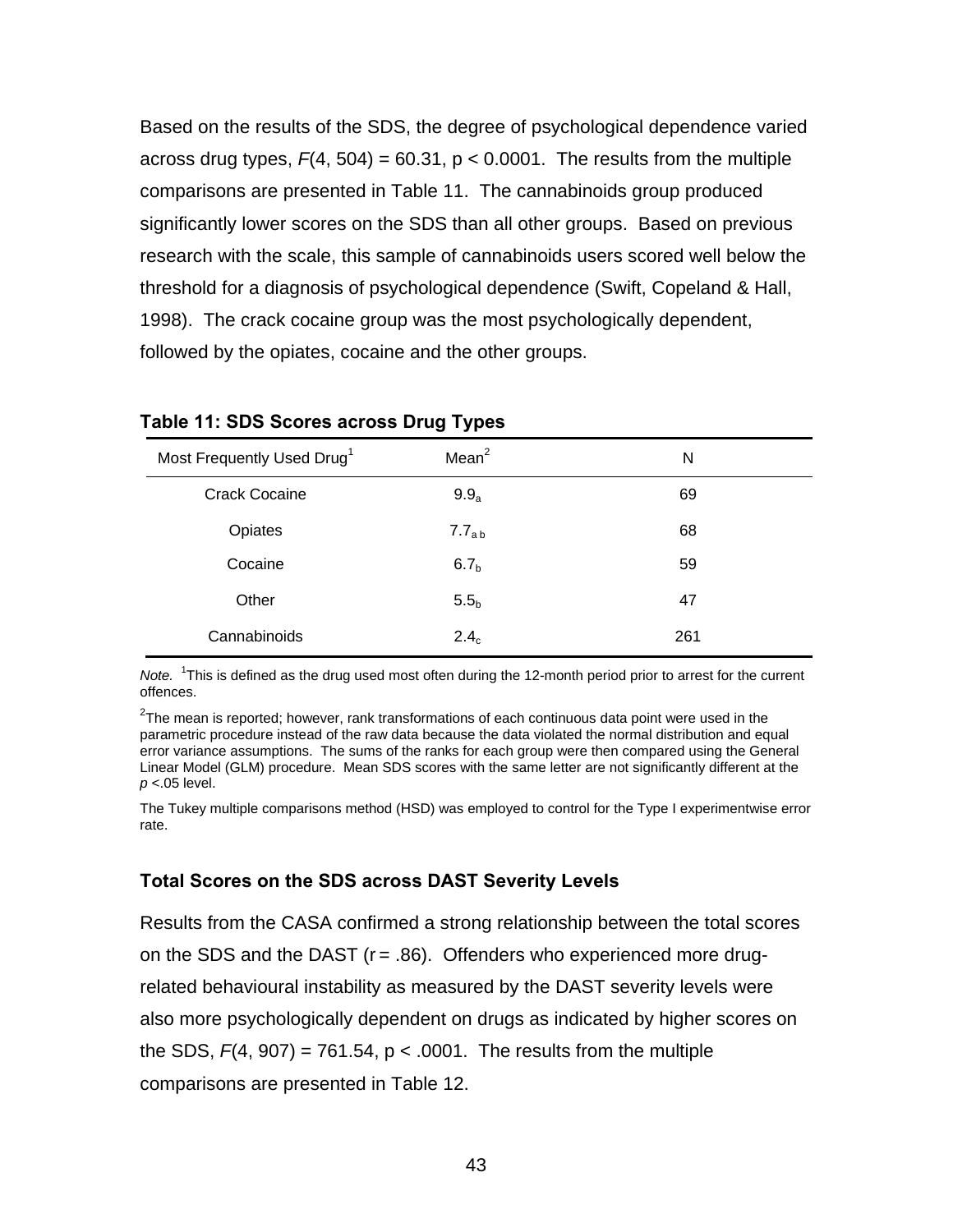Statistical differences were observed across all pair-wise comparisons, except when the substantial group was compared to the severe group. Offenders in these two groups were clearly more psychologically dependent to drugs as indicated by the divergence between their elevated scores on the SDS and the successively lower scores for the offenders with ratings of moderate and low on the DAST.

| <b>DAST Severity Level</b> | Mean <sup>1</sup> | N   |
|----------------------------|-------------------|-----|
| None                       | $0.0_a$           | 424 |
| Low                        | 1.3 <sub>b</sub>  | 202 |
| Moderate                   | 5.5 <sub>c</sub>  | 114 |
| Substantial                | 9.0 <sub>d</sub>  | 131 |
| Severe                     | 10.9 <sub>d</sub> | 36  |

#### **Table 12: SDS Scores across DAST Severity Levels**

*Note*. Values represent the mean score on the SDS

<sup>1</sup>Means with the same letter are not significantly different at the  $p < 05$  level. The mean is reported; however, rank transformations of each continuous data point were used in the parametric procedure instead of the raw data because the data violated the normal distribution and equal error variance assumptions. The sums of the ranks for each group were then compared using the General Linear Model (GLM) procedure.

The Tukey multiple comparisons method (HSD) was employed to control for the Type I experimentwise error rate.

# **Total Scores on the MAST across ADS Severity Levels**

Results from the CASA also confirmed a strong relationship between the MAST and the ADS  $(r = .86)$ . Offenders who produced ADS severity levels suggesting some level of physiological dependence (i.e., the moderate to severe groups) experienced more alcohol-related behavioural instability as measured by the MAST,  $F(4, 907) = 295.95$ ,  $p < .0001$ . The results from the multiple comparisons are presented in Table 13.

Offenders with severity ratings of none or low on the ADS produced significantly lower scores on the MAST when compared to all other groups. Although MAST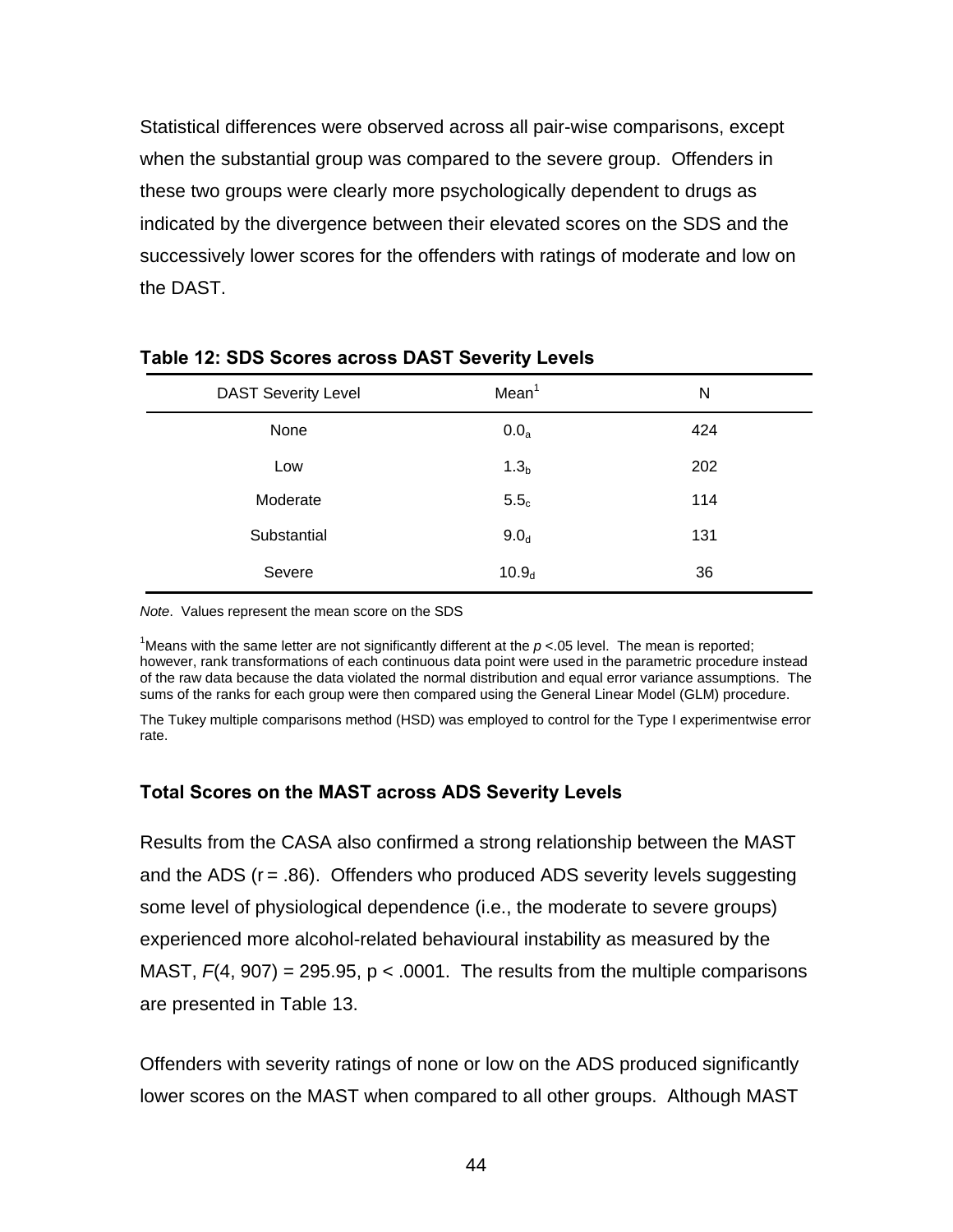scores increased as ADS severity levels moved from moderate to severe, these differences were not statistically significant. Nonetheless, these results support earlier research with the ADS (Skinner & Horn, 1984). Individuals with a rating of low on the ADS are more likely psychologically dependent on alcohol than physiologically dependent and less likely to experience psycho-social problems than offenders with higher severity ratings on the ADS (Skinner & Horn, 1984).

| <b>ADS Severity Level</b> | Mean <sup>1</sup> | N   |
|---------------------------|-------------------|-----|
| None                      | 1.1 <sub>a</sub>  | 511 |
| Low                       | 9.0 <sub>b</sub>  | 301 |
| Moderate                  | 24.8 <sub>c</sub> | 54  |
| Substantial               | 33.7 <sub>c</sub> | 26  |
| Severe                    | 42.9 <sub>c</sub> | 15  |

#### **Table 13: MAST Scores across ADS Severity Levels**

*Note*. Values represent the mean score on the MAST.

<sup>1</sup>Means with the same letter are not significantly different at the  $p < 05$  level. The mean is reported; however, rank transformations of each continuous data point were used in the parametric procedure instead of the raw data because the data violated the normal distribution and equal error variance assumptions. The sums of the ranks for each group were then compared using the General Linear Model (GLM) procedure.

The Tukey multiple comparisons method (HSD) was employed to control for the Type I experimentwise error rate.

### **Offender Response Bias**

Developers of substance abuse assessments have argued that staff who administer assessments in high demand situations (e.g., an assessment unit within a correctional context) ought to remain sensitive to the possibility that individuals may under-report their symptoms in order to positively influence the outcome of their assessment (Skinner & Horn, 1984). The Paulhus Deception Scale (PDS) (Paulhus, 1998) was included in the CASA to allow staff to incorporate an objective measure of response bias in their interpretation of the CASA results.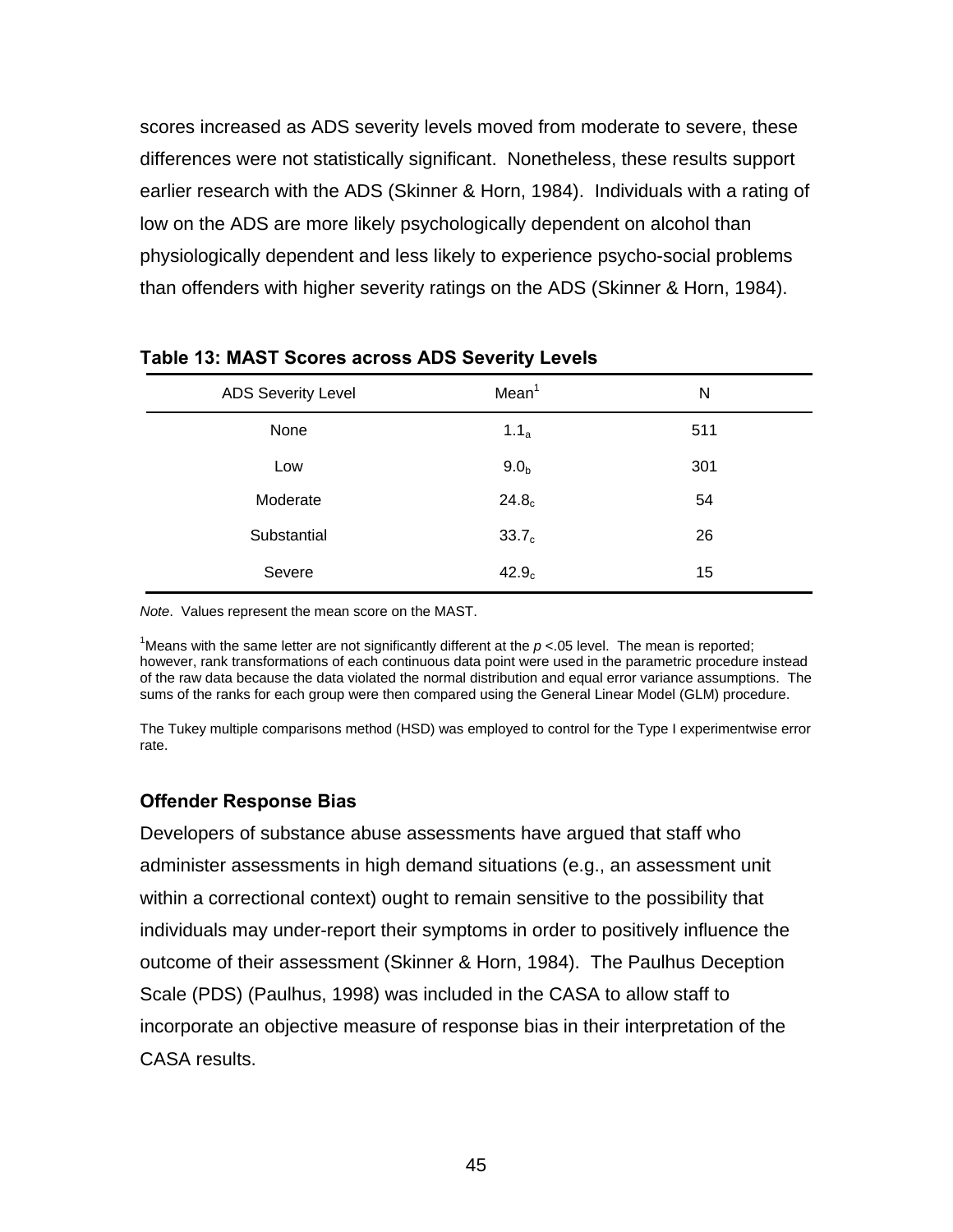The majority of offenders (64%) who completed the CASA produced results indicating a pattern of reliable responding. The remainder produced results signifying an unreliable pattern of responding. Specifically, 11% of the total sample scored above the threshold (high) on both the Impression Management (IM) and Self Deceptive Enhancement (SDE) scales, 17% of the offenders scored high on the SDE and 8% of the total sample scored high on the IM scale.

To determine if there was evidence of under-reporting of substance abuse problems, all offenders who were identified as unreliable responders (36% of the sample) were placed into one group and their results were compared to offenders for whom the PDS indicated reliable responding. If there was a difference between the groups and the differences indicated under-reporting, the utility of the PDS would be confirmed. For these analyses comparisons were made across the ADS, PRD, DAST and overall substance abuse severity levels.

### *The Alcohol Dependence Scale (ADS)*

As shown in Table 14, when the ADS severity levels were compared across the two PDS profiles, approximately 15% of the reliable responders had a moderate to severe substance abuse problem, as compared to only 2% of the unreliable responders. Overall, over half of the reliable responders produced results indicating some level of substance abuse problem, compared to only 30% of the unreliable responders.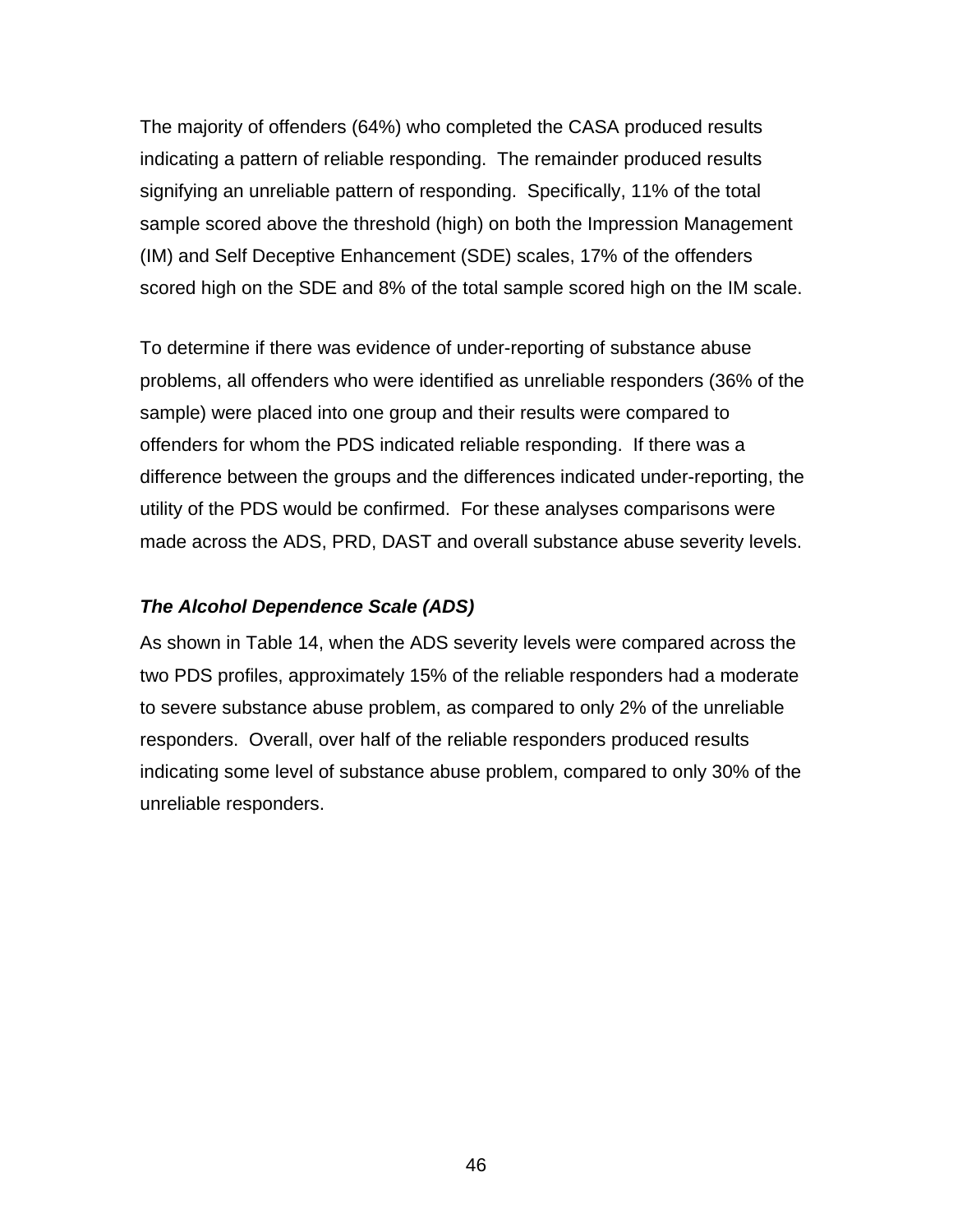| <b>Paulhus</b>                   |             |      |                 | <b>ADS Severity Level %</b> |               |                           |
|----------------------------------|-------------|------|-----------------|-----------------------------|---------------|---------------------------|
| <b>Deception</b><br><b>Scale</b> | <b>None</b> | Low  | <b>Moderate</b> | <b>Substantial</b>          | <b>Severe</b> | Number of<br><b>Cases</b> |
| Reliable<br><b>Responders</b>    | 48.5        | 36.3 | 8.8             | 4.1                         | 2.4           | 582                       |
| Unreliable<br>Responders         | 70.5        | 27.7 | 0.9             | 0.6                         | 0.3           | 325                       |

**Table 14: ADS Severity Level across PDS Profiles** 

 $\chi^2$ (4, N = 907) = 58.6, p < .0001

 $V = .25$ 

 $\overline{a}$ 

The nonparametric Kruskal-Wallis statistic revealed that the unreliable responders produced significantly lower scores on the ADS than the group of reliable responders,  $\chi^2(1, N = 907) = 60.12$  $\chi^2(1, N = 907) = 60.12$  $\chi^2(1, N = 907) = 60.12$ , p < .0001.<sup>6</sup>

# *The Problems Related to Drinking Scale (PRD)*

When results from the PRD were examined across PDS response profiles, the reliable responders reported more problems related to alcohol (see Table 15). More specifically, only 79% of the reliable responders indicated they had some or no problems related to alcohol compared to 94% of the unreliable responders.

<span id="page-57-0"></span> $^6$  The Kruskal-Wallis non-parametric procedure was used for these analyses because the data violated the normal distribution and equal variances assumptions for ANOVA.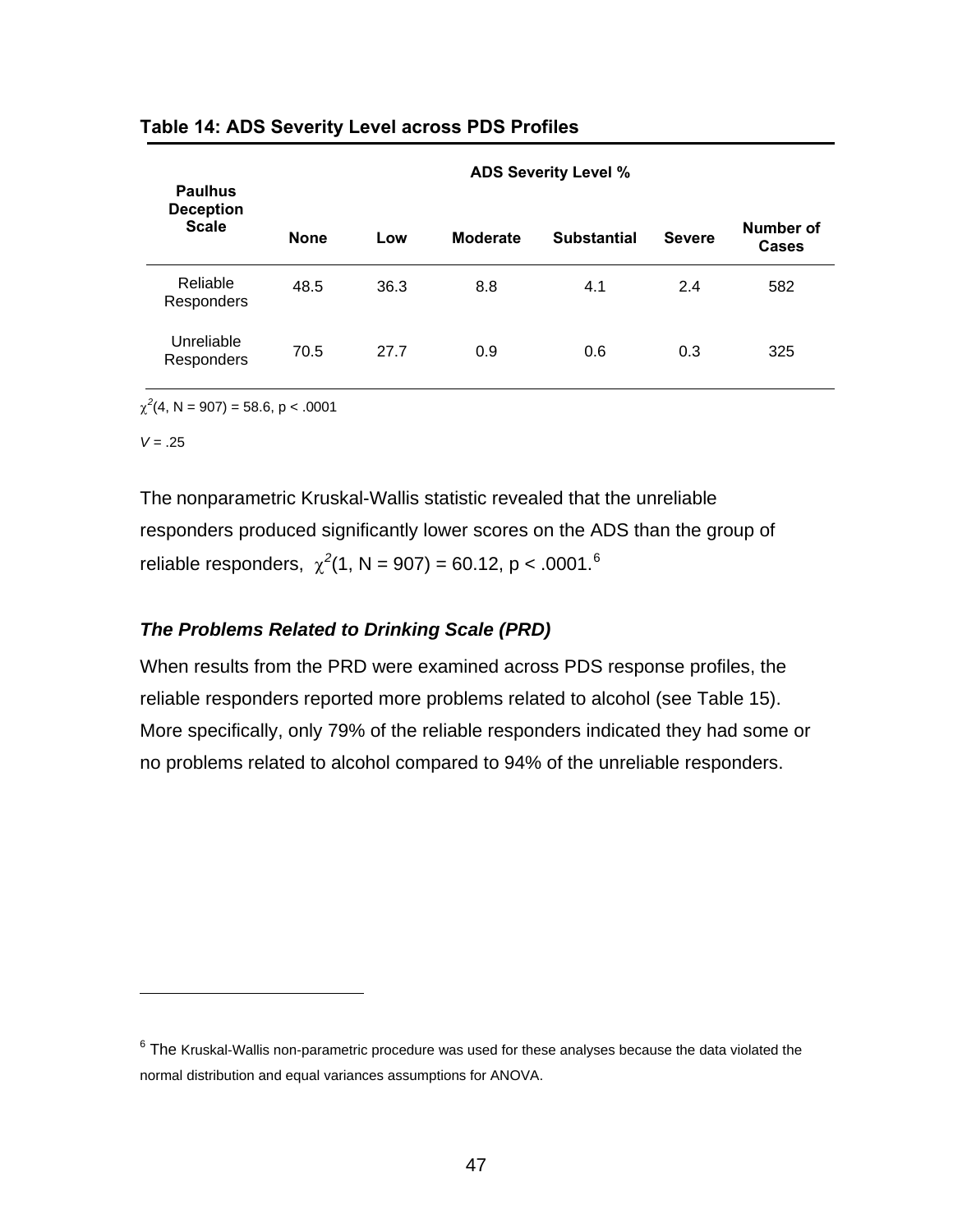| <b>Paulhus</b>                   | <b>PRD Levels %</b> |      |             |       |                           |  |  |
|----------------------------------|---------------------|------|-------------|-------|---------------------------|--|--|
| <b>Deception</b><br><b>Scale</b> | <b>None</b>         | Some | Quite a few | A lot | Number of<br><b>Cases</b> |  |  |
| Reliable<br>Responders           | 57.2                | 21.7 | 11.0        | 10.1  | 582                       |  |  |
| Unreliable<br>Responders         | 78.2                | 16.3 | 3.1         | 2.5   | 325                       |  |  |

### **Table 15: PRD Level across PDS Profiles**

 $\chi^2(3, N = 907) = 49.8, p < .0001$ 

 $V = .23$ 

The same pattern was evident when the reliable and unreliable responders were compared on the total PRD score. The unreliable responders produced lower scores on the PRD than the reliable responders. The nonparametric Kruskal-Wallis statistic confirmed a statistically reliable difference, Kruskal-Wallis  $\chi^2(1, N = 907) = 49.27, p < .0001.$ 

### *The Drug Abuse Screening Test (DAST)*

As shown in Table 16, when the DAST severity levels were compared across the two PDS profiles, reliable responders produced results suggesting more severe drug problems. Approximately 40% of the reliable responders produced results indicating a moderate to severe drug problem compared to only 14% of the unreliable responders.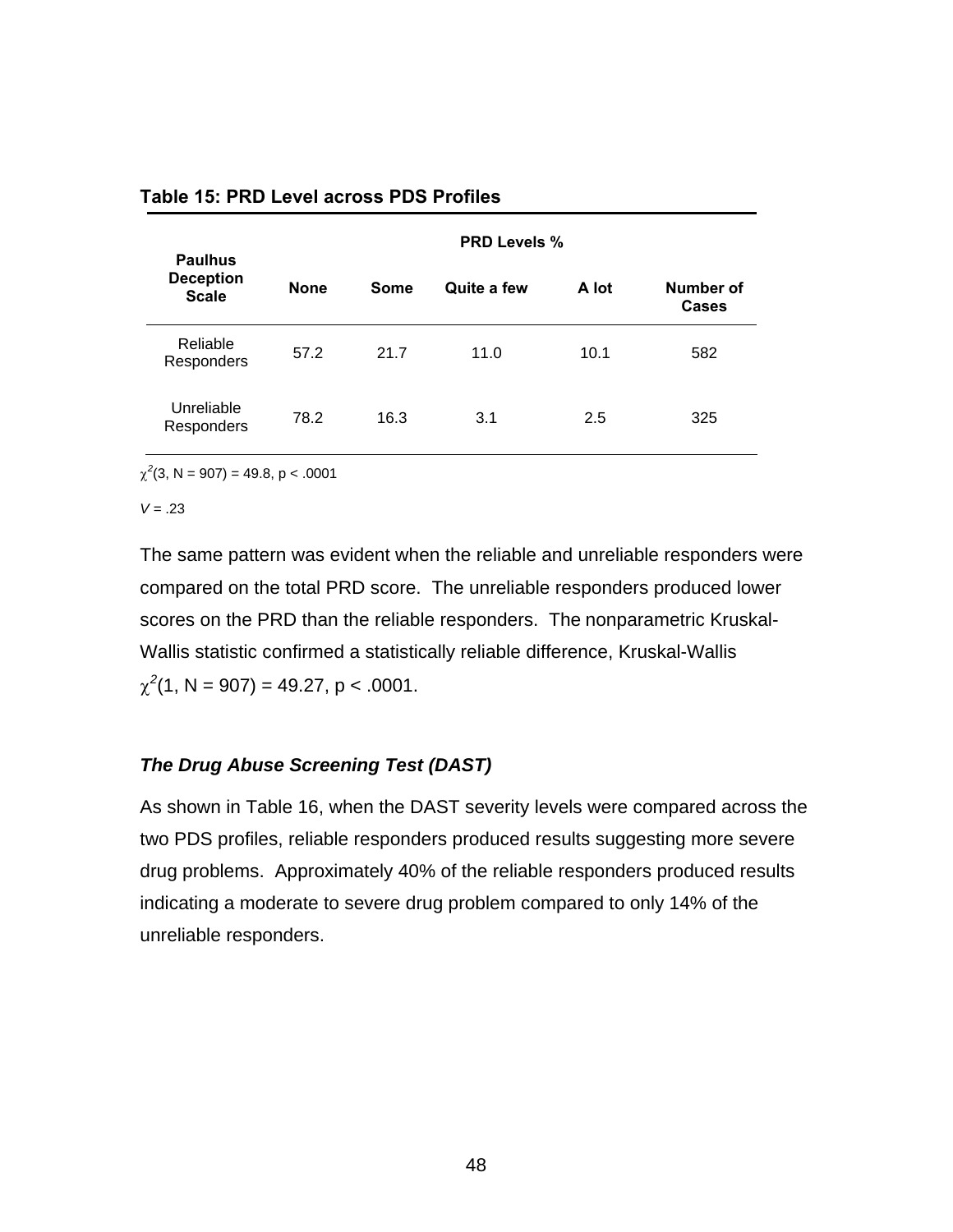|                                                    |             | <b>DAST Severity Level %</b> |                 |                    |               |                           |  |  |
|----------------------------------------------------|-------------|------------------------------|-----------------|--------------------|---------------|---------------------------|--|--|
| <b>Paulhus</b><br><b>Deception</b><br><b>Scale</b> | <b>None</b> | Low                          | <b>Moderate</b> | <b>Substantial</b> | <b>Severe</b> | Number of<br><b>Cases</b> |  |  |
| Reliable<br>Responders                             | 38.1        | 21.7                         | 15.0            | 19.1               | 6.2           | 582                       |  |  |
| Unreliable<br>Responders                           | 62.2        | 23.4                         | 8.3             | 6.2                | 0.0           | 325                       |  |  |

## **Table 16: DAST Severity Level across PDS Profiles**

 $\chi^2$ (4, N = 907) = 77.5, p < .0001

 $V = .29$ 

When the total scores on the DAST were compared across the two groups, the unreliable responders produced lower scores on the DAST. The nonparametric Kruskal-Wallis statistic confirmed a reliable difference,

 $\chi^2(1, N = 907) = 73.23, p < .0001.$ 

# *Overall Substance Abuse Severity Level*

As mentioned previously, the CASA's rating of overall substance abuse severity level is based on the OMS referral matrix. Highest severity level on the ADS or DAST dictates overall substance abuse severity level of none, low, moderate, substantial or severe. Figure 6 clearly illustrates the effects of unreliable responding on the assessment of substance abuse severity. Approximately 48% of the reliable responders produced results indicating a moderate to severe substance abuse problem compared to only 16% of the unreliable responders.

There was a significant difference between these groups across overall substance abuse severity levels,  $\chi^2(4, N = 907) = 109.77$ , p < .0001 (V = .35).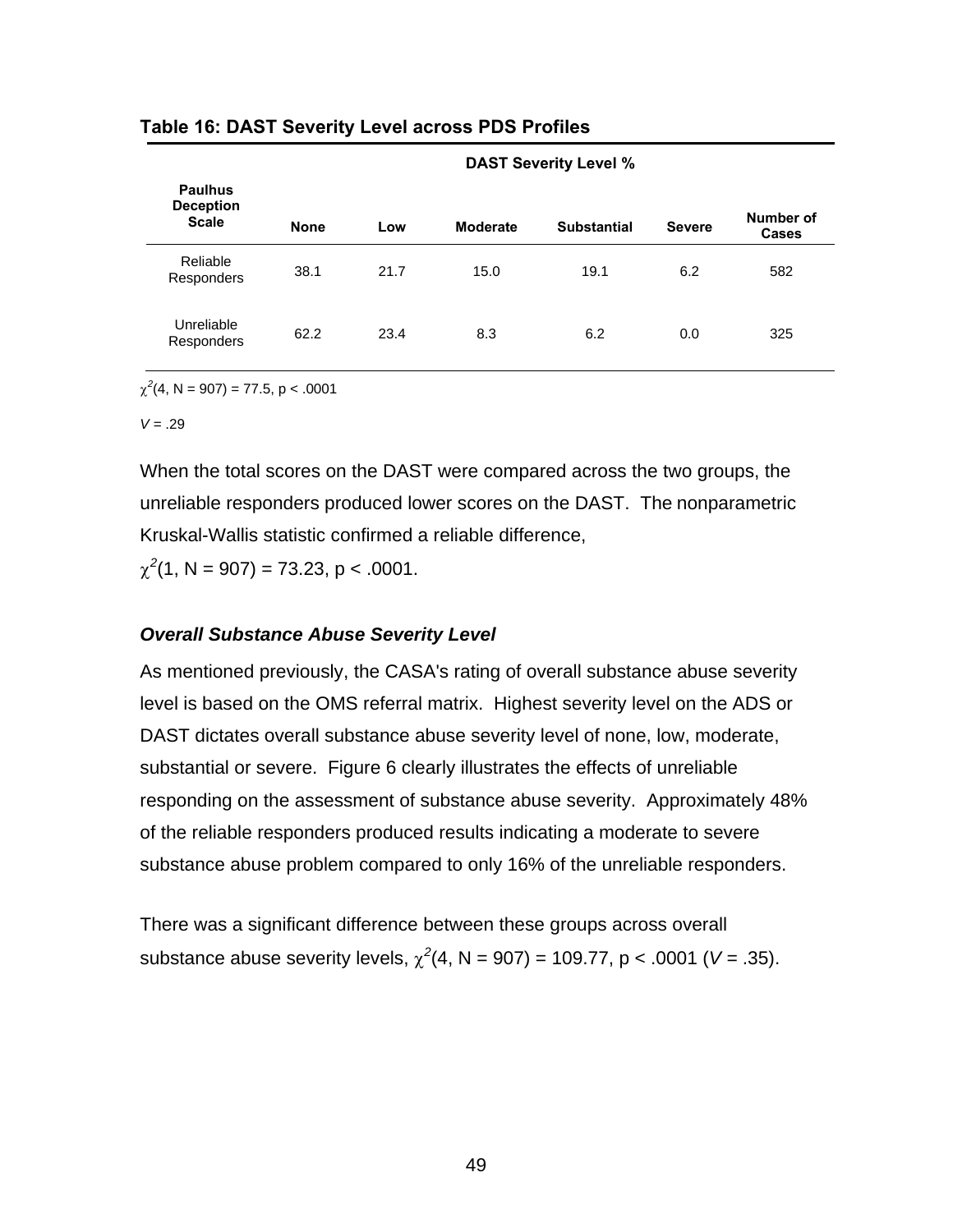# **Figure 6: Reliable vs. Unreliable Responders across Overall Substance Abuse Severity Levels**



**Overall Substance Abuse Severity Level**

# **Respondent Ratings of the CASA**

The majority of the respondents found the questionnaire interesting (60%), the content easy to understand (85%) and the computerized format comfortable (68%) and easy to use (67%). Approximately 20% of the respondents listened to the computer read the questions and response choices at least some of the time. Of these, 55% better understood the content because of the audio delivery of the text. Table 17 provides the distribution of results.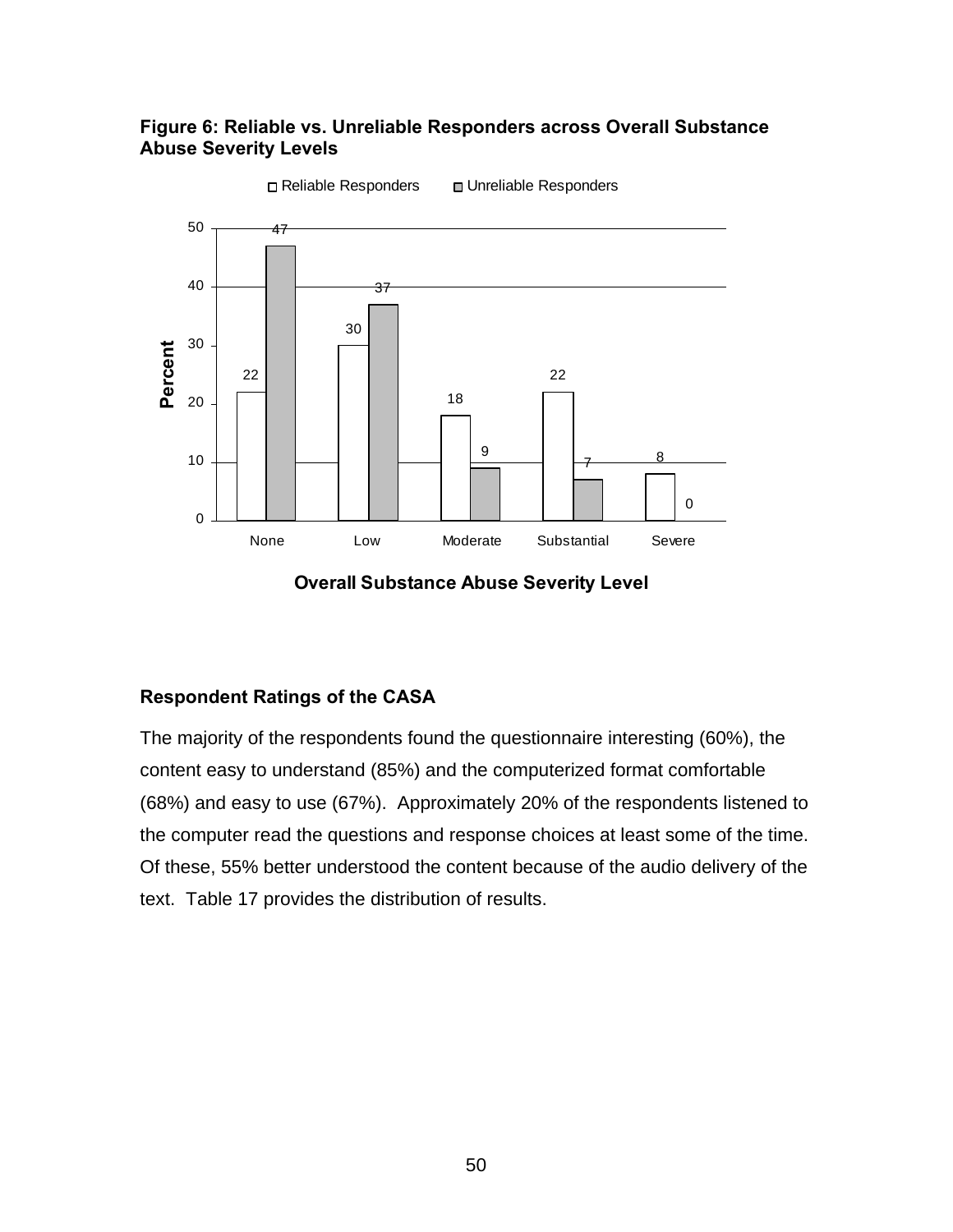|                                                                                      | Level of Agreement <sup>1</sup> % |                                             |  |  |
|--------------------------------------------------------------------------------------|-----------------------------------|---------------------------------------------|--|--|
| <b>Indicators</b>                                                                    | Agree                             | <b>Neither Agree nor</b><br><b>Disagree</b> |  |  |
| 1. Found the questionnaire interesting.                                              | 60.0                              | 30.0                                        |  |  |
| 2. Learned a lot about substance abuse<br>habits.                                    | 37.8                              | 36.1                                        |  |  |
| 3. Easier to be honest with the computer than<br>with a person asking the questions. | 36.0                              | 32.3                                        |  |  |
| 4. Felt comfortable answering the questions<br>on the computer.                      | 67.6                              | 21.9                                        |  |  |
| 5. Found it easy to answer the questions on<br>the computer                          | 67.3                              | 20.7                                        |  |  |
| 6. Understood the questions on the computer.                                         | 85.1                              | 7.1                                         |  |  |
| 7. Better understood the questions when the<br>computer read them                    | 54.6                              | 27.8                                        |  |  |
| 8. Found questionnaire too long                                                      | 22.7                              | 40.9                                        |  |  |
| 9. Found the questionnaire too short.                                                | 9.2                               | 54.1                                        |  |  |
| 10. Recommend questionnaire to others.                                               | 56.9                              | 36.8                                        |  |  |
| 11. Would be interested in looking at the<br>results.                                | 88.9                              | 8.2                                         |  |  |

# **Table 17: Respondent Ratings of the CASA**

<sup>1</sup>Respondents used a 5 point Likert scale to indicate their level of agreement with each of the declarative statements. The five possible responses, ranging from strongly disagree to strongly agree, were collapsed into three categories (agree, neither agree nor disagree, disagree) for these analyses.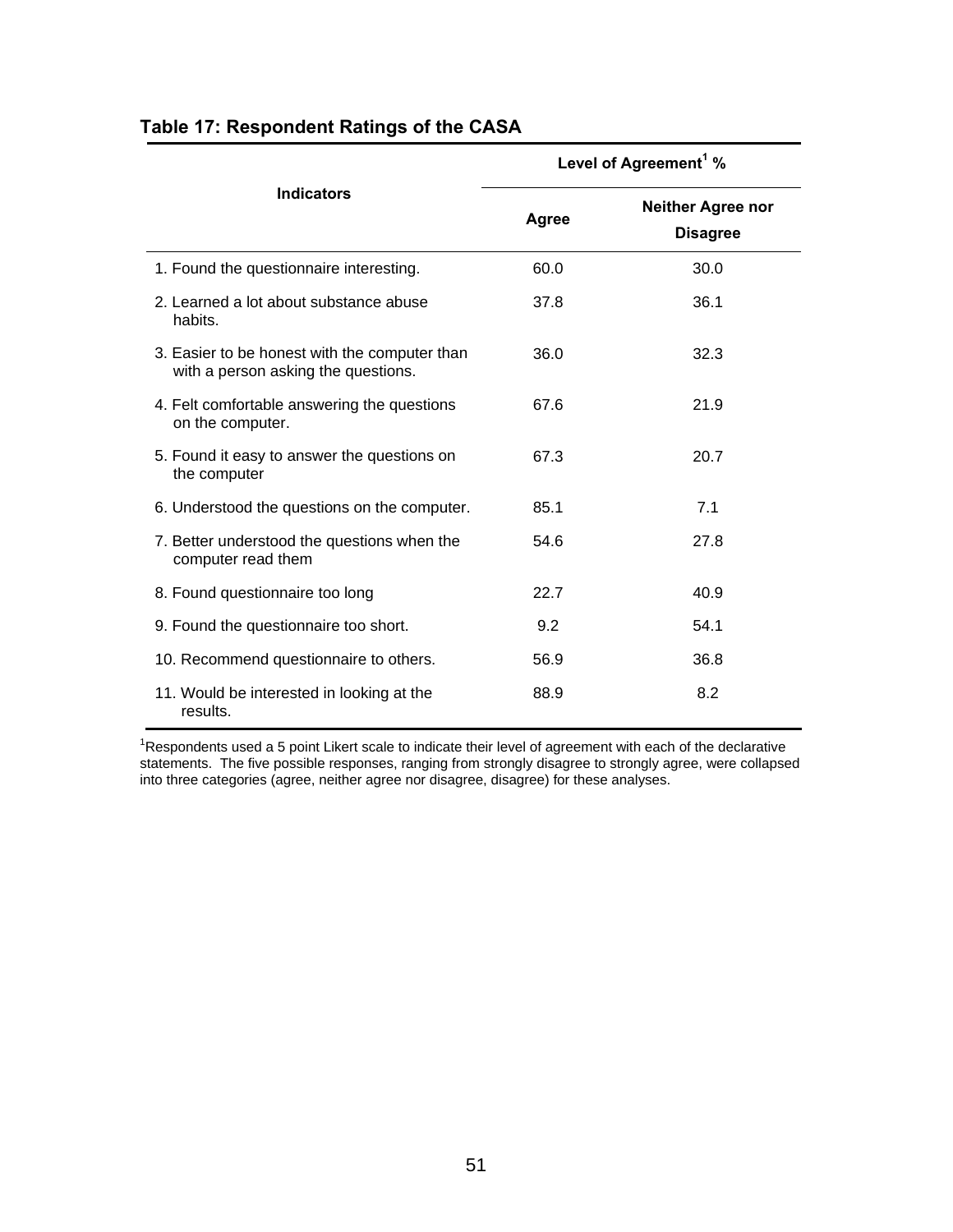# **Discussion**

The Computerized Assessment of Substance Abuse (CASA) was developed to provide Correctional Service Canada (CSC) with a comprehensive, multidimensional tool for establishing the severity of substance problems and for differentiating offenders for referral to CSC's substance abuse programs. Three of the main study findings provided strong empirical support for the application of the CASA for the purposes of case differentiation and program referral. The fourth main finding underscored the importance of including a measure that identifies individuals who may have distorted their responses during the assessment.

First, respondents with more severe substance abuse problems were more likely to experience problems in other aspects of their lives as well. This was illustrated by the strong association between the overall substance abuse severity level, which the CASA produced, and the overall dynamic (need) factor rating on the Offender Intake Assessment (OIA). Generally, as the substance abuse severity level moved from none to severe, the proportion of offenders identified with a high need rating on the OIA increased.

Second, the convergence between the CASA results and the results from the OIA and the Revised Statistical Information on Recidivism Scale (SIR-R1) substantiated the important link between criminal behaviour and substance abuse, which has been articulated in previous research (Andrews & Bonta, 1998). For example, offenders who reported substance abuse problems had more involved criminal histories as evidenced by higher static factor (risk) ratings on the OIA. Based on the SIR-R1 results, these individuals were also rated more likely to re-offend during the first three years after release.

Third, higher severity levels on the Alcohol Dependence Scale (ADS) and Drug Abuse Screening Test (DAST) were strongly associated with substance use and impairment on the day of the current offence(s). Offenders with higher severity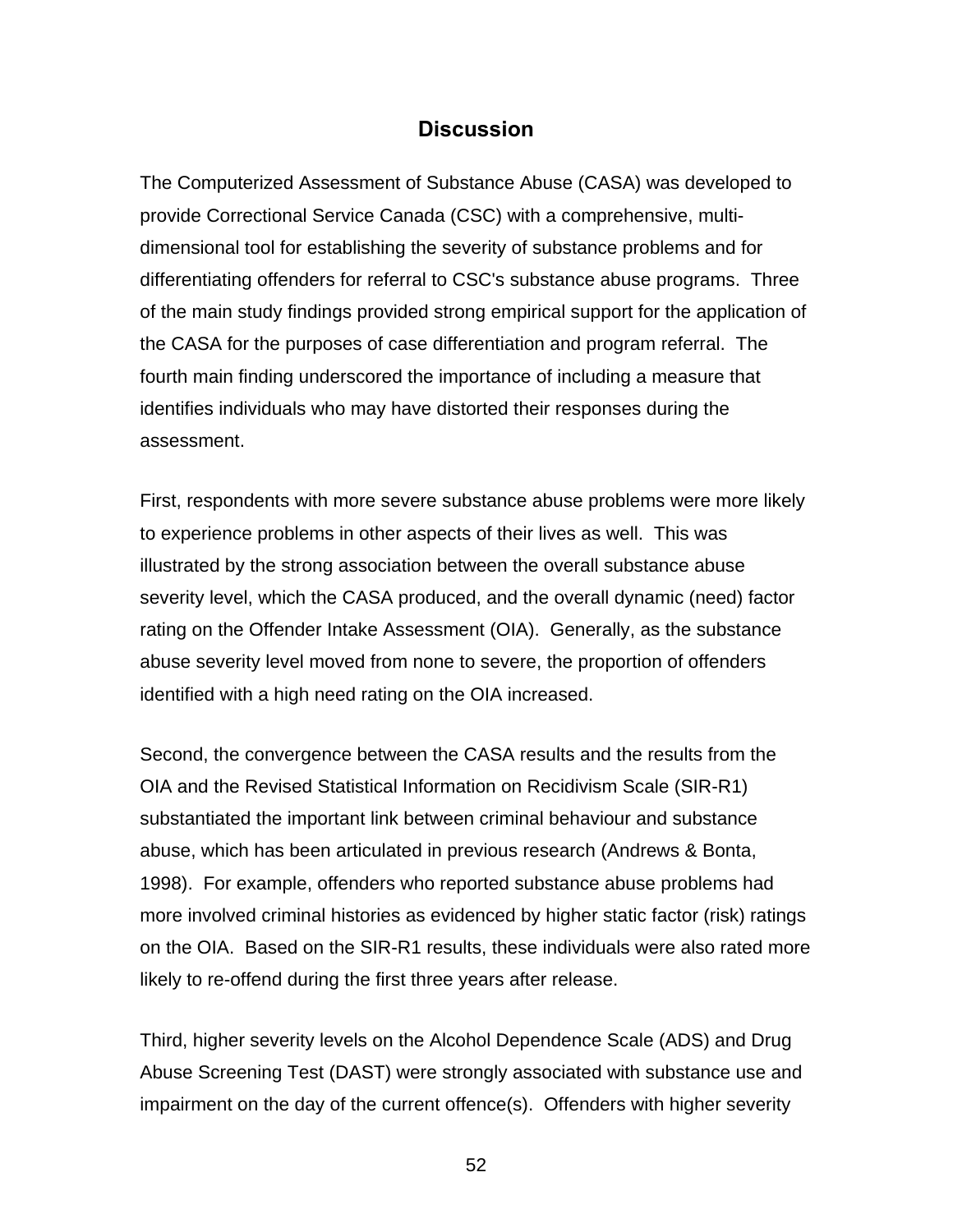levels on the ADS and DAST were also more likely to report offence-related cognitive impairment than offenders with lower severity levels. Exacerbated offence-related aggression was closely associated with alcohol use, but not with drug use. Not surprising then that violent offences were more closely related with alcohol impairment than drug impairment, whereas property offences were more closely linked to drug impairment.

Fourth, offenders who produced Paulhus Deception Scales (PDS) results suggestive of unreliable responding appeared to underestimate their level of substance abuse problems. Of the 34% who produced PDS results indicating a pattern of unreliable responding, only 50% reported substance abuse problems. In contrast, close to 80% of the respondents with PDS profiles indicating a pattern of reliable responding reported some level of substance abuse problems, which is consistent with recent findings from other CSC research (Grant, Kunic, MacPherson, McKeown & Hansen, 2003).

The systematic identification of criminogenic need, which the CASA employs, is consistent with the principles of effective correctional treatment, which argue that offenders who present with higher needs should be matched to more intensive and extensive services so that the probability of re-offence is diminished. In contrast, low need offenders require minimal to no treatment (Andrews & Bonta, 1998). Within a correctional context, offenders with higher needs require more intensive and extensive services to effectively address multiple target behaviours that are associated with substance abuse and criminal behaviour. Offenders with a low level of substance abuse problems, on the other hand, require fewer services because fewer criminogenic needs are identified for this group.

In addition, findings on unreliable reporting in this study illustrate the importance of systematically evaluating the veracity of self-reported information when conducting assessments in high demand situations, such as those found in correctional contexts. When questionable results are indicated, it is recommended that staff rely on multi-method assessment approaches (e.g.,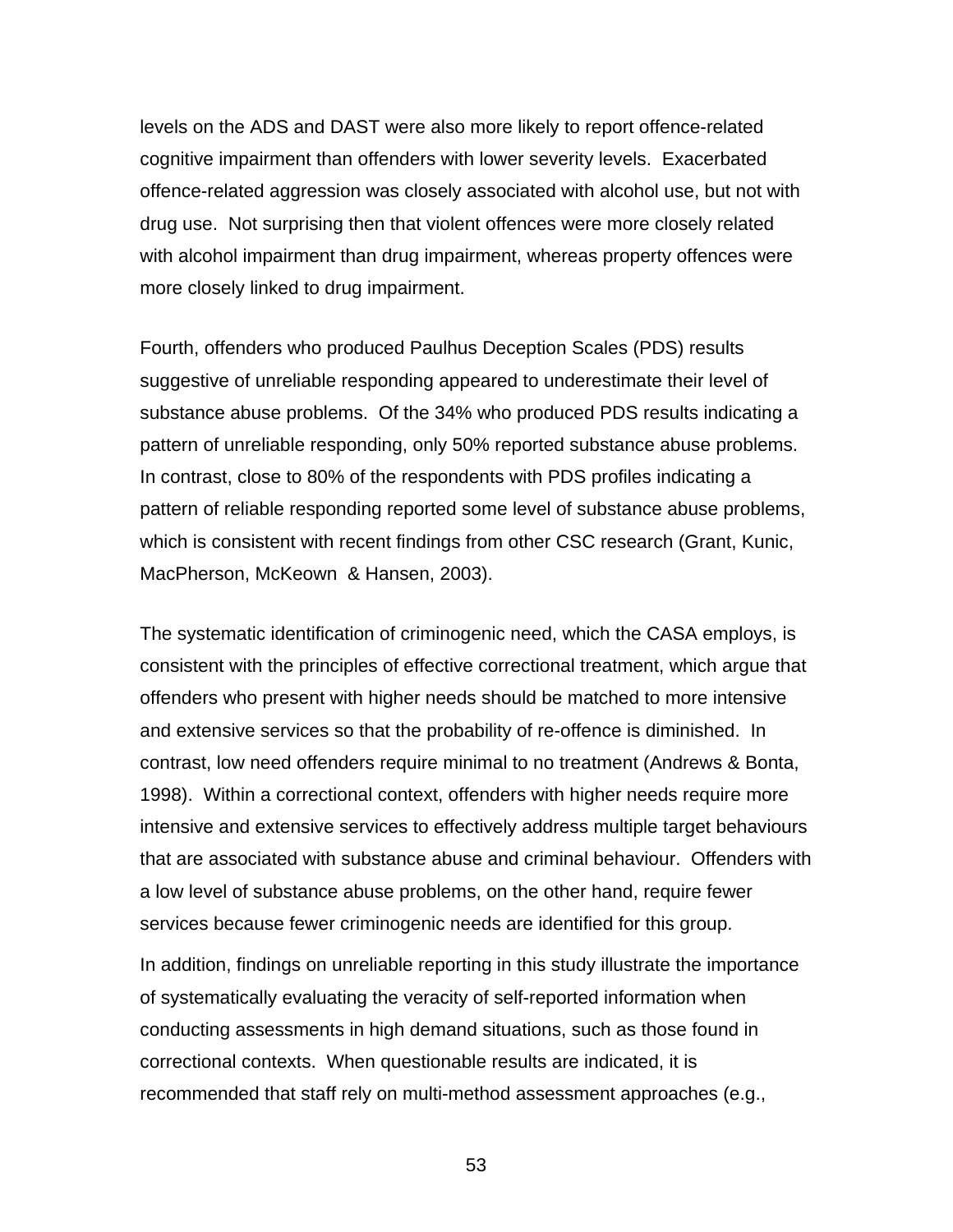reviewing collateral sources such as the Post-Sentence Community Assessment and other official documentation) to ensure assessment accuracy. The PDS profiles that the CASA produces in the automated report, three of which suggest socially desirable responding, should serve as "red flags" for operational staff so that guided adjustments can be made to the CASA results when necessary. This approach is consistent with the general principle of professional discretion, which states that guided adjustments should rely on sound evidence-based practice to improve the sensitivity of assessments when necessary (Andrews & Bonta, 1998).

The Severity of Dependence Scale (SDS) was included in the CASA to provide additional information related to the psychological dimensions of drug addiction, such as an individual's preoccupation with, and anxiety about, drug taking and impaired control. The results revealed that offenders who were more psychologically dependent on drugs based on the results of the SDS also experienced more drug-related behavioural instability as measured by the DAST. When the results were examined more closely, the offenders who produced DAST severity levels of substantial and severe scored well above the threshold on the SDS for a diagnosis of psychological dependence. This threshold has been previously reported in other literature (Topp & Mattick, 1997; De Las Cuevas et al., 2000); however, an optimal diagnostic cut-off will need to be formally established for this correctional population before the SDS is used for clinical purposes. For now, the SDS appears to differentiate offenders along a continuum that closely parallels existing severity levels on the DAST. Offenders in the substantial and severe groups are clearly more psychologically dependent on drugs as indicated by the divergence between their elevated scores on the SDS and the successively lower scores for the moderate and low groups. This marked difference suggests that the combined substantial and severe groups are more appropriate for referral to an intensive program that effectively targets the psychological, physiological and behavioural dimensions of dependence so that the risk of relapse is reduced or eliminated.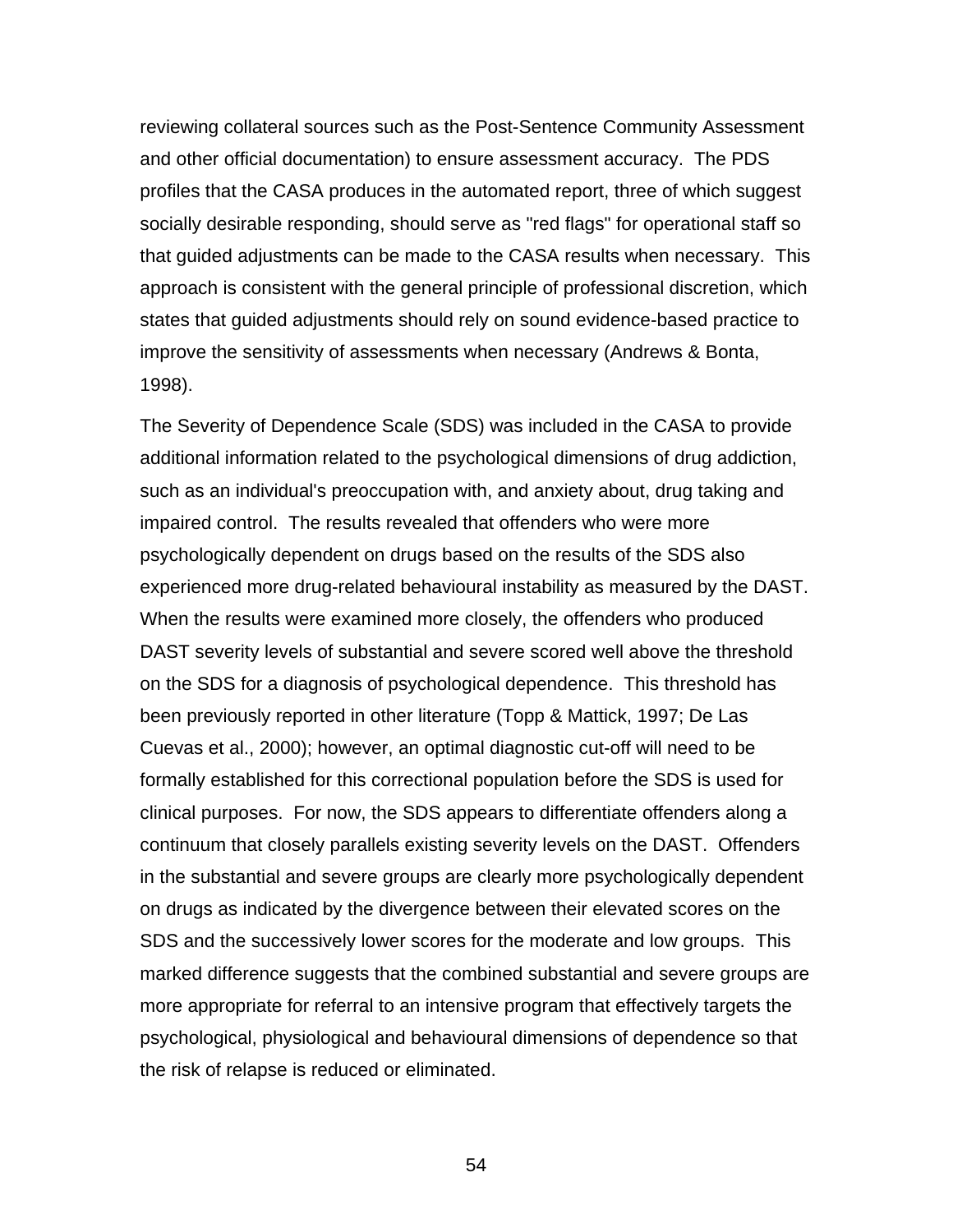Similar results emerged when scores on the Michigan Alcoholism Screening Test (MAST) were compared across ADS severity levels. Offenders who produced ADS severity levels suggestive of physiological dependence (i.e., with a moderate to high rating on the ADS) experienced significantly more alcoholrelated behavioural instability as measured by the MAST than offenders with a rating of low. Clearly, offenders with a moderate to severe rating will require more intensive treatment to address the physiological and behavioural dimensions of alcohol dependence.

For this sample of offenders, the most frequently reported drugs of choice were the cannabinoids, followed by crack cocaine, cocaine and opioids. The "other" drug category accounted for less than 10% of the sample. When the distribution of cocaine, crack cocaine and opioids users were compared to the cannabinoids users and the "other" group, the former were more likely to produce DAST results suggestive of moderate to severe substance abuse problems and SDS results indicative of psychological dependence. This is not surprising since opioids, cocaine and crack cocaine have long been considered highly addictive because of their biochemical mechanisms of action and their behavioural effects on the user (World Health Organization, 2004). In the case of cocaine and opioids, the elevated risk of acquiring and transmitting infectious diseases through the sharing of equipment, including syringes, cookers, cotton swabs and rinse water present additional health concerns. In a correctional context, users of these drugs will require intensive programming to mitigate the drug-related health risks and to address the psycho-social and behavioural problems associated with drug dependence.

This research has demonstrated that a self-administered, computerized assessment model, such as the CASA, has its place within a correctional context. Respondents generally found the CASA content easy to understand and the computerized format simple to use. The assessment also efficiently and accurately differentiated offenders for referral to substance abuse programs.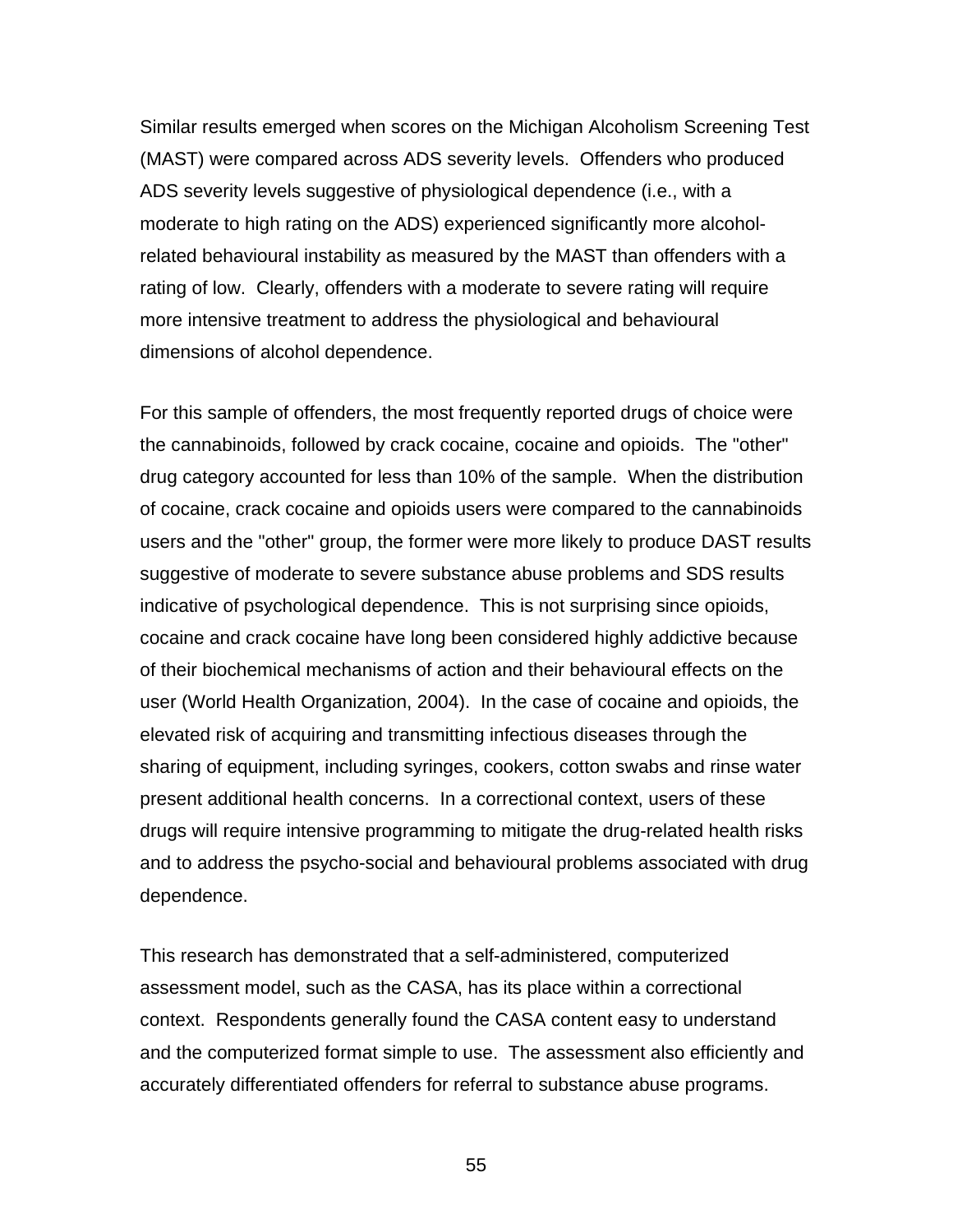Future research is needed to refine the CASA, however. The development of a new algorithm, which incorporates the results from the SDS, the MAST and the PDS will need to be formally tested to determine whether their inclusion contributes to the overall accuracy of the CASA. For example, the SDS and MAST could be used to quantify the level of dependence and the extent of interference attributable to drug and alcohol use. Including both measures could provide additional insight into the psychological and psycho-social dimensions of drug and alcohol abuse. The results from the Paulhus Deception Scales could also be integrated into the algorithm to automatically adjust the severity levels when unreliable responding is indicated.

Other research on a national scale will be required to fully realize the potential benefits of integrating information from the CASA into the correctional planning and treatment delivery process. It will then be possible to conduct larger scale research involving the replication of these results and the linking of the CASA results with other indicators (e.g., in-custody substance use, program participation/non-participation, etc.) to examine the determinants of post-release success.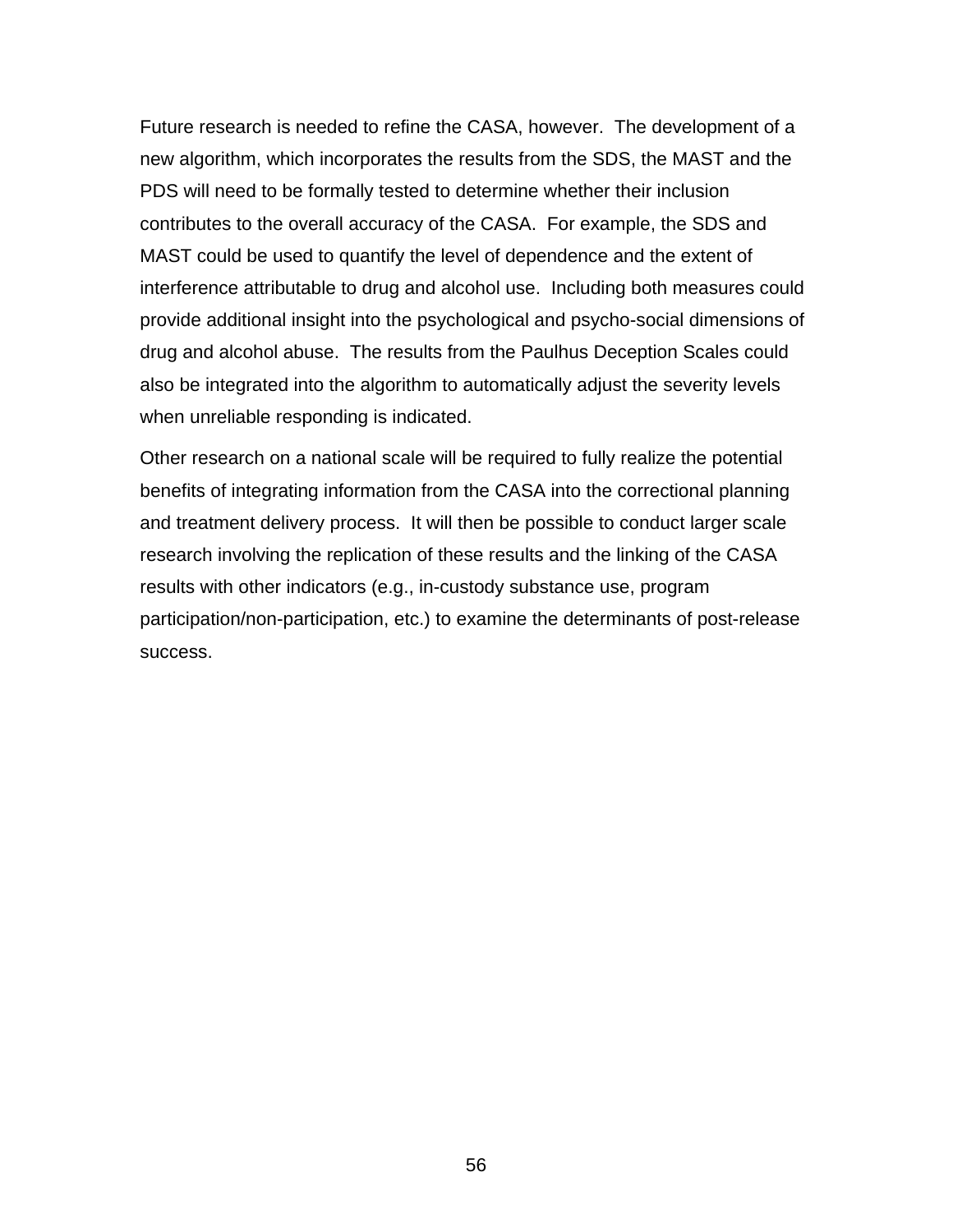## **References**

Allison, D., B., & Gorman, B. S. (1993). Some of the most common questions asked of statistical consultants: Our favorite responses and recommended readings. *Genetic, Social & General Psychology Monographs, 119*(2), 155-186.

Andrews, D. A., & Bonta, J. (1998). *The psychology of criminal conduct* (2nd ed.) Cincinnati, Ohio: Anderson Publishing.

Boland, F. J., Henderson, K., Baker, J. (1998). Case needs review: Substance abuse domain. *Ottawa, ON: Correctional Service Canada (R-76).*

Bonta, J. (2000). Offender assessment: General issues and considerations. *Forum on Corrections Research, 12*(2)*,* 14-18.

Bonta, J., Harman, W. G., Hann, R. G., & Cormier, R. B. (1996). The predictions of recidivism among federally sentenced offenders: A re-validation of the SIR scale. *Canadian Journal of Criminology, January 1996*, 61-79.

Brochu, S., Cousineau, M.-M., Gillet, M., Cournoyer, L.-G., Pernanen, K. & Motiuk, L. (2001). Drugs, alcohol and criminal behaviour: A profile of inmates in Canadian federal institutions. *Forum on Corrections Research, 13*(3), 20-24.

Correctional Service Canada (2003). *Standard operating practices (700-04)*. Ottawa, ON: Author.

Cross, S. & Sibley-Bowers, L. (2001). *The standardized tools and criteria manual: Helping clients navigate addiction treatment in Ontario.* Toronto, Ontario: Centre for Addiction and Mental Health.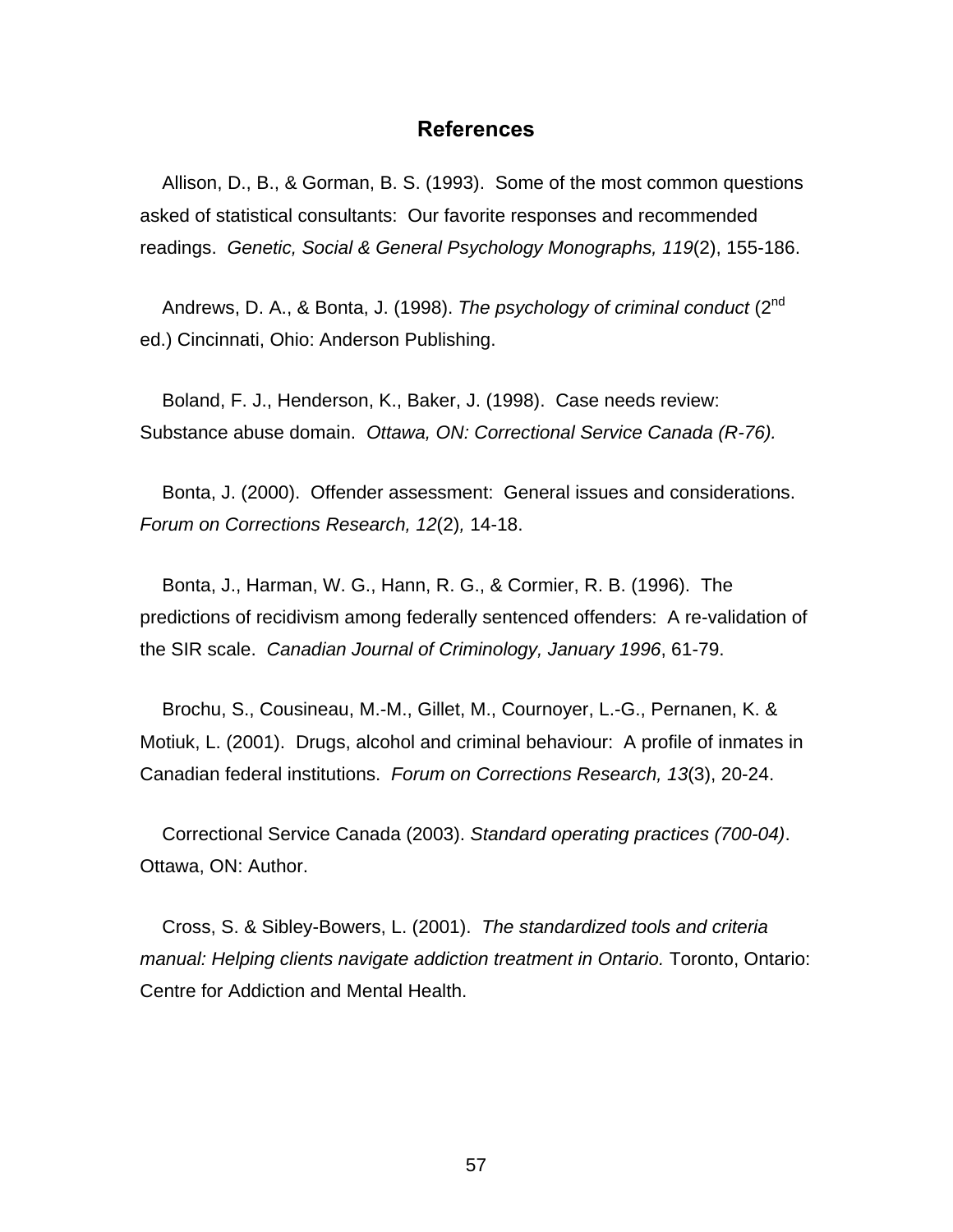De Las Cuevas, C., Sanz, E. J., De La Fuente, J. A., Padilla, J. & Berenguer, J. C. (2000). The Severity of Dependence Scale (SDS) as screening test for benzodiazepine dependence: SDS validation study. *Addiction, 95*(2), 245-250.

Del Boca, F. K., & Noll, J. A. (2000). Truth or consequences: The validity of self-report data in health services research on addictions. *Addiction, 95*(11) *Supp. 3*, 347-361.

Edwards, G. & Gross, M. M. (1976). Alcohol dependence: provisional description of a clinical syndrome. *British Medical Journal, 1 May*, 1058-1061.

Feigelson, M. E., & Dwight, S. A. (2000). Can asking questions by computer improve the candidness of responding?: A meta-analytic perspective. *Consulting Psychology Journal, 52*(4), 248-255.

Feingold, A. & Rounsaville, B. (1995). Construct validity of the dependence syndrome as measured by DSM-IV for difference psychoactive substances. *Addiction 90*(12), 1661-1669.

Gossop, M., Darke, S., Griffiths, P., Hando, J., Powis, B, Hall, W., & Strang, J. (1995). The Severity of Dependence Scale (SDS): Psychometric properties of the SDS in English and Australian samples of heroin, cocaine and amphetamine users. *Addiction, 90*(5), 607-614.

Grant, B. A., Kunic, D., MacPherson, P., McKeown, C., Hansen, E. (2003). The High Intensity Substance Abuse Program (HISAP): Results from the pilot programs. *Ottawa, ON: Correctional Service Canada (R-140).*

Hodgins, D. C., & Lightfoot, L. O. (1988). Types of male alcohol and drug abusing incarcerated offenders. *British Journal of Addiction, 83*, 1201-1213.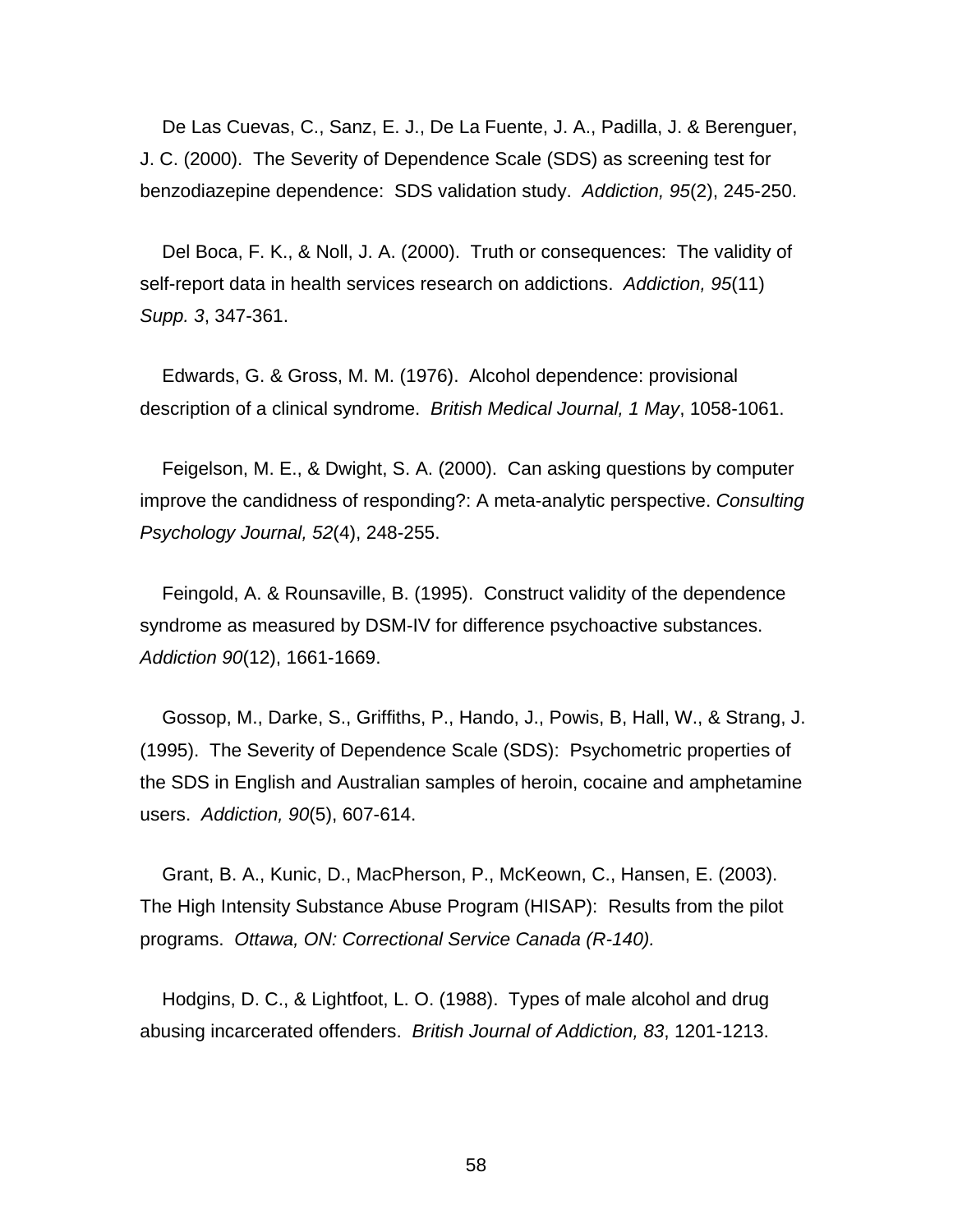Hodgins, D. C., & Lightfoot, L. O. (1989). The use of the Alcohol Dependence Scale with incarcerated male offenders. *International Journal of Offender Therapy and Comparative Criminology, 33*, 59-67.

Kroner, D. G., & Weekes, J. R. (1996). Balanced Inventory of Desirable Responding: Factor structure, reliability and validity with an offender sample. *Personality and Individual Differences, 21*(3)*,* 323-333.

McMurran, M. (2001). Offenders with drink and drug problems. In C. R. Hollin (Eds.), *Handbook of offender assessment and treatment* (pp. 481-493). West Sussex, England: John Wiley & Sons, Ltd.

Miller, W. R., & Rollnick, S. (1991). *Motivational interviewing: Preparing people to change addictive behaviour*. New York, New York: Guilford Press.

Millson, W. A., Weekes, J. R. & Lightfoot, L. O. (1995). The Offender Substance Abuse Pre-Release Program: Analysis of intermediate and postrelease outcomes. *Ottawa, ON: Correctional Service Canada (R-40).*

Nafekh, M. & Motiuk, L. L. (2002). The Statistical Information on Recidivism – Revised 1 (SIR-R1) Scale: A psychometric examination. *Ottawa, ON: Correctional Service Canada (R-126)*.

Paulhus, D. L. (1998). *Paulhus Deception Scales user's manual.* Toronto, Ontario: Multi-Health Systems Inc.

Pernanen, K., Cousineau, M.-M., Brochu, S., Sun, F. (2002). Proportions of crimes associated with alcohol and other drugs in Canada. *Ottawa, ON: Canadian Centre on Substance Abuse*.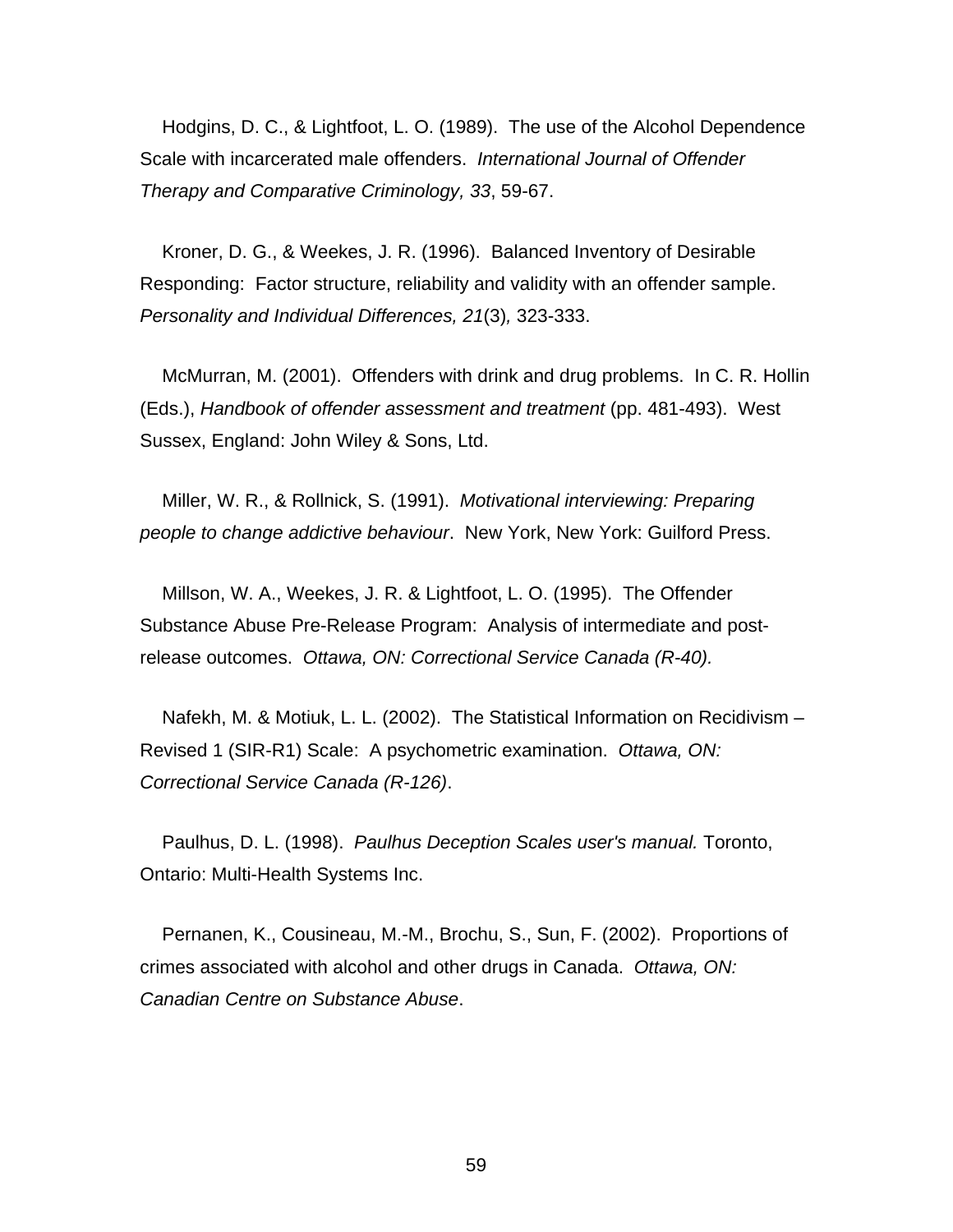Robinson, D., Porporino, F., & Millson, B. (1991). Patterns of alcohol and drug use among federal offenders as assessed by the Computerized Lifestyle Screening Instrument. *Ottawa, ON: Correctional Service Canada (R-11).*

SAS Institute (1999). *SAS/STAT user's guide version 8, (Vol. 2)*. Cary, NC: Author.

SAS Institute (2000). *Statistics I: Introduction to anova, regression and logistic Regression Course Notes*. Cary, NC: Author.

Selzer, M. L. (1971). The Michigan Alcoholism Screening Test: The quest for a new diagnostic instrument. *American Journal of Psychiatry, 127*, 1653-1658.

Skinner, H. A. (1982). The Drug Abuse Screening Test. *Addictive Behaviours, 7,* 363-371.

Skinner, H. A. & Goldberg, A. E. (1986). Evidence for a drug dependence syndrome among narcotic users. *British Journal of Addictions, 81*, 479-484.

Skinner, H. A., & Horn, J. L. (1984). Alcohol Dependence Scale (ADS): User's guide. Toronto, ON: Addiction Research Foundation.

Swift, W., Copeland, J. & Hall, W. (1998). Choosing a diagnostic cut-off for cannabis dependence. *Addiction 93*(110), 1681-1692.

Topp, L., Mattick, R. P. (1997). Choosing a cut-off on the Severity of Dependence Scale (SDS) for amphetamine Users. *Addiction 92*(7), 839-845.

Turner, C. F., Ku, L., Rogers, S. M., Lindberg, L. D., Pleck, J. H., & Sonenstein, F. L. (1998). Adolescent sexual behaviour, drug use and violence: Increased reporting with computer survey technology. *Science, 280,* 867-873.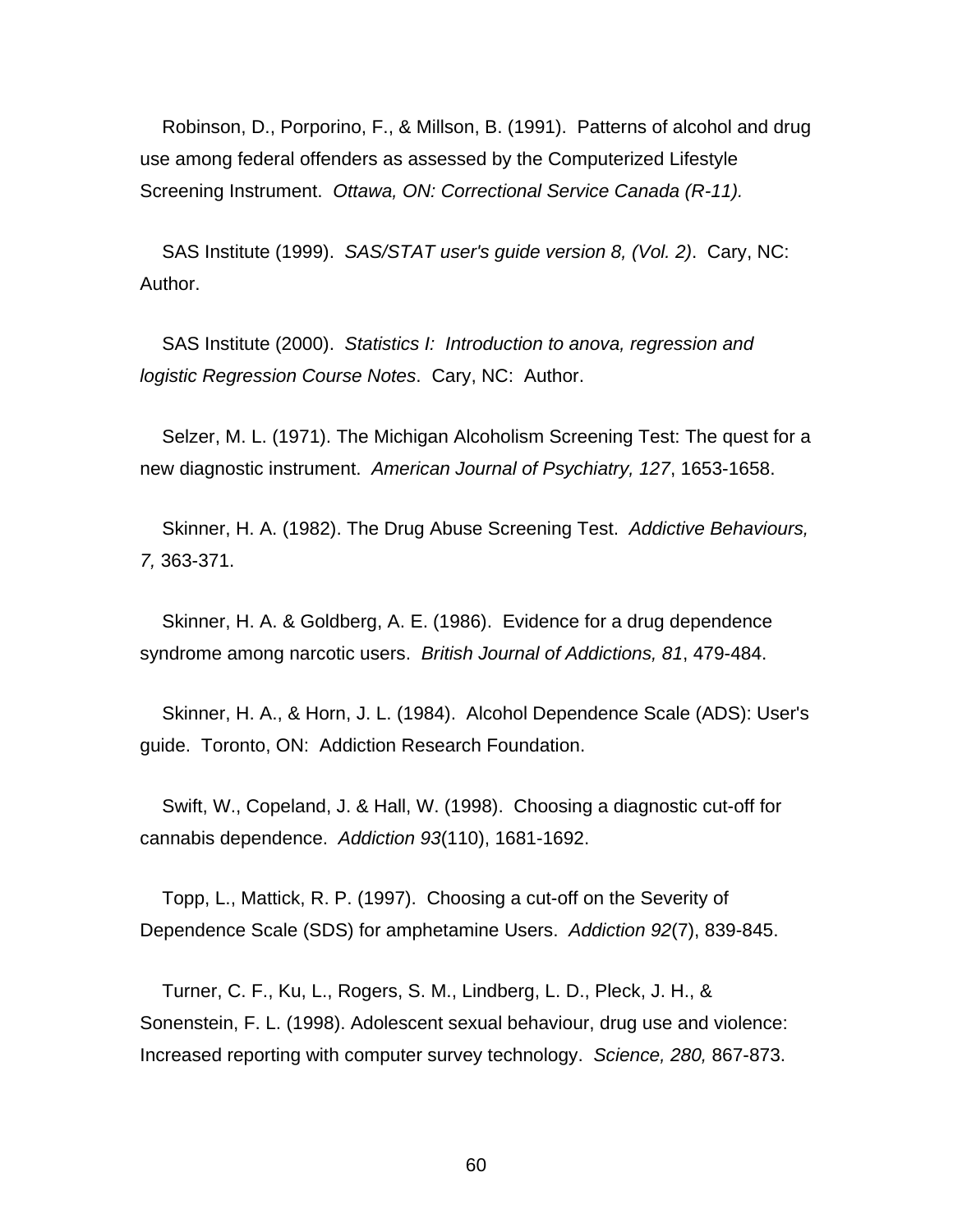World Health Organization. (2004). *Neuroscience of psychoactive substance use and dependence.* Geneva, Switzerland: Author.